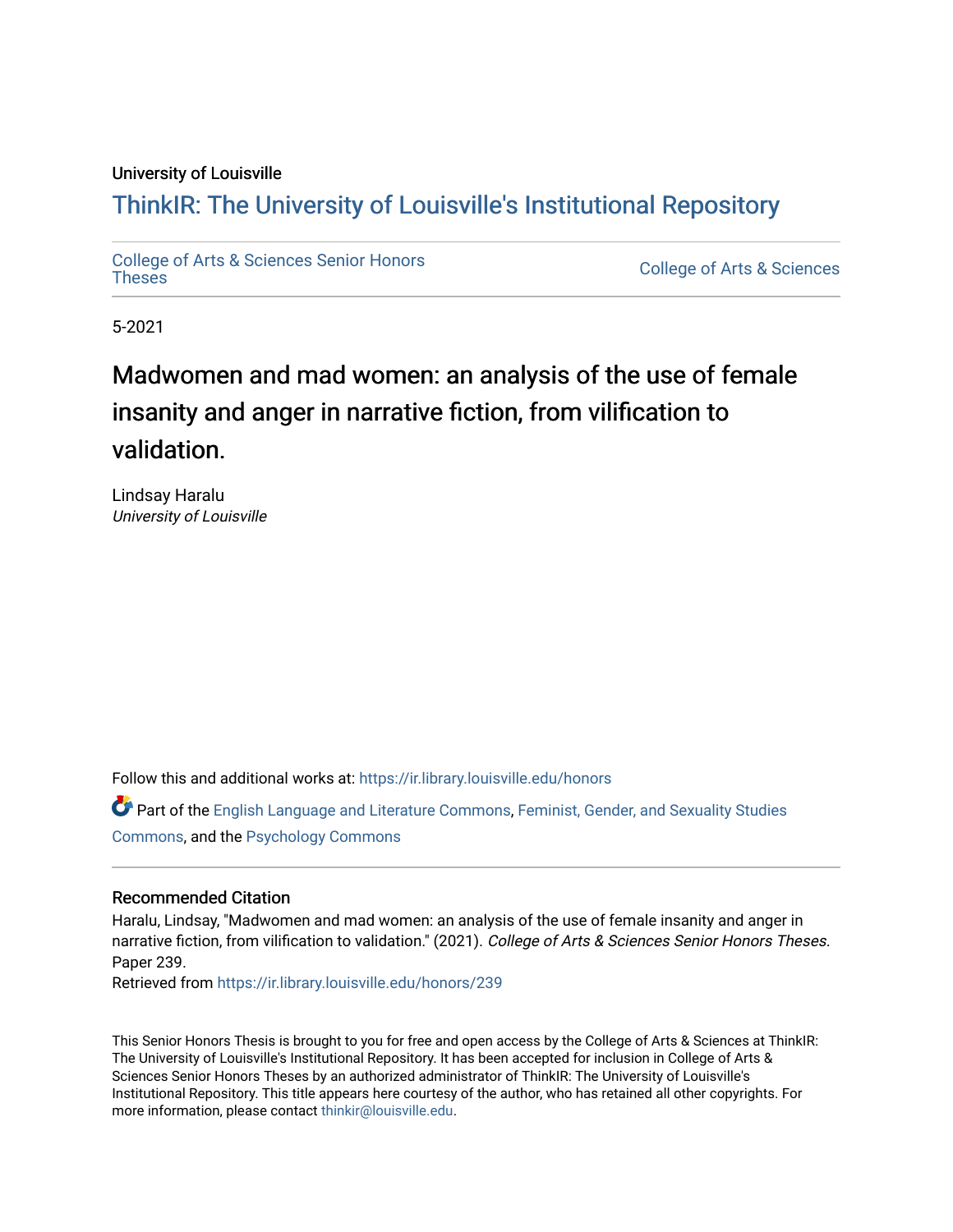Madwomen and Mad Women: An Analysis of the Use of Female Insanity and Anger in Narrative Fiction, From Vilification to Validation

By

Lindsay Haralu

Submitted in partial fulfillment of the requirements for Graduation *summa cum laude*

University of Louisville

May, 2021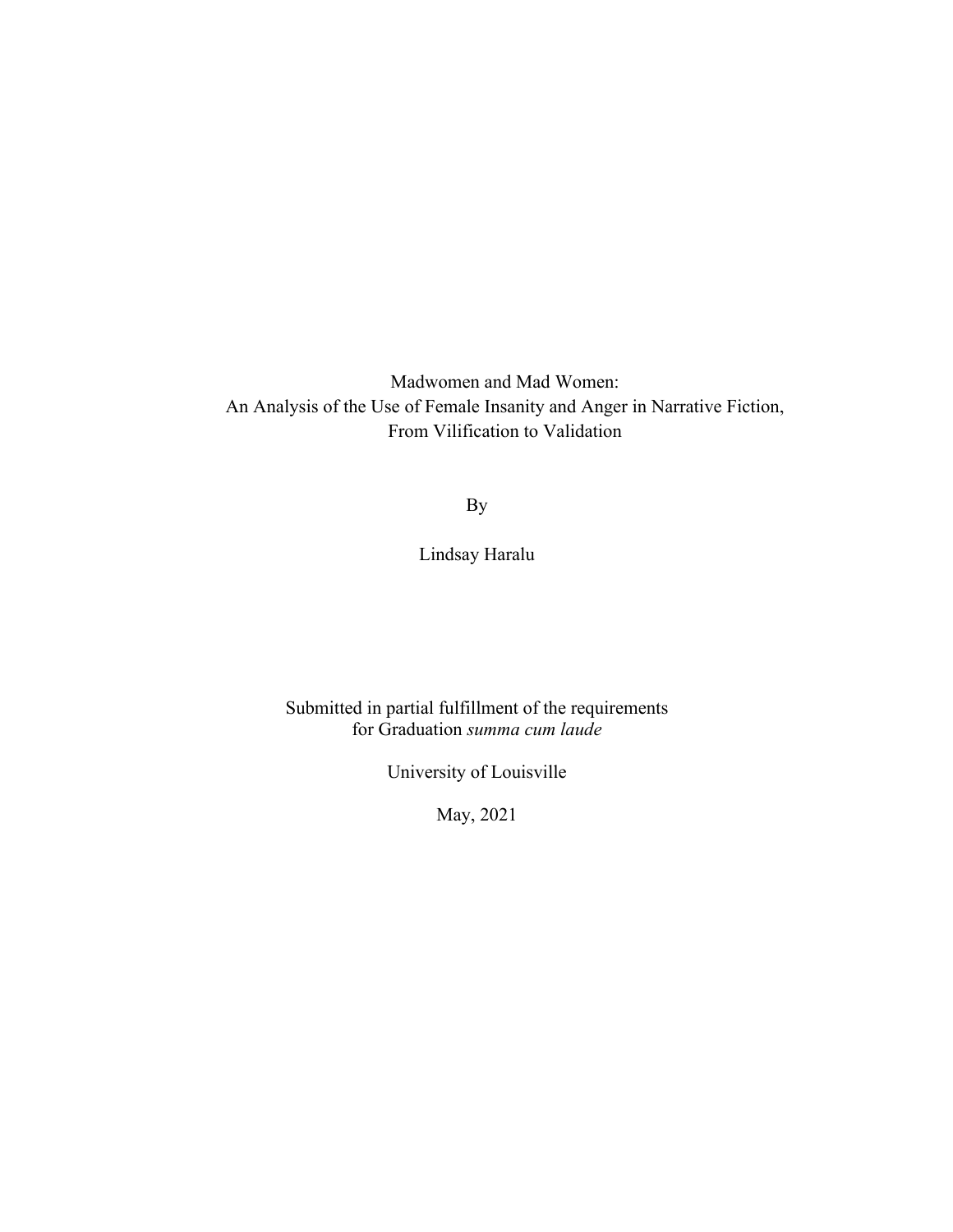Haralu ii

# **Lay Summary**

This project examines the use of the madwoman character in narrative fiction as it changes within the context of different waves of feminism. The figure of the madwoman is characterized by her apparent insanity and extreme emotion; however, the madwoman can further be examined as a character in opposition to the norms and values of a society. As such, female madness as a social and cultural construct can be used to delineate perceived boundaries within society and their implications for women. In this thesis, I aim to demonstrate these boundaries and the usage of the madwoman character in narrative fiction as she rages against them. Broken into two sections, I examine the development of the madwoman trope and its history, as women have long been situated as both threatening and subordinate to men, and then how the implementation of the trope has changed in conjunction with the changing roles of women and definitions of femininity.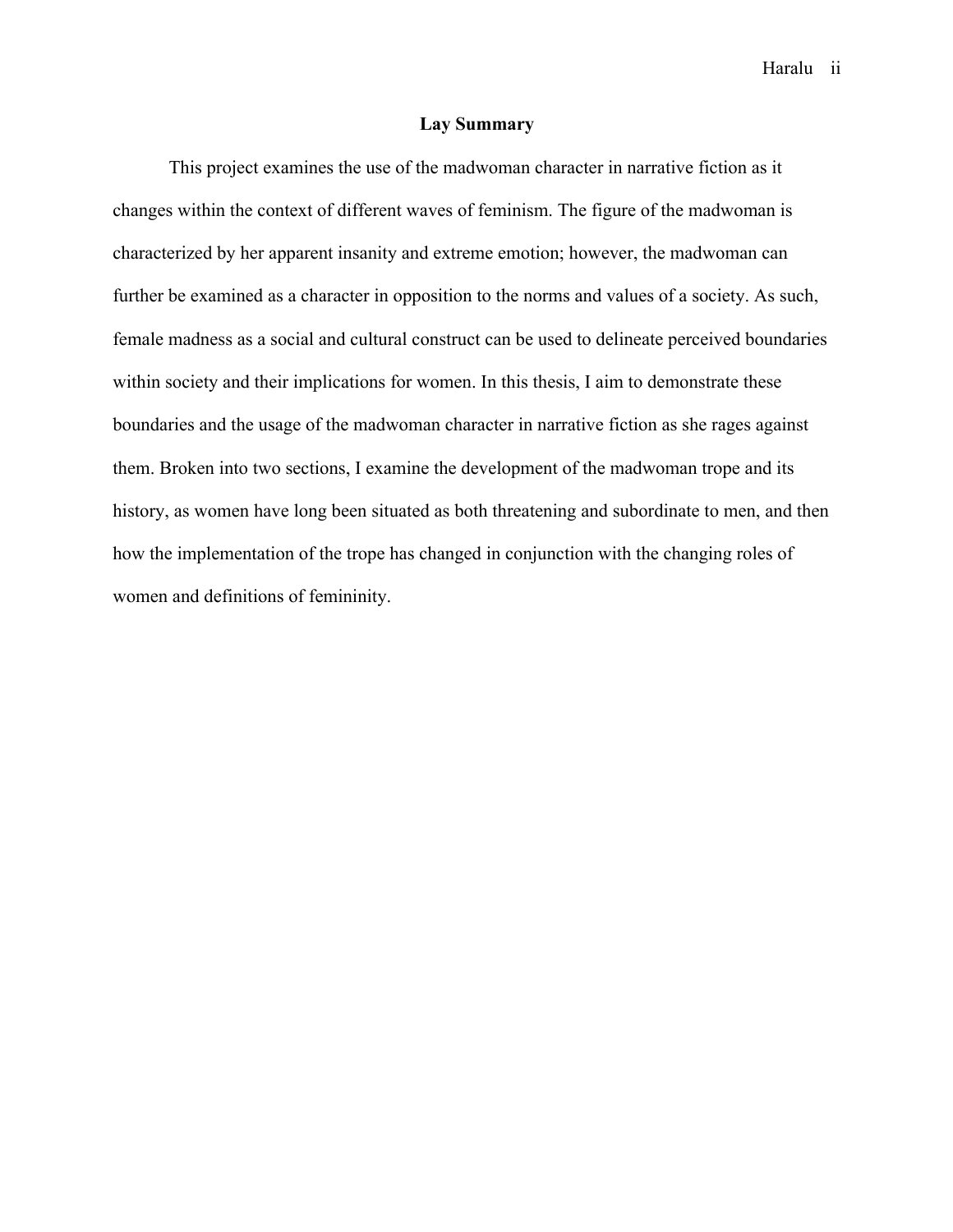# **Table of Contents**

| <b>Section I</b>                   |
|------------------------------------|
|                                    |
|                                    |
| <b>The Feminization of Madness</b> |
|                                    |
|                                    |
|                                    |
|                                    |
| <b>Section II</b>                  |
|                                    |
|                                    |
|                                    |
|                                    |
|                                    |
|                                    |
|                                    |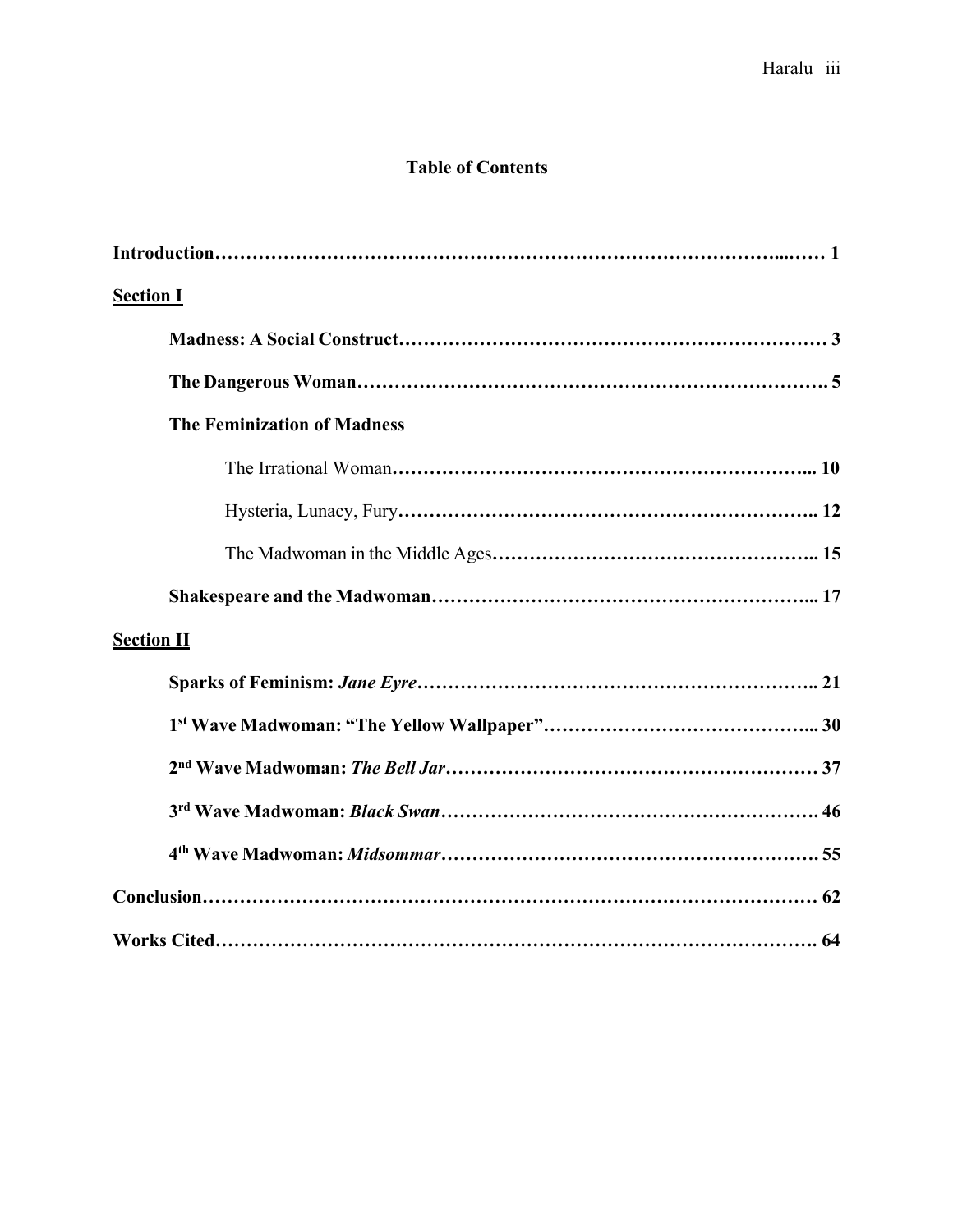# **Introduction**

Madness is a concept that has long been gendered female in its many forms: insanity, lunacy, hysteria, irrationality, anger, fury. In today's culture, these terms are constantly used to invalidate women, both implicitly and explicitly, as women are regularly villainized, invalidated, and dismissed in their experiences. Women in the workplace are characterized as difficult; exgirlfriends are characterized as crazy; female sexual assault victims are characterized as lying, seeking attention, and "asking for it." It is this casual and constant dismissal of female experiences that has led to public outcry, to four waves of feminism and movements such as #YesAllWomen, Free the Nipple, #MeToo, the Women's March, and Time's Up.

At the heart of this issue is an ugly history of villainizing women—a narrative showing women as crazed, passionate, or vengeful, as irrational in their emotions, weak in their physiology, and threatening in their existence—leading to the characterization of the "madwoman." Beginning with ancient etiological myths and continuing throughout literature and fiction, this trope is used time and again to villainize and invalidate women, illustrating the place and role of women in society and culture during specific time periods. However, as the roles and definitions of women and femininity have changed, so has the trope of the madwoman and its utilization, moving from a place of vilification to what I argue is a place of validation. Therefore, in this thesis, I will be examining this trope and how it first developed, and then how it has changed over time in relation to feminist movements, specifically the four waves of feminism.

For the purposes of this paper, I will be referring to socially and culturally constructed female madness to demonstrate the bounds of society and its effects on women. While the ideas present in this thesis have significant ramifications for women of all backgrounds, I will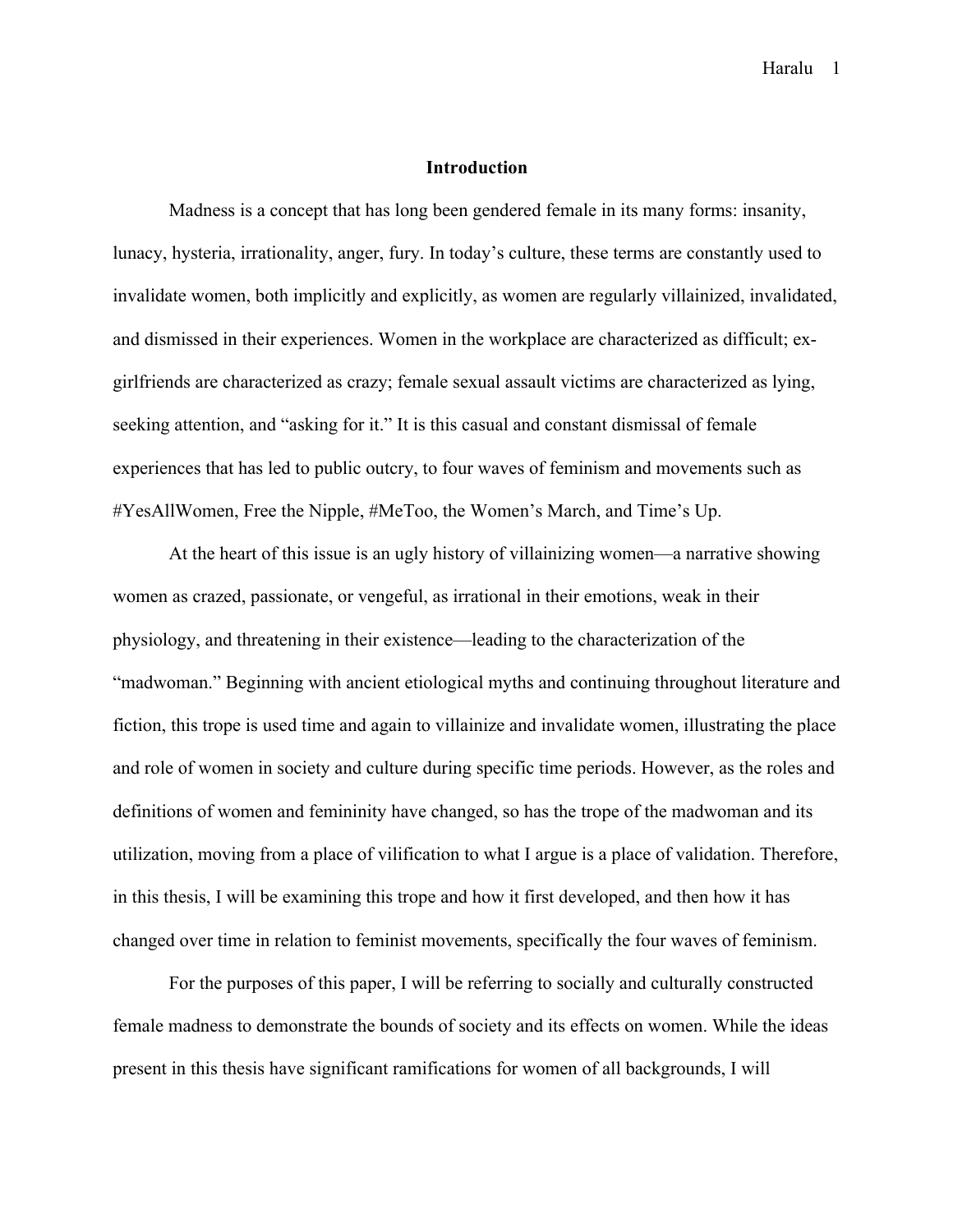primarily be examining the experiences of white middle-class women in order to begin this conversation, which is very much an on-going process. In this thesis, I will only scratch the surface of what it means to be a woman in society and what the madwoman signifies in testing the bounds of society, with white middle-class norms and values largely dictating what was considered "sane" and "insane" throughout early modern history and even, to an extent, today. It is important to note that lower-class women and women of color, especially, did experience these associations with irrationality and dangerousness to an even greater extent and were even further marginalized. However, in order to begin examining these issues that the madwoman calls to attention, I will primarily be looking at this demographic of white middle-class women who have experienced this marginalization to the least extent, but with this phenomenon still being significant enough to torment them to madness.

In Section I, I will examine the development of women as a threat, as dangerous, and how women came to be associated with irrationality and madness. I will then examine this association as demonstrated in Shakespeare's Ophelia, who provides an archetype of the madwoman in both medicine and literature, while officially establishing the madwoman as a literary trope. In Section II, I will examine how the trope of the madwoman and its utilization changes throughout the four waves of feminism. I will analyze *Jane Eyre* by Charlotte Brontë, whom I argue first changes the trope, displaying the feminist undertones that later led to the first wave of feminism. I will then evaluate Charlotte Gilman's "The Yellow Wallpaper" as a firstwave feminist work, examining the "madwoman" narrator as a sympathetic and male-made female villain. Following this, I will look at *The Bell Jar* by Sylvia Plath as a second-wave feminist work, examining how the female disillusionment under male-defined femininity interacts with the concept of female madness. I will then analyze *Black Swan* dir. Darren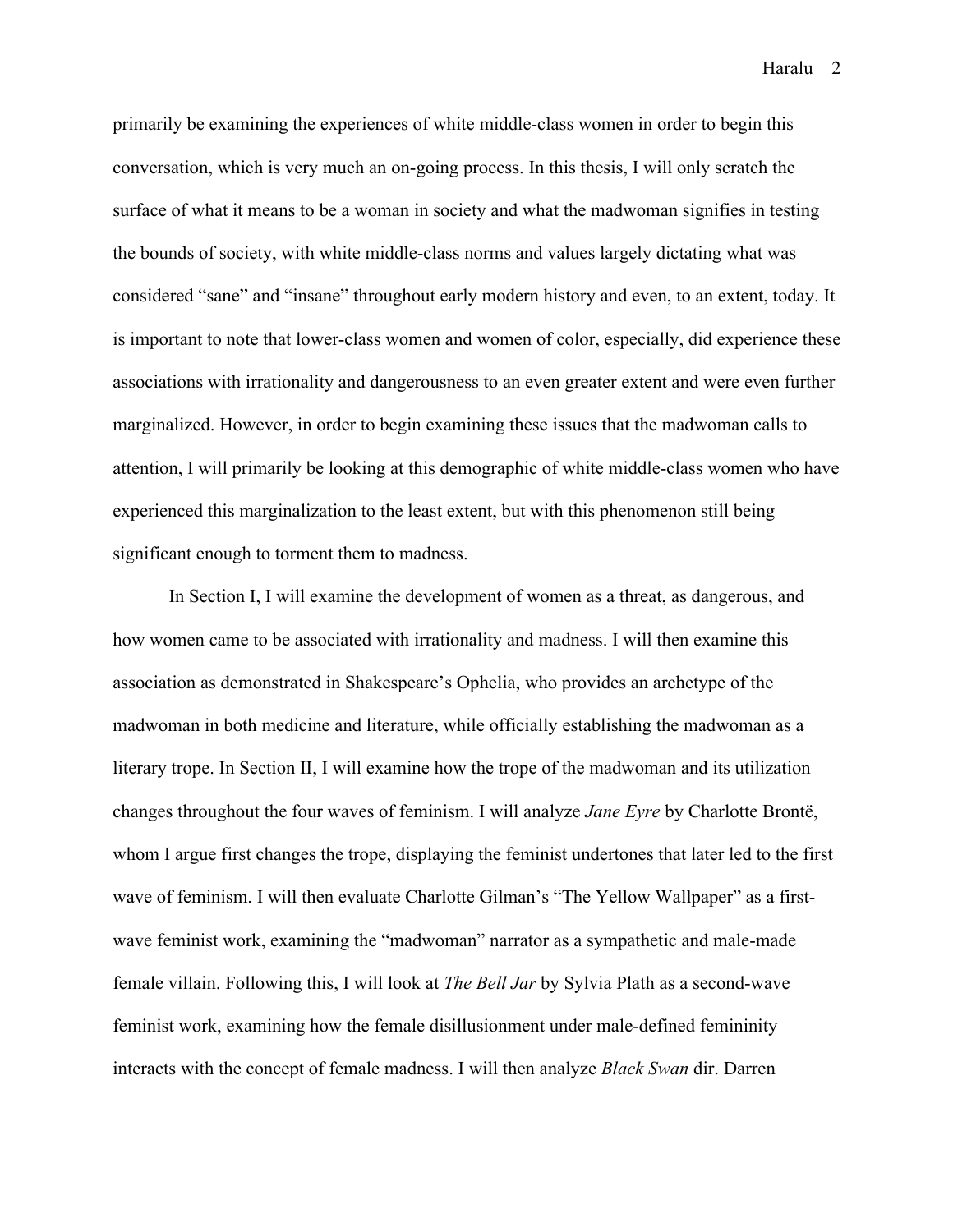Aronofsky as a work of third-wave feminism to show how the madwoman trope is used to bring attention to male abuse of power and to female oppression. Lastly, I will examine *Midsommar*  dir. Ari Aster as a work of fourth-wave feminism to demonstrate how the trope is used to validate the female experience and to empower women.

#### **Section I**

# **Madness: A Social Construct**

In *Madness and Civilization: A History of Insanity in the Age of Reason*, philosopher Michel Foucault argues that socially constructed madness is separate from mental illness, with madness having served different purposes during different time periods (Little 55). For the purposes of this paper, I will therefore be referring to this socially and culturally constructed "madness" rather than medically diagnosed mental illnesses. I will primarily be examining the use of constructed madness as a tool in regard to what it reveals about a society at a specific moment in time, specifically through its role in literature. In her book *Madness in Literature* Lilian Feder looks at the importance of madness as a motif in literature, writing of "the nature of madness itself as an incorporation of the very values and prohibitions it challenges" (Feder 4). While madness may be a critique on society or, rather, a cautionary tale, madness takes into account all of the norms and values of a society and then rejects them; as such, madness can also be viewed as a product of society and culture, delineating and illustrating the perceived boundaries and what is "other".

In *Women and Madness*, Phyllis Chesler writes, "What we consider 'madness,' whether it appears in women or in men, is either the acting out of the devalued female role or the total or partial rejection of one's sex role stereotype" (Chesler 56). Although madness is culturally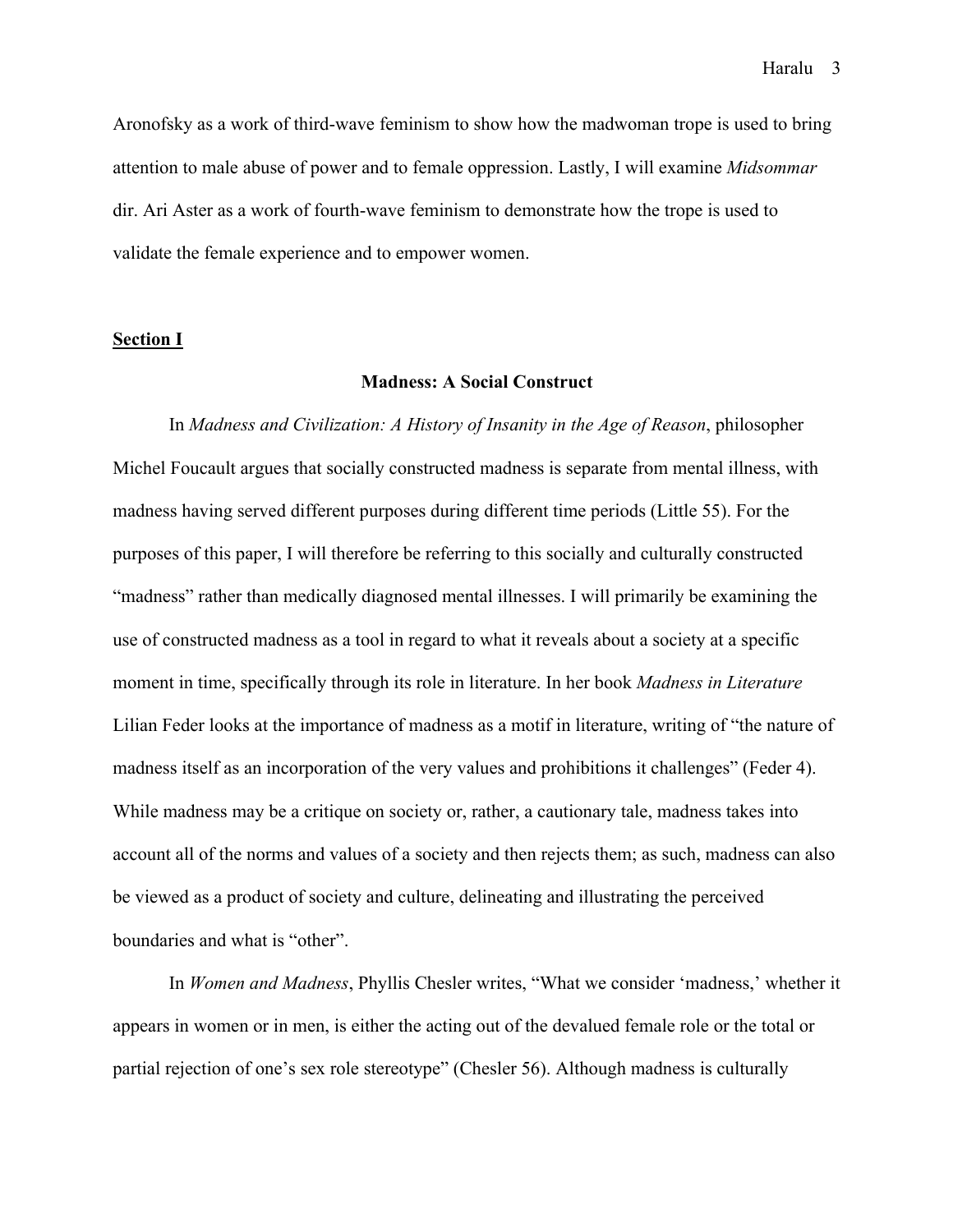constructed, it has been constructed as female, to the point of where the default of madness is feminine. There has been a long history of madness as feminine, with women being viewed in closer proximity to irrationality and madness, more susceptible and vulnerable to insanity, melancholia, and hysteria.

In her book *The Female Malady*, Elaine Showalter defines both femininity and insanity as culturally constructed, describing "the female malady" in contrast to the English malady, writing:

Even when both men and women had similar symptoms of mental disorder, psychiatry differentiated between an English malady, associated with the intellectual and economic pressures of highly civilized men, and a female malady, associated with the sexuality and essential nature of women. (Showalter 7)

When men and women both had similar "symptoms" of madness or mental illness, the male form of this was distinctly "other" than the female manifestations, having largely to do with female nature. Furthermore, Psychiatrist Paul Chodoff examines hysteria as a "culturally induced exaggeration of femininity" arguing that hysteria is a caricature of what it means to be female (Chodoff 549). Chodoff makes the point that while he is not proclaiming femininity as either a biological nature or, as Showalter claimed, a socially constructed stereotype, hysteria is an exaggerated caricature of femininity in either case.

With these two concepts in mind—madness as socially and culturally constructed and madness as a female gendered concept—one can begin to examine how this is reflected literature and the implications of that and what it means for the madwoman. One can then look into the origins of this madwoman trope and how women first came to be associated not only with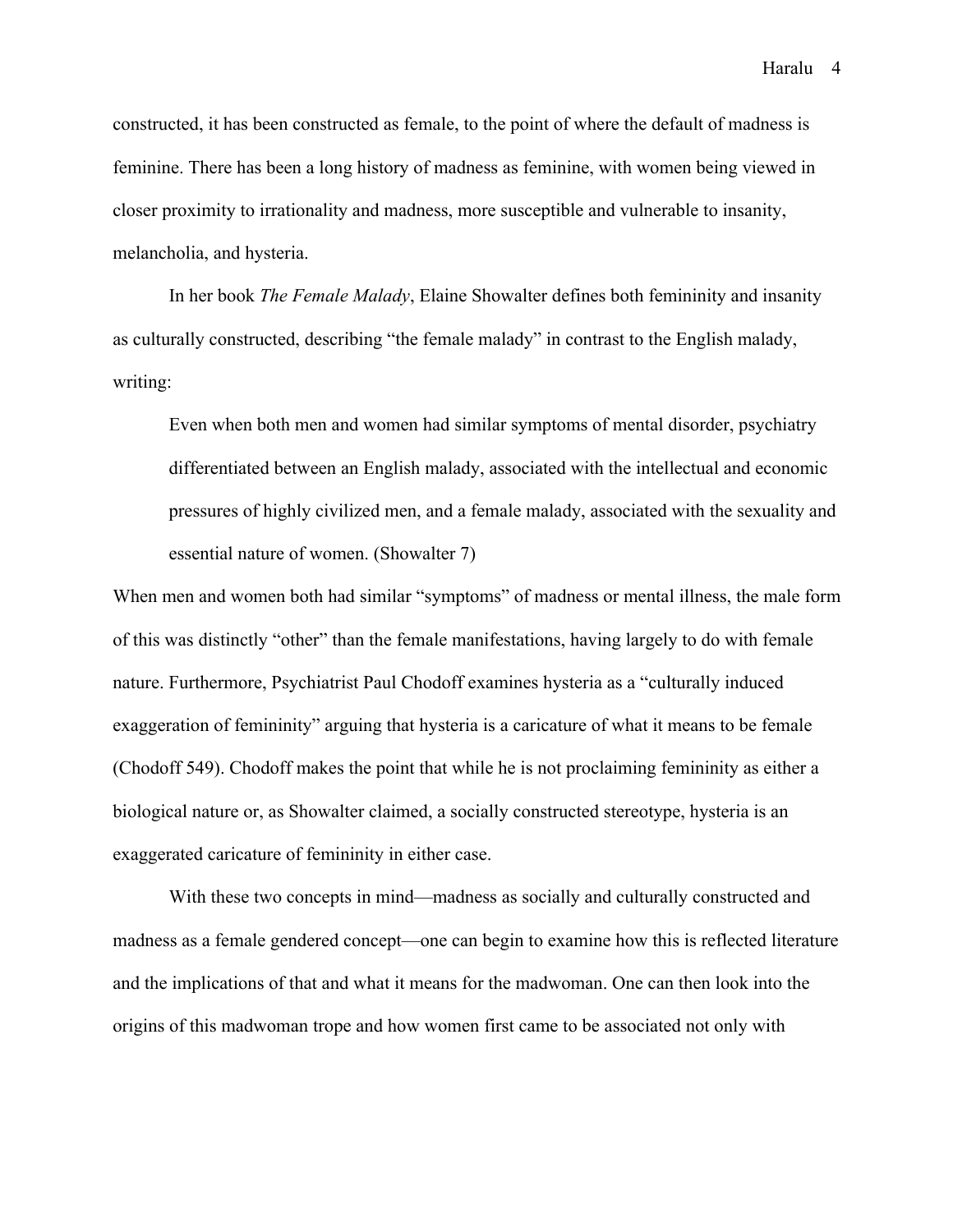madness and irrationality, but with anger and evil—how women came to be viewed as dangerous and as a threat.

#### **The Dangerous Woman**

Foucault writes, "The scandal of unreason produced only the contagious example of transgression and immorality; the scandal of madness showed men how close to animality their Fall could bring them," (Foucault 81). In his studies of madness from the Middle Ages to the birth of the insane asylum in the early 1800s, Foucault examines the change from madness as a heavily religious concept to one of social failure. More recently, the Western world has moved into a society of secularism; however, the influence of religion on society and culture, and therefore madness, prior to The Enlightenment was significant, leaving its marks far onto future understandings of madness.

In the study "Women and Hysteria in the History of Mental Health," Tasca and others make the following claim:

We tend to historically identify the two dominant approaches towards mental disorders, the "magic-demonological" and "scientific" views in relation to women: not only is a woman vulnerable to mental disorders, she is weak and easily influenced (by the "supernatural" or by organic degeneration), and she is somehow "guilty" (of sinning or not procreating). (Tasca et al. 1)

As such, when looking at the history of the Western madwoman, one must look deeply into the socio-cultural and religious roots that pervade the origins of connecting women with madness to understand the basis of both the "magic-demonological" and the "scientific" views.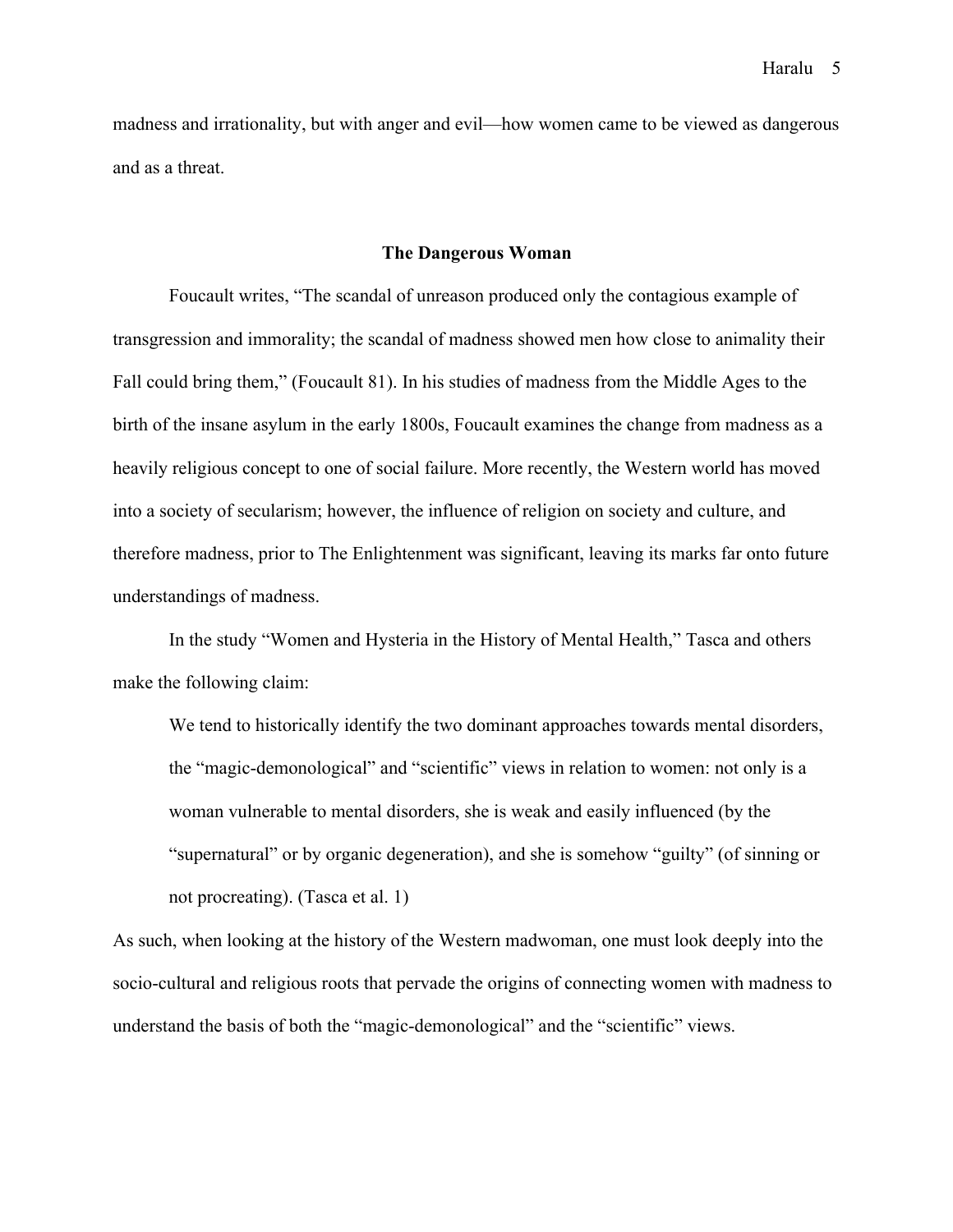The Western views of women first take shape as reflective of highly patriarchal Near Eastern and Greco-Roman civilizations, heavily influenced by their religious and philosophical ideologies, associating women with irrationality, anger, evil, and madness, as can be seen in their etiological myths and theodicies, "Creation myths, those metaphoric or symbolic stories that explain how people account for their existence, codify their social relationships, and establish order…" (Thompson 2). These myths set the stage for the Western view of the woman, from which all tropes (madwoman, dangerous woman, angry woman) follow, while also forever associating her with evil.

According to Hesiod (c.700BC), the first woman is given to mankind as a punishment for the titan Prometheus's treachery in giving mankind fire. Pandora is described as "the beautiful evil," and Hesiod writes of her, "Zeus… made women to be an evil to mortal men, with a nature to do evil" (Hesiod 590*).* In *Works and Days,* Zeus calls on the gods to give Pandora beauty and grace like that of the immortal goddesses, while also calling on Hermes to give her "a shameless mind and a deceitful nature" (Hesiod 60). When she is finally "gifted" to mankind, Pandora brings with her a jar and unleashes all the evils and plagues of the world. This myth illustrates Tasca and others' claims of both women as weak (Pandora's "shameless mind" and inability to curb her curiosity) and women as guilty (Pandora caused evil to enter the world and inflicted it upon men). Furthermore, it links the origin of evil to the origin of women, with one indistinguishable from the other.

In the Judeo-Christian Torah, Eve, the first woman and the wife of Adam, is deceived by the serpent into disobeying God. When God questions Adam, Adam replies, "'The woman whom you gave to be here with me, she gave me fruit of the tree, and I ate it,'" giving Eve, and therefore womankind, the same role that was given to Pandora: the scapegoat, the cause for evil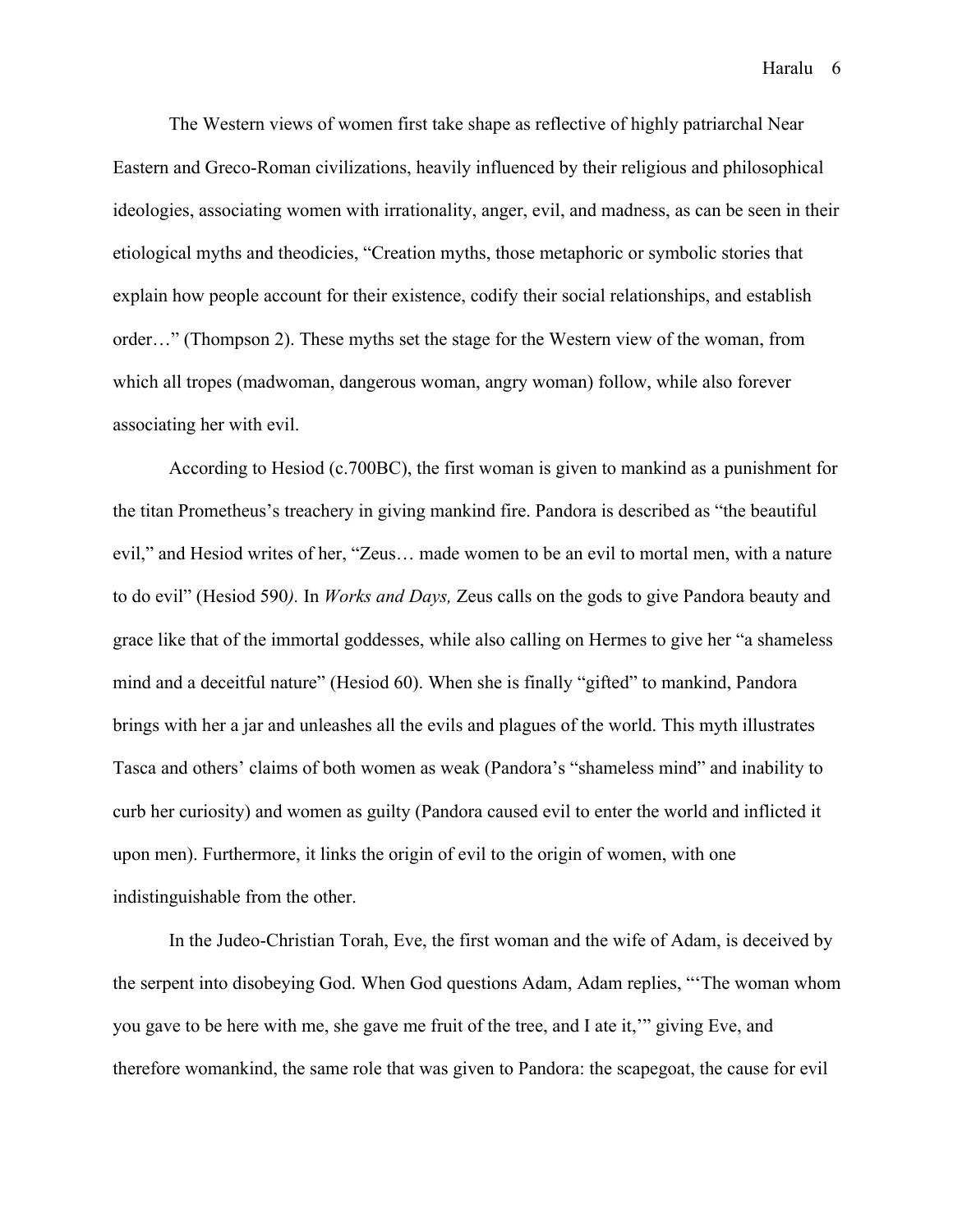in the world and for the downfall of both mankind and humankind (*English Standard Version* Bible, Gen.3.12). God then curses Eve with the pain of childbirth and to be ruled by her husband. In the book *The Wandering Womb: A Cultural History of Outrageous Beliefs About Women*, Lana Thompson examines how this story frames the Western view of women:

The blame assigned to Eve for tempting Adam with forbidden fruit lies at the core of many assumptions about women's psychological nature. Medical decisions, especially ones related to childbirth, reproduction, and sexuality, have been shaded by this prejudice throughout the ages. (Thompson 2)

Thompson further situates Eve as the "source of all [Adam's] frustrations and temptations," while pointing to the idea of her biological and psychological inferiority, delineating how all of these ideas came to affect historical views of female mental illness, intersecting with Tasca and others' ideas of female weakness, with woman easily influenced by the devil and guilty of bringing sin into the world (2). Furthermore, this myth once again cites the origin of evil in the world in conjunction with the origin of womankind.

These etiological myths of Pandora and Eve permeate both culture and further works of literature and religion, delineating the nature and role of a woman. However, it can be noted that while in the account of Pandora, the first woman was created with a deceitful nature to be a plight on mankind, in the account of Eve, the first woman has free will and makes the decision to disobey. Either way, each woman brings evil into the world by her own actions, and each woman causes man to fall as well. Many attribute Pandora's opening of the jar to her curiosity, or her "shameless [and later-discussed wandering] mind" and her weakness at controlling it, and thus the curiosity and weakness of women (Schmitt and Lahroodi 129). Similarly, it can be noted that Eve, although told otherwise by God, sees that the forbidden fruit was "good for food" and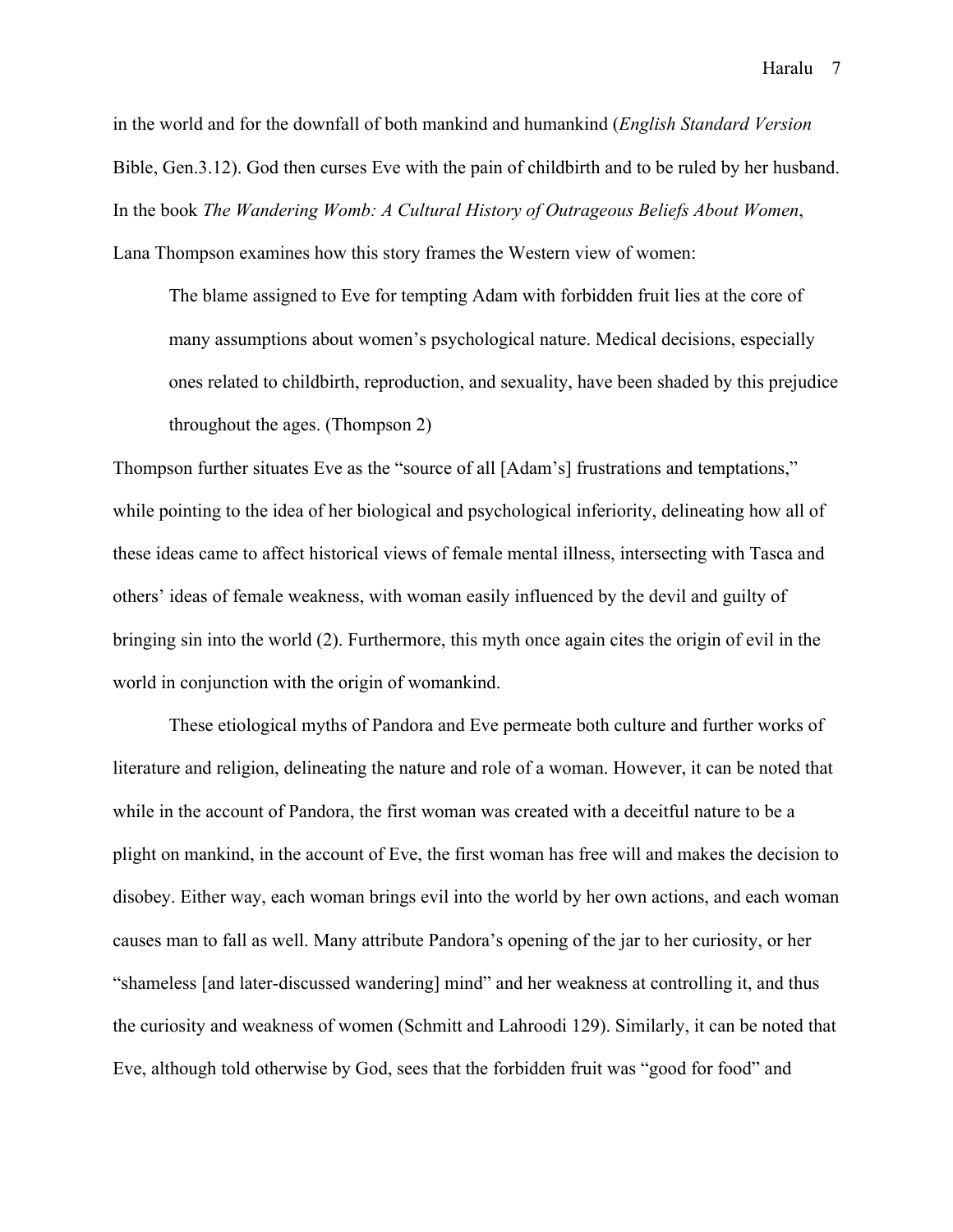"desirable for gaining wisdom"—seeming to similarly want to satisfy her own curiosity or attempting to discern for herself, choosing to consider what the serpent said rather than believing God (*English Standard Version Bible*, Gen.3.12).

Eve's lesser known predecessor Lilith, mentioned in the Talmud, Midrash, and Kabbalah and passed down in oral traditions, was created at the same time as Adam, from the same dust (Dame et al. xv). Following their creation, Adam and Lilith quarrel, according to the *Alphabet of Ben Sira*, "'She said, 'I will not lie below,' and he said, 'I will not lie below, but above, since you are fit for being below and I for being above.' She said to him, 'The two of us are equal, since we are both from the earth'" ("Alphabet of Ben Sira 78: Lilith"). Neither would listen to the other, so Lilith proclaims God's Ineffable Name and flees to the Red Sea to reside with demons. It is implied that she procreates with them, even becoming a demon herself, and refuses to return to the garden under pain of one hundred of her demon children dying each day, whom she then avenges by stealing and killing mortal babies. Sandra M. Gilbert and Susan Gubar write of Lilith, "What her history suggests is that in patriarchal culture, female speech and female 'presumption'—that is, angry revolt against male domination—are inextricably linked and inevitably daemonic" (Gilbert and Gubar 35).

Across many other stories and folktales, Lilith goes on to become the most famous of she-demons, the partner of Samael and the female counterpart to Satan, the mother of demons, monsters, witches, and all evil beings—the Demon Queen. She is most well-known as the demon of the night, stealing children and causing sexual promiscuity and impurity. In contrast to Pandora and Eve, who are dangerous or threatening in their inferiority—weak in mind, body, and spirit, easily influenced and unable to curb their own nature—Lilith is dangerous in her attempt at equality, in her display of traits that, according to historical belief, should only be *masculine*.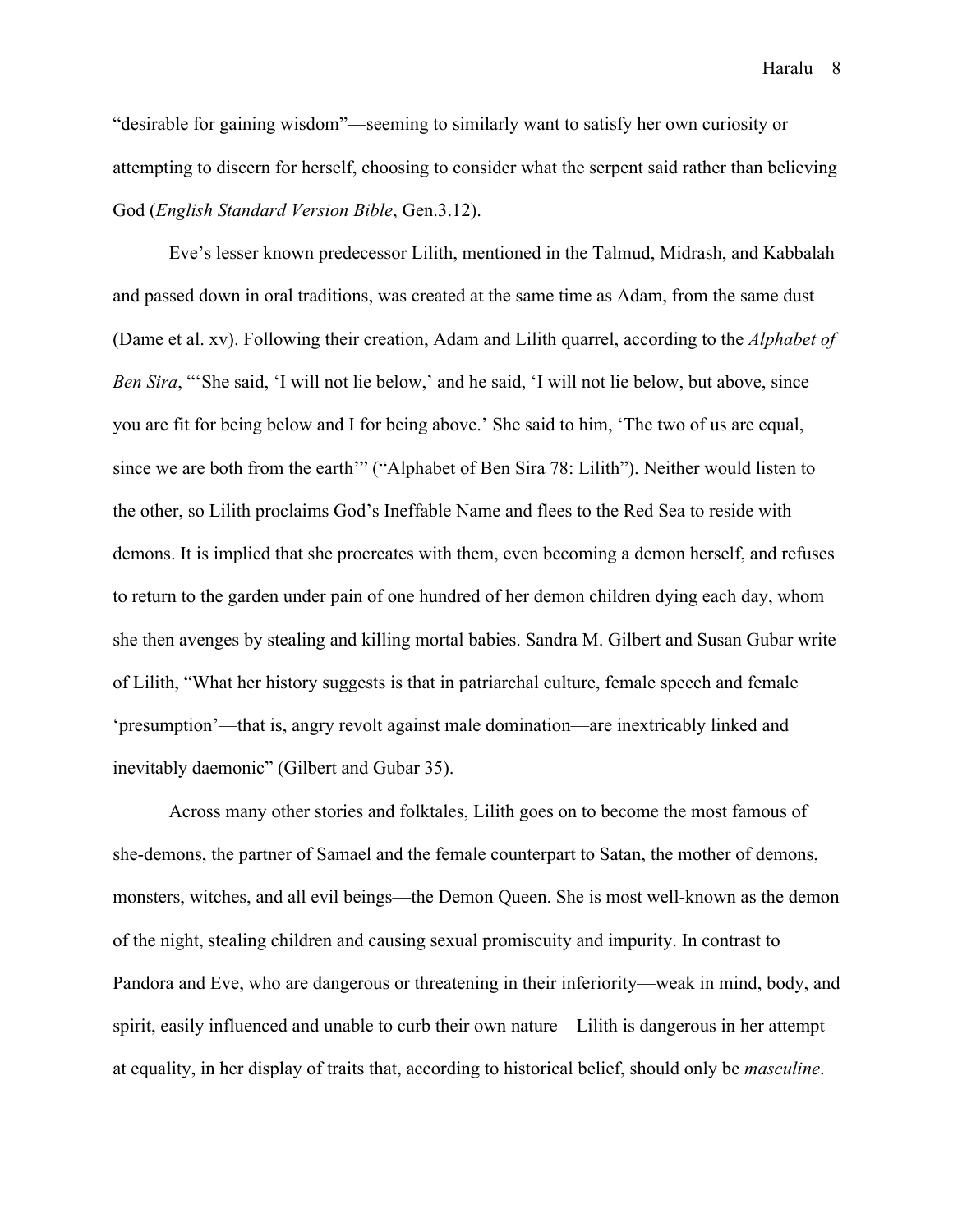In her independence, her refusal to be submissive, her struggle for control, her belligerence, her violence, and her sexuality, Lilith wields power and qualities typically exclusive to men and is punished and demonized for it.

Lilith spawns numerous tropes of the seductress, enchantress, witch, succubus, sorceress, and even tropes such as the evil step-mother or evil queen—the vain, self-important, sexualized, once-beautiful predecessor to the young, pure, subservient, virginal maiden, much as Lilith was the predecessor to Eve. The cautionary tale of Lilith is one that can be seen time and again, with the Lilith character continually being presented as a threat and as the villain of the story. Women are encouraged to be like Eve and not to fall to Lilith's crimes; however, at the same time, even as Eve, the fate and nature of a woman cannot be thwarted, and she will still be the scapegoat, the one who brought evil into the world and brought the downfall of mankind and humankind.

The myths of Pandora, Eve, and Lilith present the foundation of the Western view of women in literature—with these three archetypes of the dangerous woman being quickly prominent in folktales, fairy tales, etc,—but also of women in medicine and psychiatry; furthermore, they present the conundrum of male-defined femininity, which I will discuss further in the section on "Hysteria, Lunacy, and Fury." Pandora and Eve are villainized for their "feminine" nature—for being curious, weak, easily influenced, and tempting to men—while Lilith is villainized for not being feminine enough, for being too "masculine" in her independence, dominance, violence, and sexuality. Thus, the male definition of femininity is contradictory, irrational in and of itself, setting the stage for the association of women and irrationality.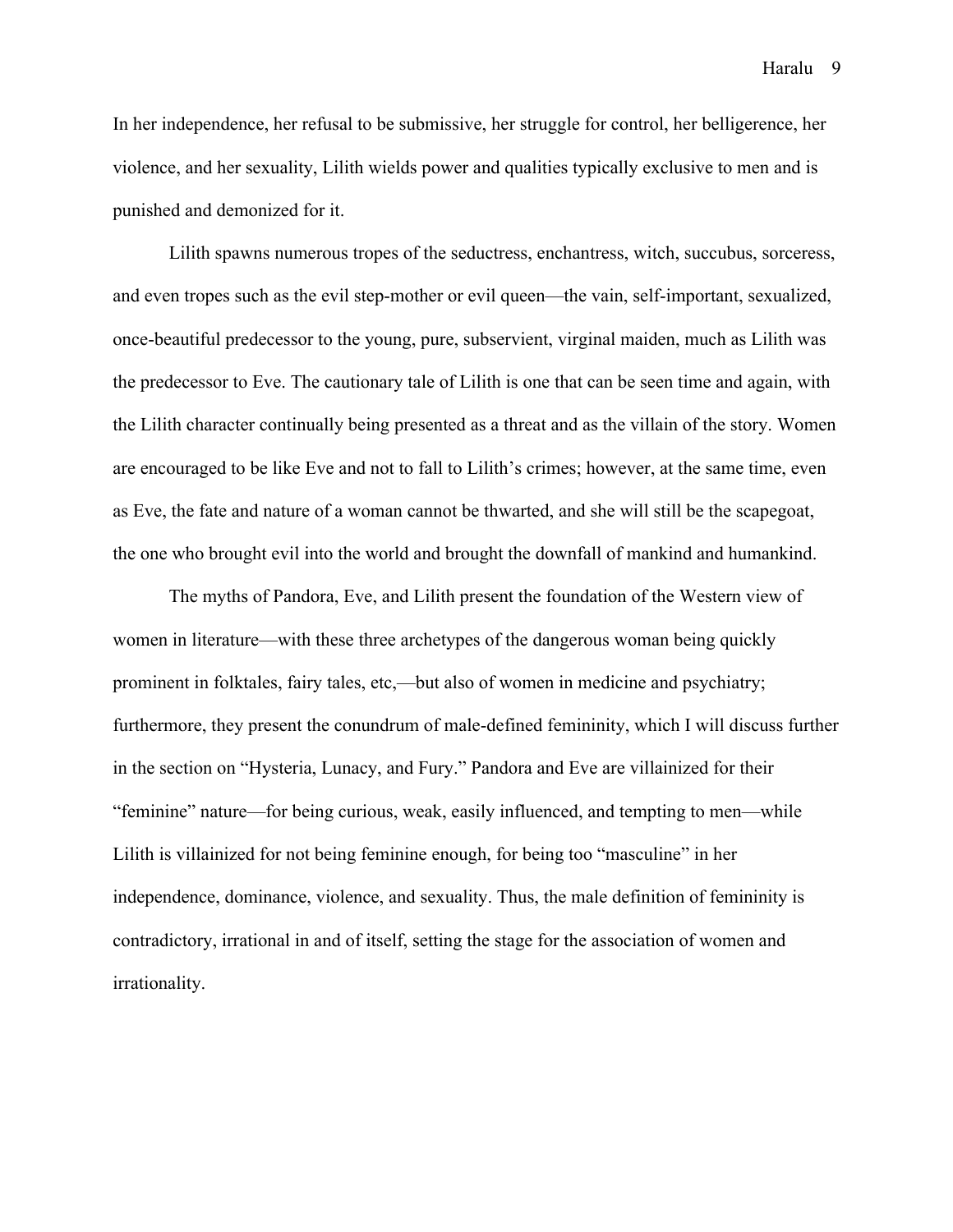## **The Feminization of Madness: The Irrational Woman**

In the previous section, I gave the framework for the threat of the dangerous woman in respect to the world of men; now I will examine this threat further by looking at the malecontrived view of women as an irrationalizing force. In the story of Pandora, there is obvious irrationality in her curiosity and desire to open the jar, at her own inability to resist her nature; she was, after all, blessed [cursed] by the gods—by Aphrodite with grace and "cruel longing and cares that weary the limbs" (Hesiod 60). Aphrodite also gifts her with *Pothos*, "the longing toward the unattainable, the ungraspable, the incomprehensible, that idealization which is attendant on all love and which is always beyond capture" (Thomas 40). Pandora, and therefore womankind, will never be satisfied, irrational in her quest to reach that which is always unreachable. She is blessed with beauty and grace but cursed to wander, desirable, but always desiring—a complex and seemingly irrational enigma.

With these gifts, Pandora is reflective of Aphrodite herself, the most feared among the Greek gods. Monica Cyrino writes that "she inspires that inescapable desire in humans which recognizes the boundaries neither of propriety nor of safety; the erotic longing she causes, and the consequences it brings, are often both disgraceful and dangerous" (Cyrino 219). Aphrodite holds power over lovers, with the ability to force them to any form of irrationality—to force them to lose control over themselves and fall into disaster and death. This was all the more threatening in Greek civilization which valued rationality above all else; with the ideal Greek man as the pinnacle of rationality, the only thing that could make them irrational—that could cause them to lose control—was their own appetites, erotic love, and, by proxy, women.

Aphrodite's gifts of Grace and *Pothos* to Pandora and womankind blessed women with this ability to drive men to irrationality and madness, as well as the likelihood to fall into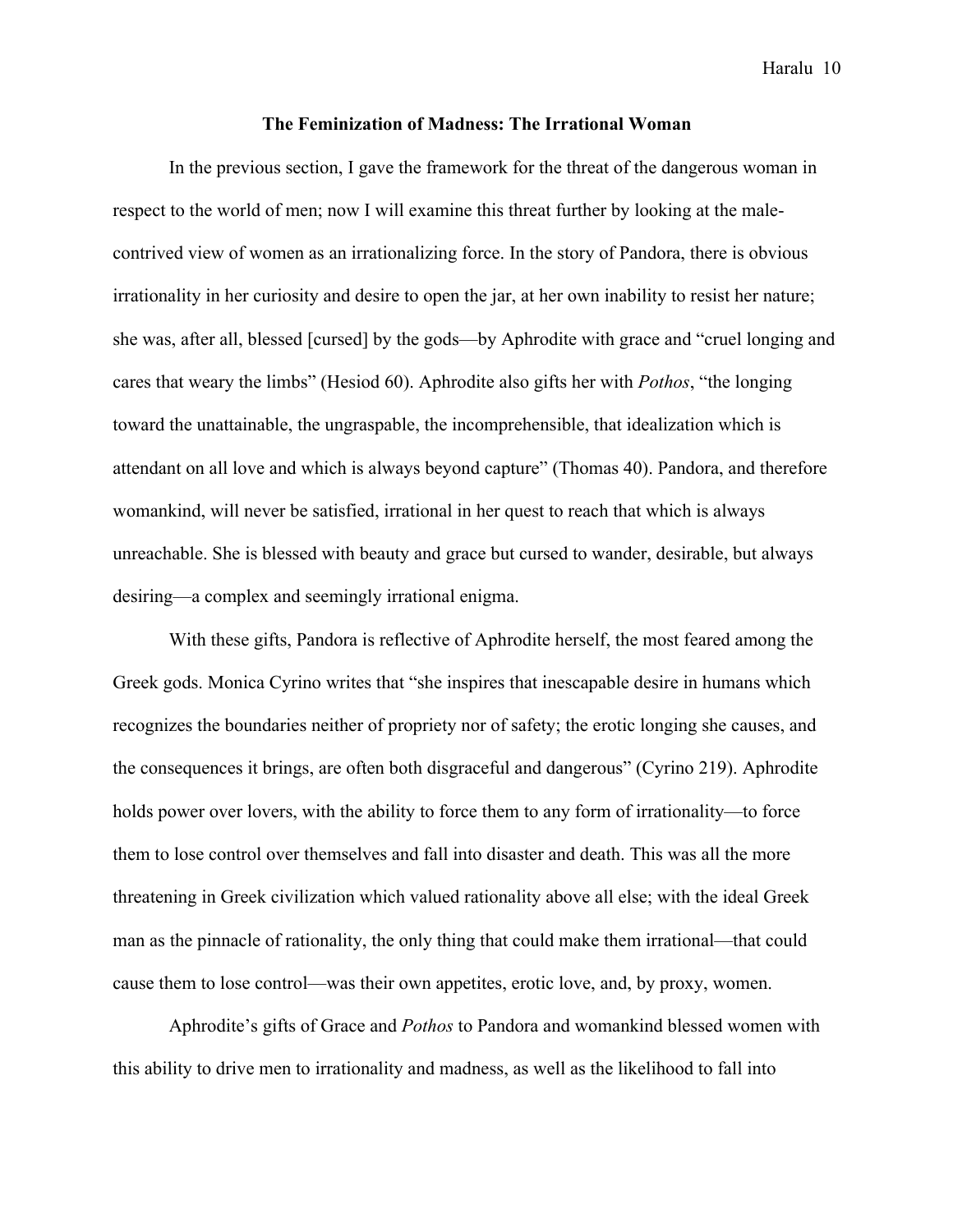irrationality herself, driven by desire. Furthermore, as this irrationality causes men to lose control of themselves, control is then placed with women, largely threatening the ancient Greek ideal of male superiority. One can see these themes throughout Greek mythology, with Greek heroes continually having to overcome encounters with dangerous women—seductresses, sorceresses, and female monsters. Female monsters like the sirens become indicative of male fears: being seduced by beauty only to be destroyed by the monstrous, losing rationality and control over oneself. With Greek heroes being the rationalizing and civilizing forces, bringing Greek civilization to the barbaric and monstrous other, women are included in this "monstrous other" as a threat to men and as an irrationalizing force.

Women as an irrationalizing force can then be seen in each theodicy in the previous section, bringing evil into the world and seducing men into their downfall. The men, of course, were led to temporary irrationality by the women, lost control of themselves, and afterwards could always blame women for this irrationality and evil in the world. Epimetheus was beguiled by Pandora's beauty and thus accepted her as a gift; although Prometheus told him to never accept a gift from the gods, Epimetheus was overcome by the "sheer, hopeless snare" and was "glad of heart while [he] embraced [his] own destruction" (Hesiod 54, 83). Similarly, although Adam would not allow Lilith to be dominant during sex, maintaining rationality and control, he would allow himself to be persuaded by Eve to eat the fruit and thus abandon his rationality, later to be cursed by God for listening to his wife. Likewise, men who fell to sexual promiscuity could always blame it on the night demon Lilith, having not been able to control themselves. Women, in their irrationality, desire—whether it be for autonomy, wisdom, or to satisfy their curiosity and desirability could thereafter be used as scapegoats for society. This idea of the irrational female then perpetuates the male need for female subservience in these ancient patriarchal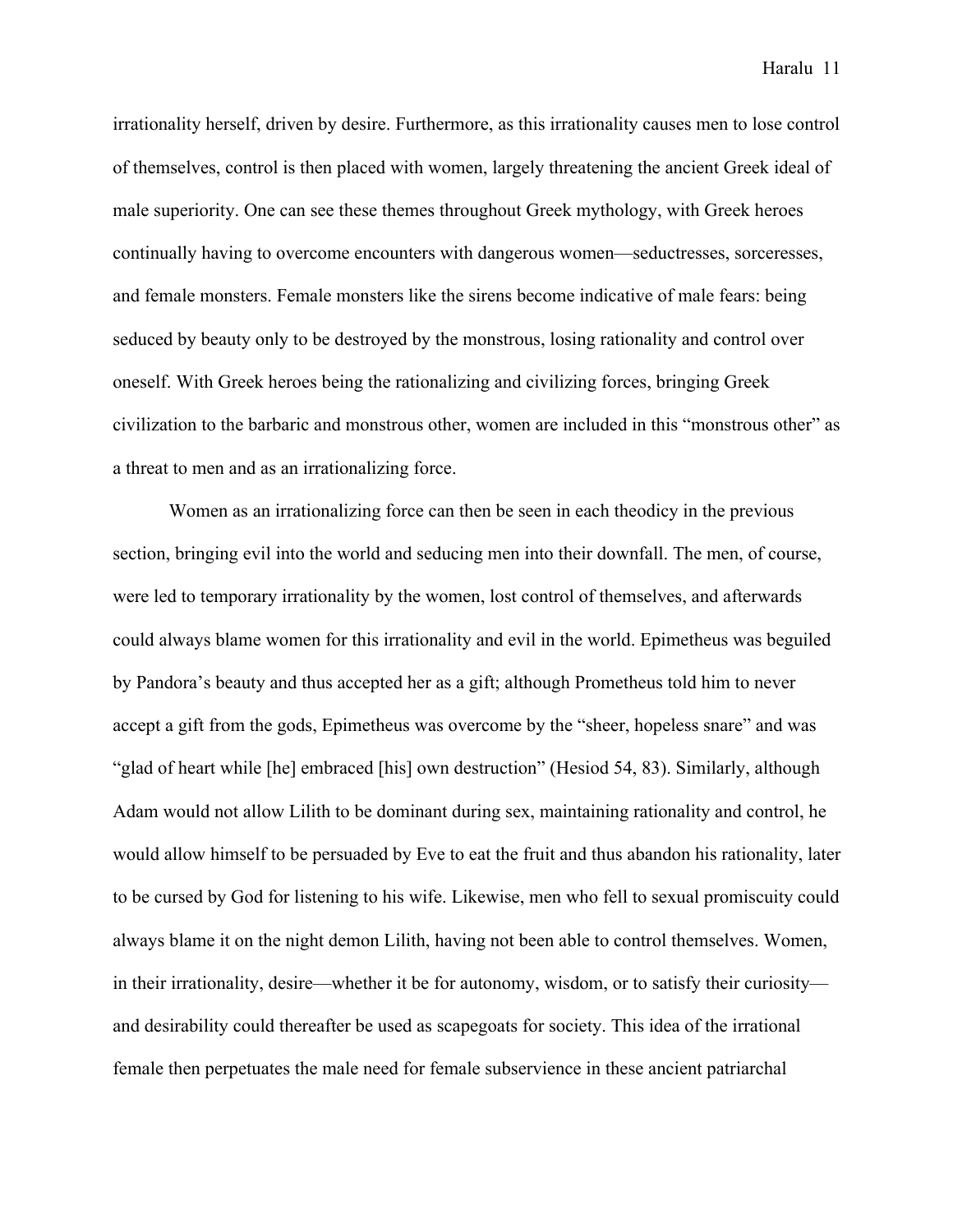civilizations, as women and femininity posed a threat to rationality, morality, and general life on Earth.

## **The Feminization of Madness: Hysteria, Lunacy, Fury**

The words used to describe irrationality and madness are distinctly and etymologically female. *Hysteria* comes from *hystera,* the Greek word for uterus, and means the "wandering womb." Supported by ancient philosophers and physicians such as Plato, Aristotle, and Melampus (Tasca et al.110), the term was first used by Hippocrates, with Plato's definition being:

The womb is an animal which longs to generate children. When it remains barren too long after puberty it is distressed and sorely disturbed and straying about in the body and cutting off the passages of the breath, it impedes respiration and brings the sufferer into the extremest anguish, and provokes all manner of diseases besides. [The disturbance continues until the womb is appeased by passion and love.] Such is the nature of women and all that is female. (Plato qtd. in Chodoff 546).

Hippocrates formed much of his medical ideology and humoral theory from his own religion and myths. His theories here seemingly draw back to the story of Pandora who was cursed to desire and to wander—to never be satisfied. This is reflected in Hippocrates' medicine, and later medieval medicine, with hysteria as something that only occurred within women, thought to result from the female need to be sexually satisfied, with the ancient Greek belief being that, "the uterus is sad and unfortunate when it does not join with the male and does not give rise to a new birth" (Tasca et al. 110).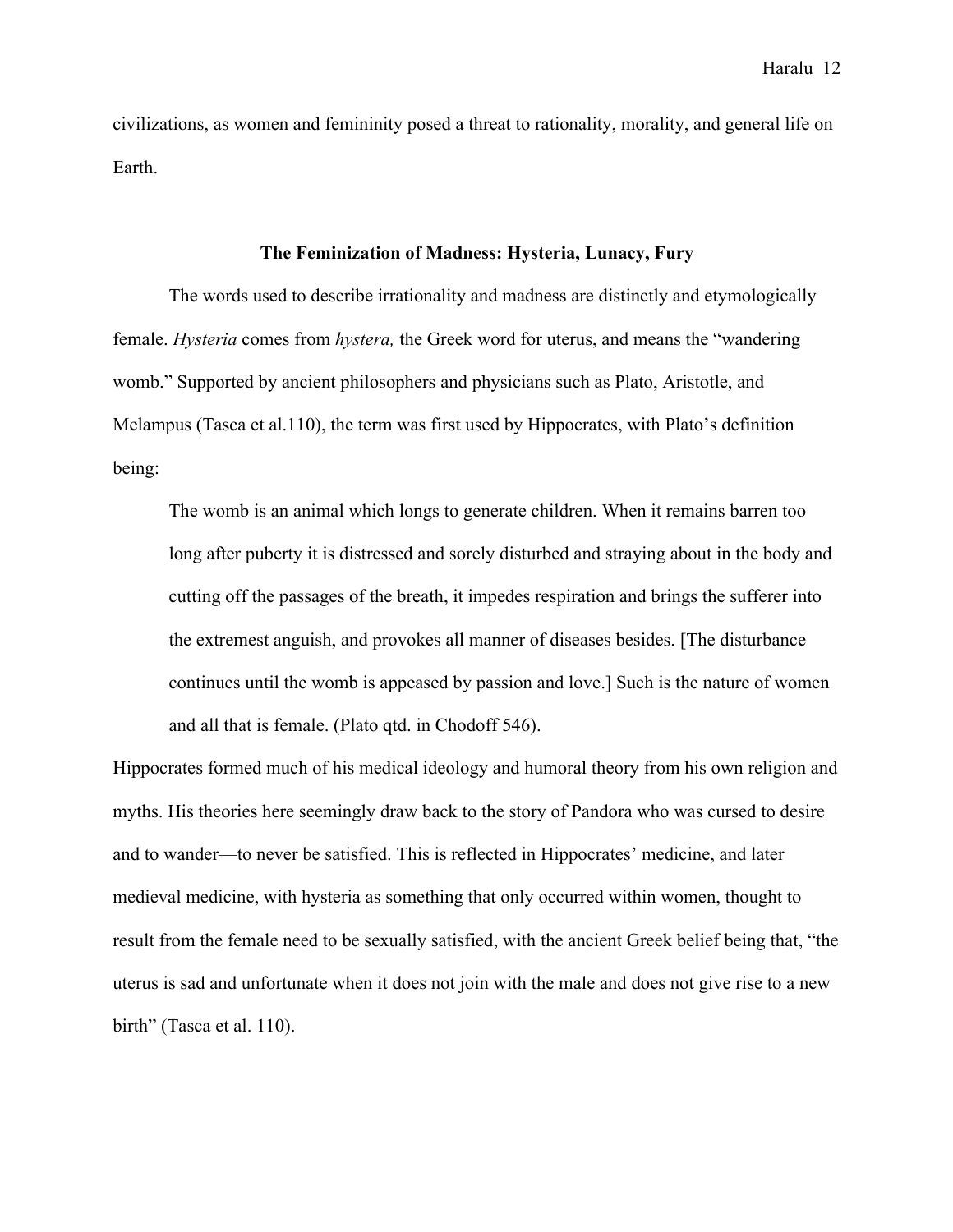Chodoff's definition of hysteria as a "culturally induced exaggeration of femininity" pairs significantly with Chesler's claim that the norms for female behavior are determined by men: "A woman is classified as 'healthy,' 'neurotic' or 'psychotic' according to 'a male ethic of mental health' based on the invisible and sometimes explicit assumptions of patriarchal society" (Rich, Chesler qtd. in Rich 1). Hysteria is, by these definitions, the exaggeration of a male-defined femininity. This is the most classic view of female madness, however highly subjective, with women being diagnosed with hysteria due to being either too feminine or not feminine enough. In literature, in regard to the figure of the madwoman, this contradiction is seen time and again. With respect to the madwomen studied in this paper, which will be explored in later sections, many are exemplary of this contradiction, villainized due to both being too feminine and not feminine enough.

The proximity of women with madness is further evident in the etymologies of lunacy and fury. From the Latin word for moon *Luna*, the Roman goddess of the moon, comes the term *lunacy*, which is characterized by being driven mad for intermittent periods, triggered by the moon's cycle. Because of the mystery surrounding a woman's monthly menstrual cycle, the moon has often been associated with women, fertility, and childbirth, while at the same time being a symbol of witches, monsters, and sexuality—going back to Lilith as the night demon. The Greco-Roman deities associated with the moon were all female—Selene, Luna, Juno, Hecate, and Artemis—and they were further associated with childbirth, virginity, fertility, and witchcraft. These associations would come to play a role in  $16<sup>th</sup>$  and  $17<sup>th</sup>$  century medicine, as women were thought to "change with the moon" in regard to their moods and behaviors, playing further into ideas of madness (Porter).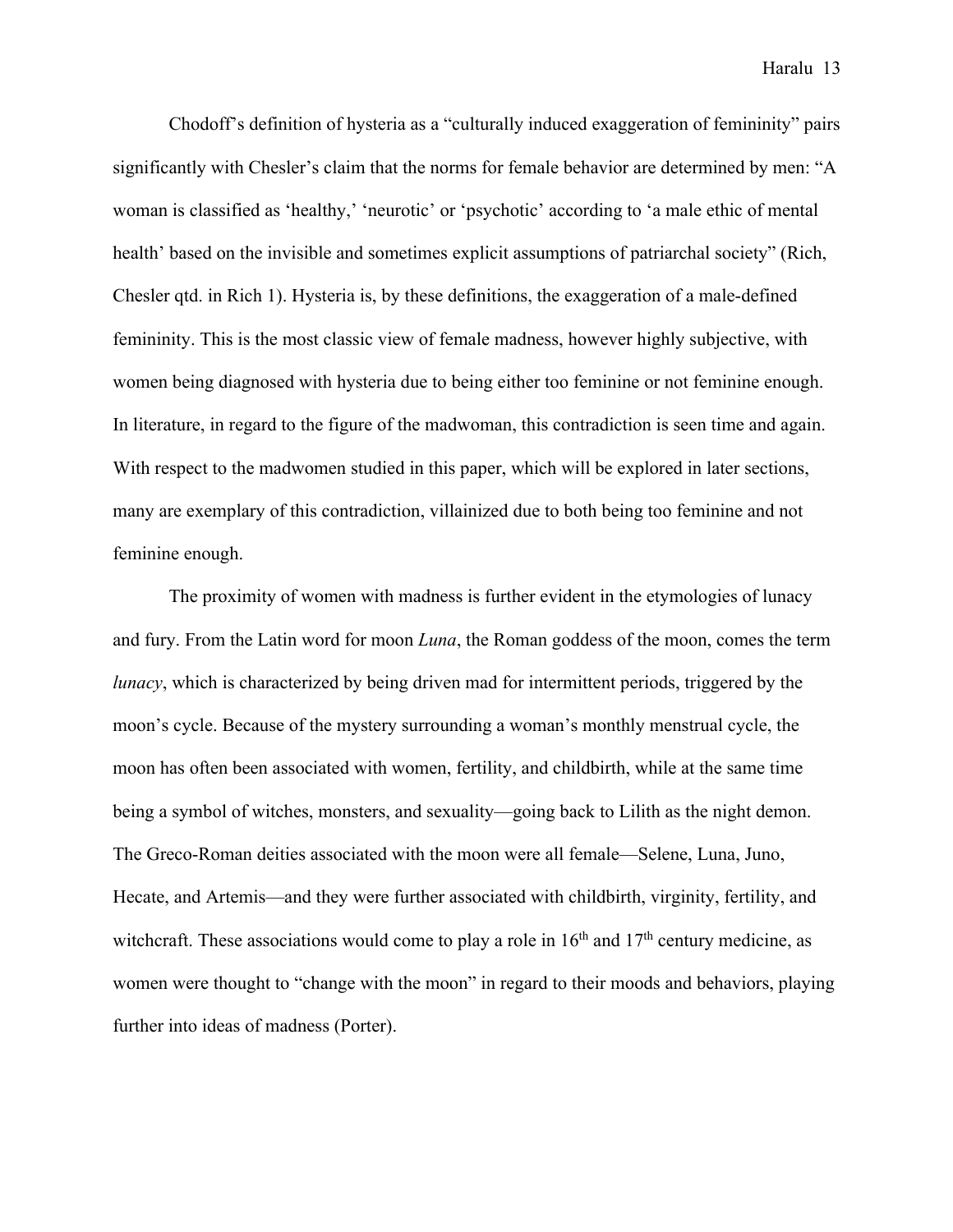The term *fury* comes from Latin *furia* meaning "violent passion, rage, madness" and *furere* meaning "to rage, to be mad." Furthermore, the "Romans used *Furiae* to translate Greek *Erinyes*, the collective name for the avenging [female] deities sent from Tartarus to punish criminals…Hence, in English, figuratively, 'an angry woman'" ("Fury"). Mythologically, the Furies themselves were vengeful and angry female deities, reveling in the torture of mortal men. This creates an overlap of madness as insanity and madness as anger, viewed as both in this circumstance, with the surplus of emotion being viewed as irrational. This shows the female experience once again being invalidated, as men labeling this anger as "irrational" do not view their actions, or the particular circumstance, as rightfully deserving of such a strong reaction. Women have long been invalidated on the basis of being too emotional, irrational or weak, of being unable to control emotions and sensitivities—all playing further into the association of women with irrationality. A woman with fury is both too feminine in her weakness and inability to control her emotions and not feminine enough in her violence and anger.

This concept of irrational female fury can be seen time and again throughout early literature. From the traditional perspective, Lilith is not justified in her reaction to Adam insisting his superiority and her subservience; Lilith, in her anger and exasperation, exclaims the most holy of God's names, and flee the garden. Furthermore, when God sends angels after Lilith, telling Adam that if Lilith refuses to come back, she will have to let one hundred of her demon children die every day, Lilith still refuses, and, as her vengeance for the continual death of her own children, takes revenge by stealing and killing human infants—once again, seemingly irrational and belligerent in her fury ("Alphabet of Sira 78: Lilith"). This trope can also be seen in Greek mythology where both goddesses and mortal women unleash their fury and vengeance. Medea, for example, is driven into fury, past the point of rationality, when her husband Jason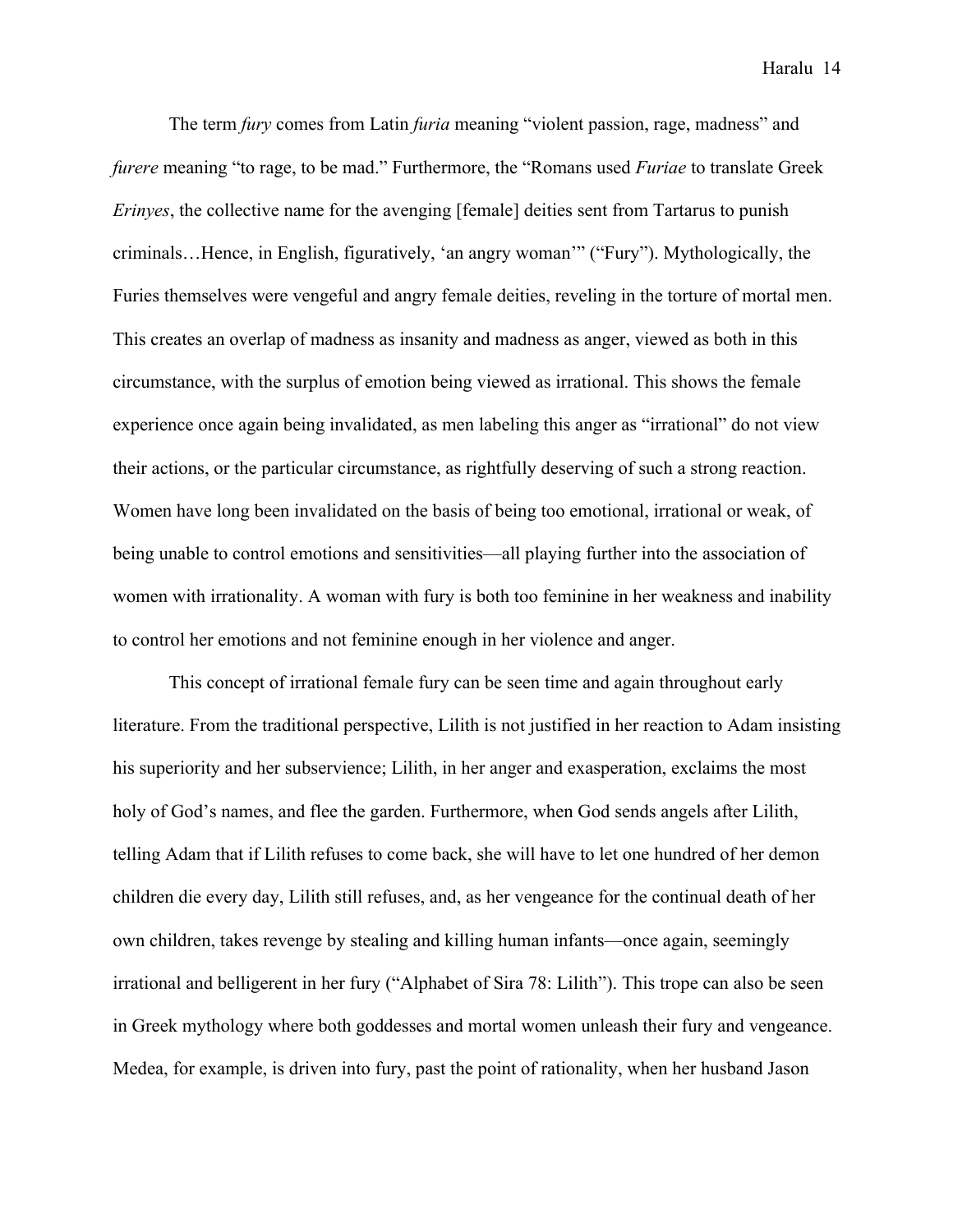decides to marry another woman; Medea, so overcome with fury, kills her own children as well as Jason's new bride and father-in-law, all to spite Jason. While she struggles with her duality, both loving her children and not wanting to be the barbarian that Jason's people view her as, she ultimately is unable to control herself and gave in to her fury and madness. This can similarly be seen with Clytemnestra giving in to her fury and killing her husband Agamemnon to get revenge for his sacrifice of their daughter.

#### **The Feminization of Madness: The Madwoman in the Middle Ages**

Following these foundations of the madwoman in early literature, one can move on into later images of the madwoman, where madness as a culturally and socially constructed phenomenon becomes definitively female. While madness throughout most of ancient history is mainly seen as an affliction from the gods, inflicted upon either male or female, there comes a shift during the Middle Ages in what Carol Thomas Neely dubs "the regendering of madness," occurring due to the infamous witch trials (Neely 6). These witch trials also mark the shift from a demonological madness to a secular madness. According to Foucault, prior to the Renaissance and the Age of Enlightenment, madness is largely seen as a religious concept, with the perpetrator being plagued by demons or evil spirits; however, in the Middle Ages these views of the demonic or possessed soon became accusations of witchcraft, with Christians hunting down witches.

Already situated as a scapegoat for evil and as lesser beings due to their femininity, not to mention their association with Lilith, the alleged mother of all witches and evil creatures, women were soon largely targeted. Reginald Scot describes in the *Discoverie of Witchcraft*, "And therefore…women are oftener found to be witches than men. For they have such an unbridled

Haralu 15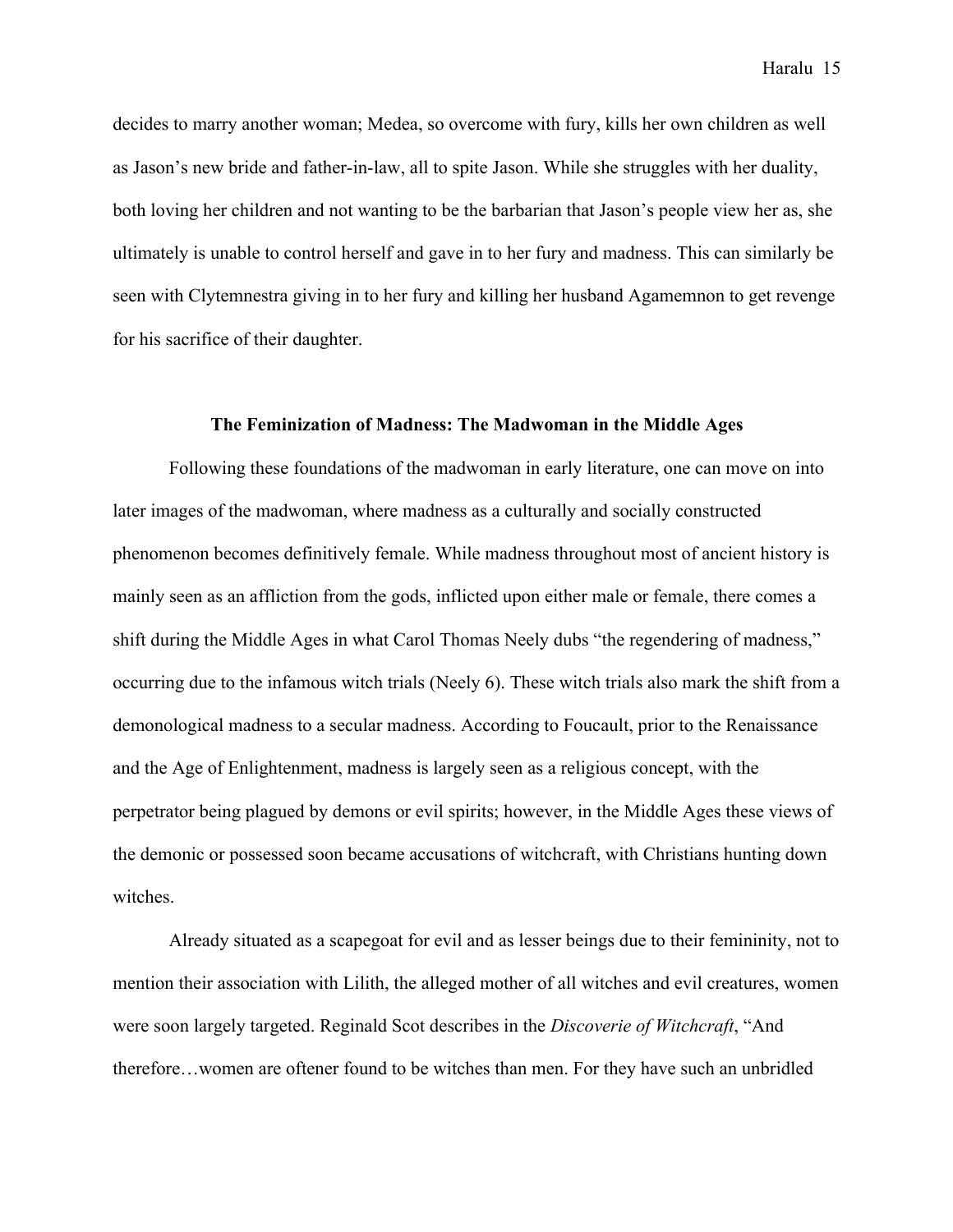force of fury and concupiscence naturally, that by no means is it possible for them to temper or moderate the same" (Scot qtd. in Williams, 59). Reginald Scot, one of the main advocates against the witch trials, attempts to debunk witchcraft, to claim the accused women have a psychiatric problem instead, pointing to women's innate lust and "unbridled fury" or irrational, unhinged anger. This serves to outline how not only were women targeted for mental and physical afflictions or deviation from societal norms, they were targeted simply for their nature as women.

Following Scot's lead, in the sixteenth century many physicians began to argue that a number of the women accused of witchcraft were suffering from mental illness and should be treated as patients instead. One of these physicians was Edward Jorden who, in his treatise *A briefe discourse of a Disease Called the Suffocation of the Mother (1603)*, separates bewitchment from "the distraction caused by the uterine disease, suffocation of the mother, or the wandering womb," drawing on the newly resurging ancient Greek ideas of hysteria (Neely 48). Neely outlines this separation, distinguishing the "natural" secular human madness from the "supernatural" divine or demonic. She goes on to describe how these witchcraft skeptics, such as Jorden and Scot, were effectively "medicalizing witches' behavior and producing categories of menarcheal and menopausal melancholy…" (Neely 49). Because the majority of accused witches had been women, and these women were then instead classified as mentally ill, there became a new and direct association of women with madness, definitively situating madness as a female illness. "Eventually 'mad' or 'hysteric' came to replace the label of 'witch'" (Little 7). Both witches and madwomen then became rampant throughout art and literature, with literature both influencing medical diagnoses and being influenced by new medical developments.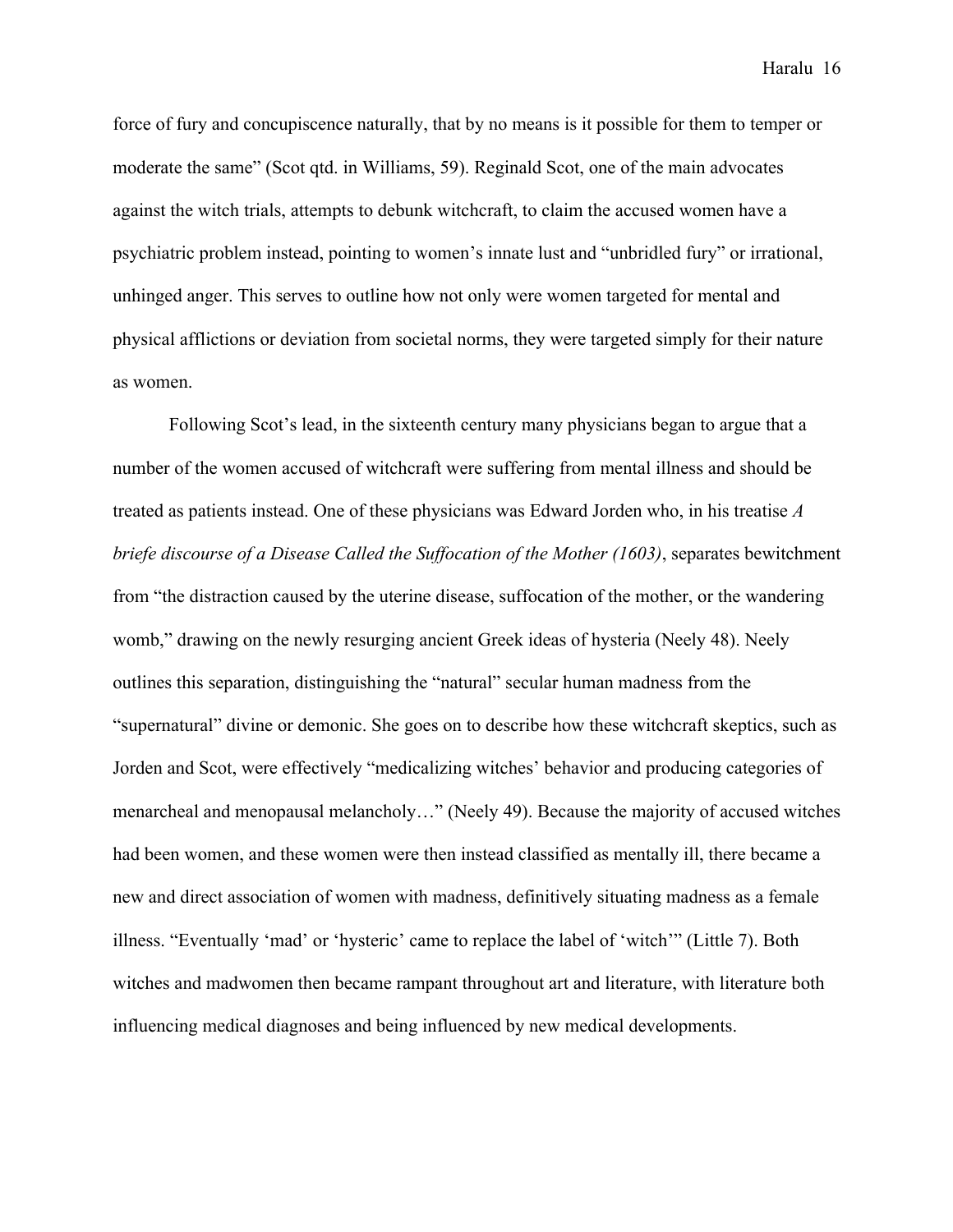# **Shakespeare and the Madwoman**

While there has been much research into Shakespeare's classical influences, it is agreed that there are remarkable similarities to the Greek and Roman tragedy and drama in most of his works, notably in the cases of *Macbeth* and *Hamlet*. Shakespeare gives us some of the most classic archetypes of the madwoman in literature, directly following the shift of madness from demonological to secular, and drawing upon ideas of hysteria, lunacy, and fury. Many researchers point to Shakespeare's utilization of both the natural and the supernatural forms of madness in his works, as outlined previously by Neely, especially as seen in his female characters. Both forms of madness can be seen in *Macbeth*, with Lady Macbeth representative of each in her witchiness (supernatural) and her hysteria (natural). She tempts her husband to both murder and madness, much like Eve and Pandora, and she constantly challenges traditional femininity and patriarchal authority, much like Lilith. Lady Macbeth can be seen as the incarnation of both the dangerous and the irrational woman, the embodiment of hysteria, lunacy, and fury, and as the contradictory feminine in being both too feminine and not feminine enough.

However, it is Shakespeare's Ophelia that is the character who officially established the madwoman as a trope in literature. Since her debut, Ophelia has had multitudes of representations throughout centuries of artwork, literature, theatre, and film. Largely romanticized, but more recently claimed as a feminist phenomenon, Ophelia is representative of the chained feminine. Ophelia, invalidated at every turn, forced to live under the control of the men in her life to the point of madness, is indicative of a common female experience. Ophelia is the classic madwoman archetype, and all future madwoman representations come from her. Elaine Showalter writes in *The Female Malady*: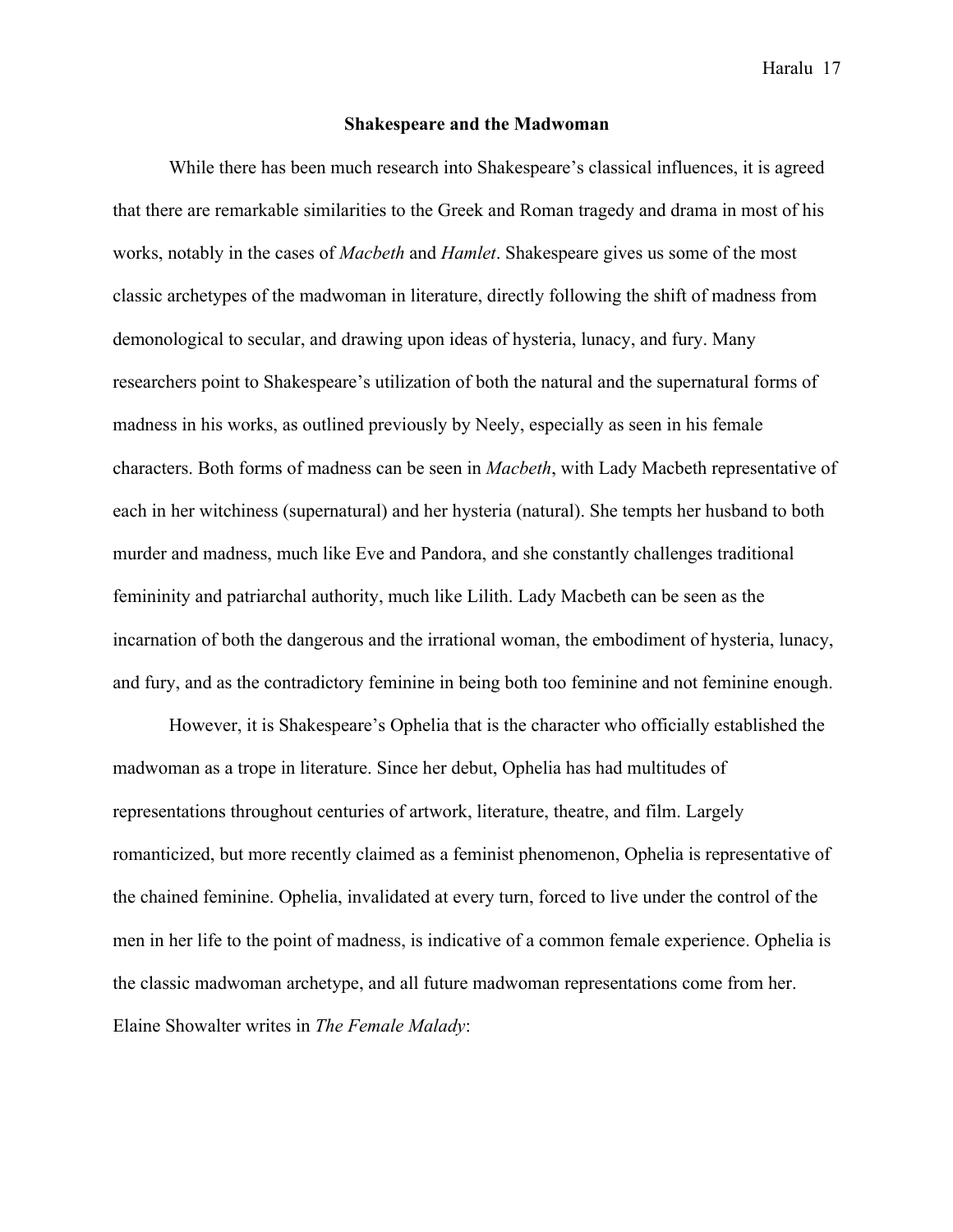Virtually all of these conventions can be traced to the figure of Shakespeare's Ophelia. Laertes calls her a "document in madness," and indeed, as Sander Gilman points out, the changing representations of Ophelia over the centuries do chronicle the shifting definitions of female insanity, from the erotomania of the Elizabethans and the hysteria of the nineteenth century to the unconscious incestuous conflicts of the Freudians and the schizophrenic double bind of the Laingians. (Showalter 10)

However, what makes the character of Ophelia as the madwoman so unique, so fascinating as to spawn hundreds of different representations, each one indicative of the cultural and societal values of their respective time periods, is that she seemingly does everything right by patriarchal standards, and yet she still falls to madness and tragedy. She is the ideal woman—beautiful, gentle, submissive, controlled, fulfilling her feminine duties in life with no thought of rebellion, no hint of reaching for traditionally masculine traits—and Shakespeare has her fall to madness for seemingly nothing but her own femininity.

Demonstrative of *The Female Malady*, "Ophelia's symbolic meanings, moreover, are specifically feminine. Whereas for Hamlet madness is metaphysical, linked with culture, for Ophelia it is a product of the female body and female nature, perhaps that nature's purest form" (2). Showalter posits the idea that Ophelia's madness is the female nature's purest form, isolated and exaggerated, with her madness epitomizing Chodoff's definition of hysteria as "culturally induced exaggeration of femininity." Ophelia is essentially a blank slate character; she is representative of the feminine, representative of woman, and her nature is madness, as told by Neely, "Ophelia's madness, as the play presents it, begins to be gender-specific…that later representations of Ophelia will exaggerate by associating her with the condition of female hysterics" (Neely 52). This leads to what Showalter describes as our "cultural tradition that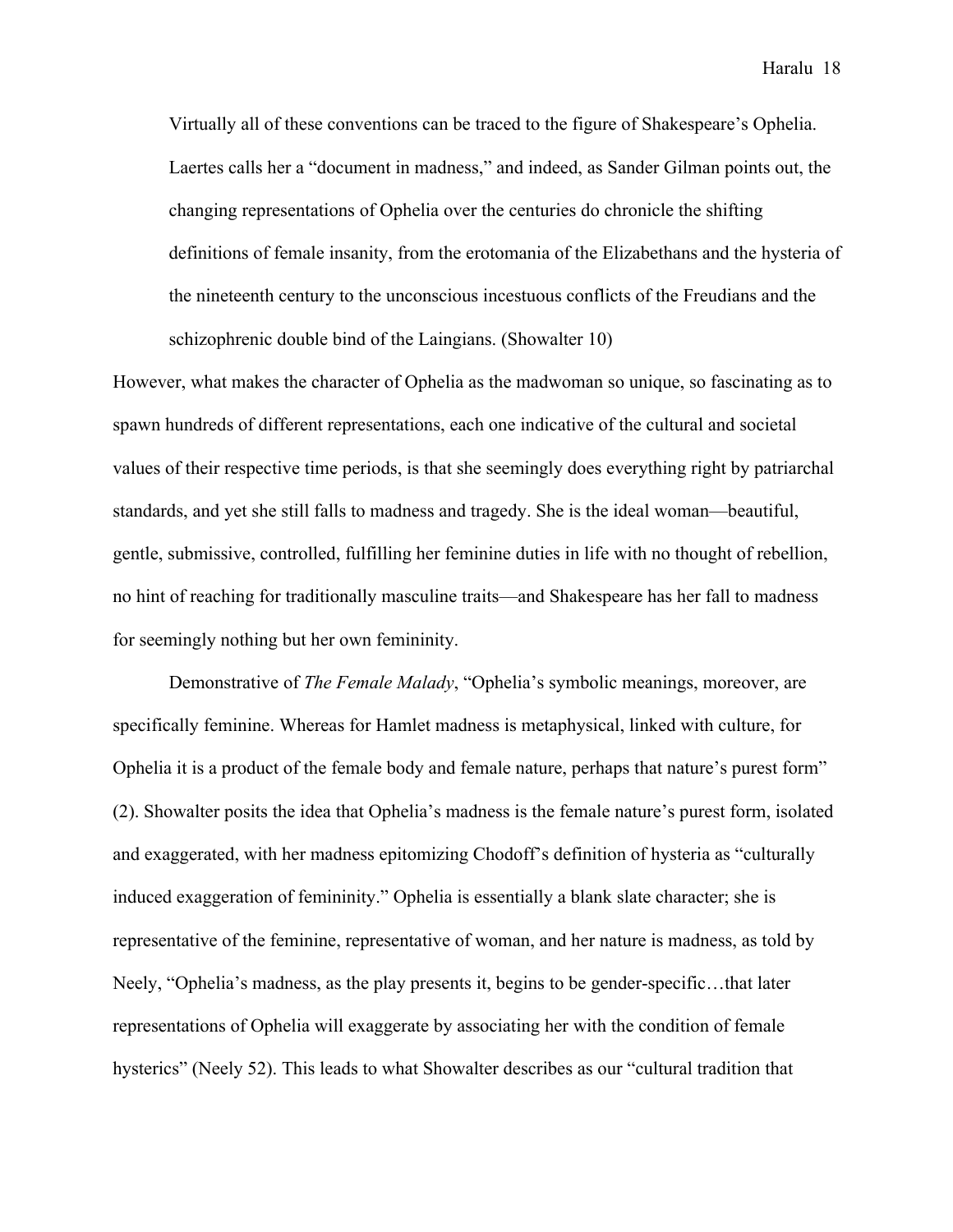represents 'women' *as* madness, and that uses images of the female body…to stand for irrationality in general" (Showalter 4).

Showalter delineates the intertwining of insanity and femininity that make up Ophelia's character, essentially her only character traits, through one of her representations, following her descent to madness:

The woman with her hair down indicated an offense against decorum, an improper sensuality. Ophelia's flowers, too, came from the Renaissance iconography of female sexuality; in giving them away, she symbolically 'deflowers' herself. Even her death by drowning has associations with the feminine and the irrational, since water is the organic symbol of a woman's fluidity: blood, milk, tears. (Showalter 11).

When Ophelia does fall to madness, this is characterized by the sexualization of her feminine nature and body, emphasizing the differences between her madness, and Hamlet's feigned and masculine madness. Some speculate that perhaps her downfall was engaging in premarital sex with Hamlet, disobeying her father and brother, with Hamlet then rejecting her and virtually calling her a whore with the line, "Get thee to a nunnery" (Shakespeare 3.1. 131), which could also be supported by Ophelia's sexual lyrics and giving away of her flowers; however, many attribute these actions simply to her display of sexualized feminine madness. It is interesting to note that Hamlet follows the above statement with, "wise men know well enough what monsters you make of them" (Shakespeare 3.1.150-151), talking to Ophelia but seemingly referring to his mother Gertrude as well, further indicating Ophelia as simply representative of woman, and pointing to the woman as a dangerous and irrationalizing force.

One of Ophelia's most telling scenes is when she gives out her flowers to the court in a culmination of her madness. Throughout the play and prior to her madness, Ophelia is the picture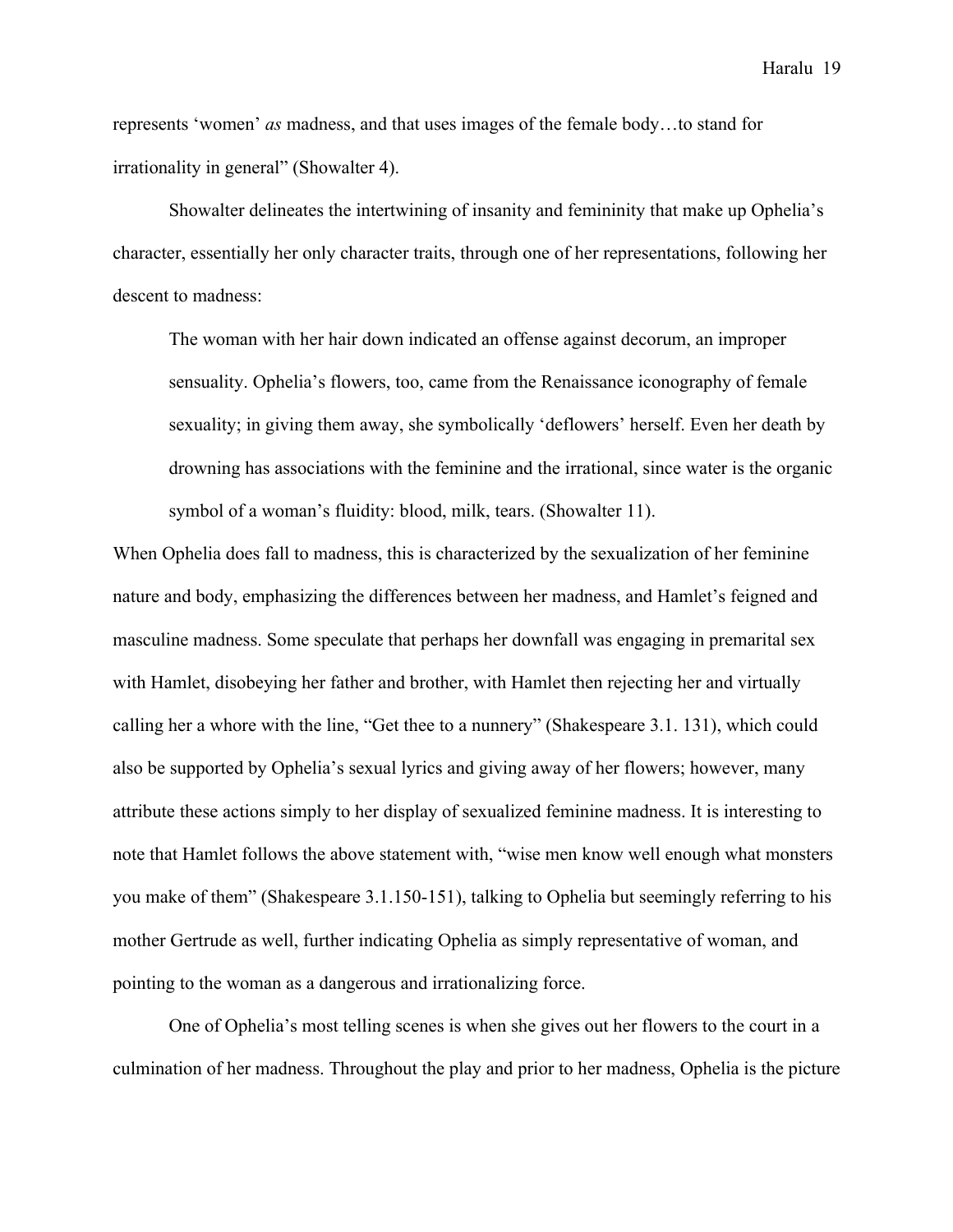of demureness, living under the control of the men in her lives, her father Polonius, her brother Laertes, and her potential future husband Hamlet. Although torn between her loyalties to each of them, she has no agency and or control over her own life; she never displays any aspirations for herself nor any rebellion towards her role—she endures it in silence. However, after becoming a madwoman, Ophelia sings loud bawdy songs and nonsense that gives a clearer insight to the whole of the story and to her tragedy, allowing her to see things more clearly than ever before (or reveal things that she always saw clearly) and to call them out, with each flower representative of the recipient's crimes. Lastly, she leaves a daisy for her own lost innocence and symbolically deflowers herself.

In Ophelia's madness, she achieves clarity where most of the characters are in a web of deceit; furthermore, while seemingly nonsensical, in losing control of herself—taking the figurative lack of control in her life and manifesting a physical and verbal lack of control—she also rips the control away from the men in her life, gaining some agency. However, her final act is ambiguous, with her either committing suicide or accidentally drowning. If she commits suicide, this would be her only action that she does for herself throughout the play, meaning that in her madness, the one act that she could control was the act of her death. If she drowns accidentally, this points to the idea that a woman cannot have any control in a patriarchal world where control is a male-gendered concept; the most she can achieve is no one having any control in her life, including herself. Ophelia's madness is purely female and linked to her body and sexuality, and as such, she became the revolutionary archetype for the madwoman in both literature and in the medical field, later spawning numerous medical and psychological models.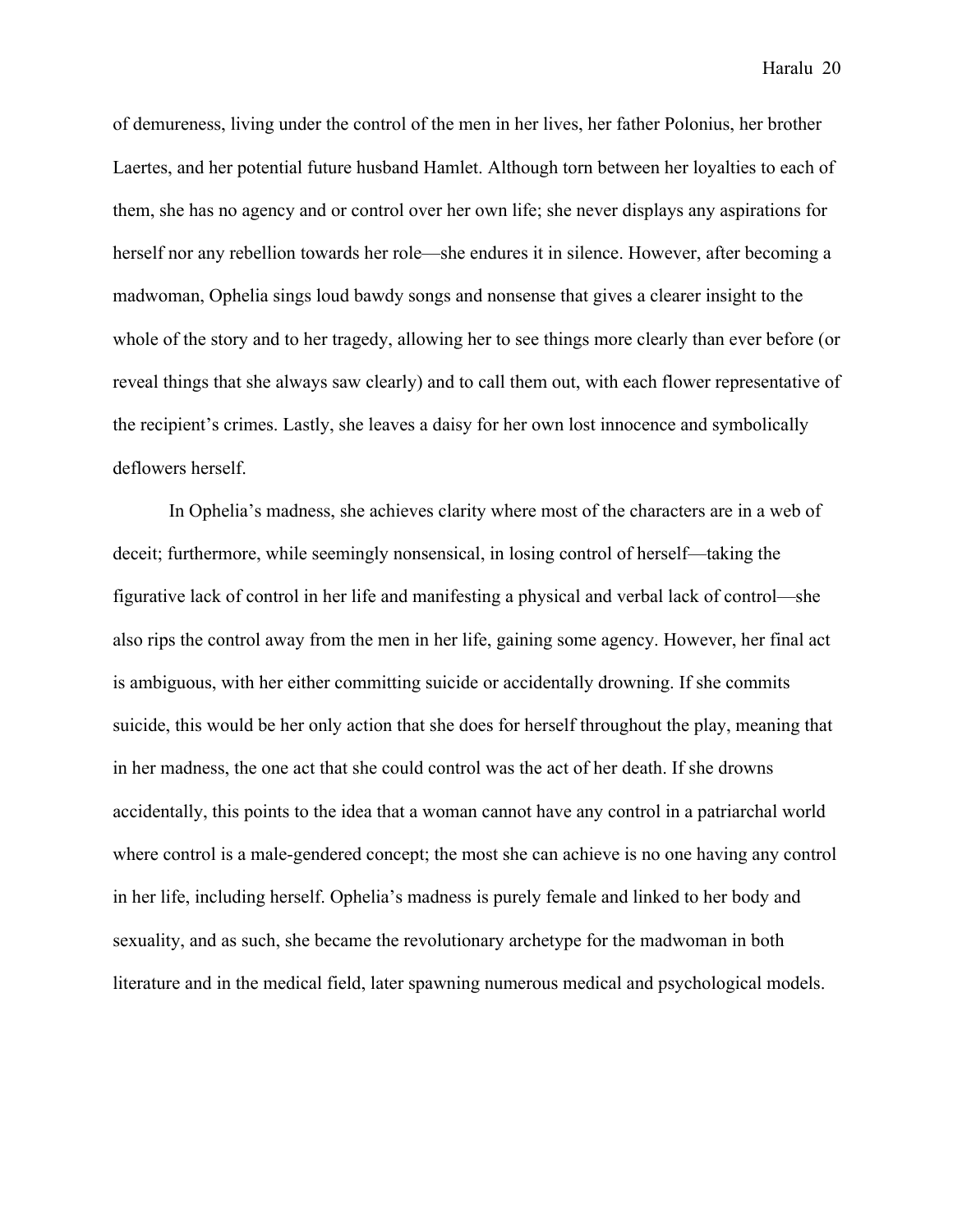# **Section II**

# **Sparks of Feminism:** *Jane Eyre*

During the Enlightenment, female madness became almost exclusively regarded as secular and scientific. In the sixteenth century, women began to be shut away in madhouses by their husbands, and with the seventeenth century came the advent of special wards in mental asylums for prostitutes and lower-class women (Little 2). By the middle of the nineteenth century, women outnumbered men in insane asylums, which soon became vastly overcrowded (Chesler 321). It was during this time period that middle-class norms and values came to dictate what was sane and what was insane. This, combined with the belief that a woman's biological makeup caused madness, in addition to the lack of women's rights, led to the Victorian predominance of white middle-class women being diagnosed with hysteria. "The whiteness of hysteria...signaled the specifically reproductive and sexual failing of white women" (Shreve). Victorian white middle-class and upper-class women were expected to fit into a specific and rigid role of domesticity, submissiveness, and virtue. While lower-class women and women of color were typically viewed negatively, often demonized and sexualized, they were held to different standards, outside these norms of society, and were rarely diagnosed with hysteria, "Nonwhite women…because they were thought to be more fertile and more physically robust, were thus marked as 'irreconcilably different' from their white counterparts" (Shreve).

This emphasis on white middle-class norms largely stemmed from the strict Victorian concept of gender roles, more starkly defined than at any other time in history, leading to the emphasis on these values which came to shape Victorian society. Previously, women had often helped men in their businesses and work at their homes, but as the economy became more industrialized, men began traveling to their places of work, leaving women at home to oversee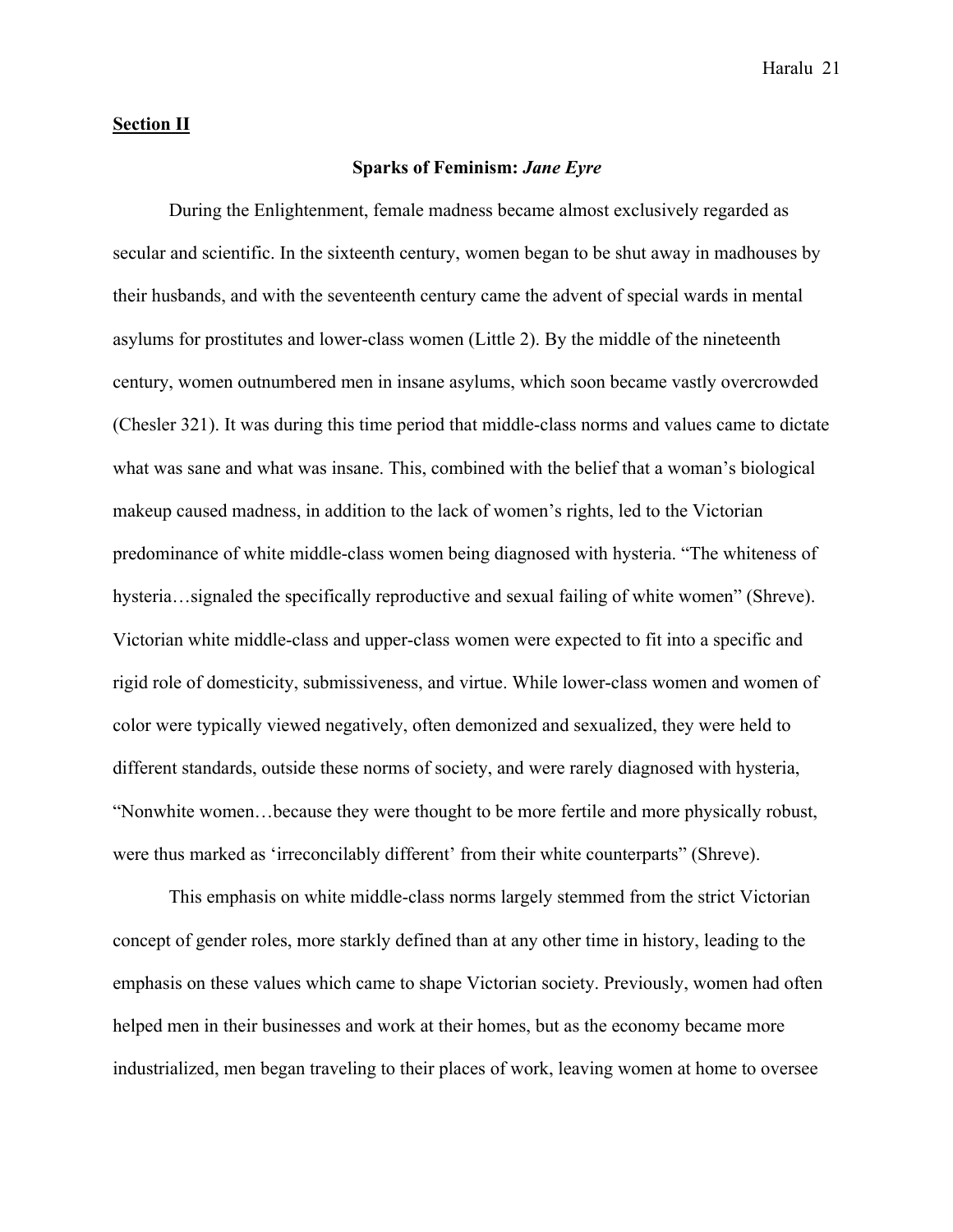domestic duties (Hughes). Men and women soon came to occupy "separate spheres," divided by their "natural" inclinations, only to interact at meal times and social events. According to Professor Kathryn Hughes, "Not only was it [a woman's] job to counterbalance the moral taint of the public sphere in which their husbands labored all day, they were also preparing the next generation to carry on this way of life" (Hughes).

Upper and middle-class women came to have their existence revolve around obtaining a husband, giving him children, and taking care of his home—turning away from any potentially masculine pursuits such as education, intellectuality, or sexuality. It was during this time, in 1842, that Charlotte Brontë crafted her novel *Jane Eyre* in a response to the limited role of the Victorian woman, as evident in her writing:

It is vain to say human beings ought to be satisfied with tranquility: they must have action…Women are supposed to be very calm generally: but women feel just as men feel; they need exercise for their faculties, and a field for their efforts, as much as their brothers do; they suffer from too rigid a restraint, too absolute a stagnation, precisely as men would suffer; and it is narrow-minded in their more privileged fellow-creatures to say that they ought to confine themselves to making puddings and knitting stockings, to playing on the piano and embroidering bags. It is thoughtless to condemn them, or laugh at them, if they seek to do more or learn more than custom has pronounced necessary for their sex. (Brontë 121)

Brontë's work was revolutionary, and rather scandalous for her time. *Jane Eyre* was written just prior to the first wave of feminism; however, as can be seen above, there are clear feminist undertones of female anger and rebellion, with the titular Jane struggling to reconcile her values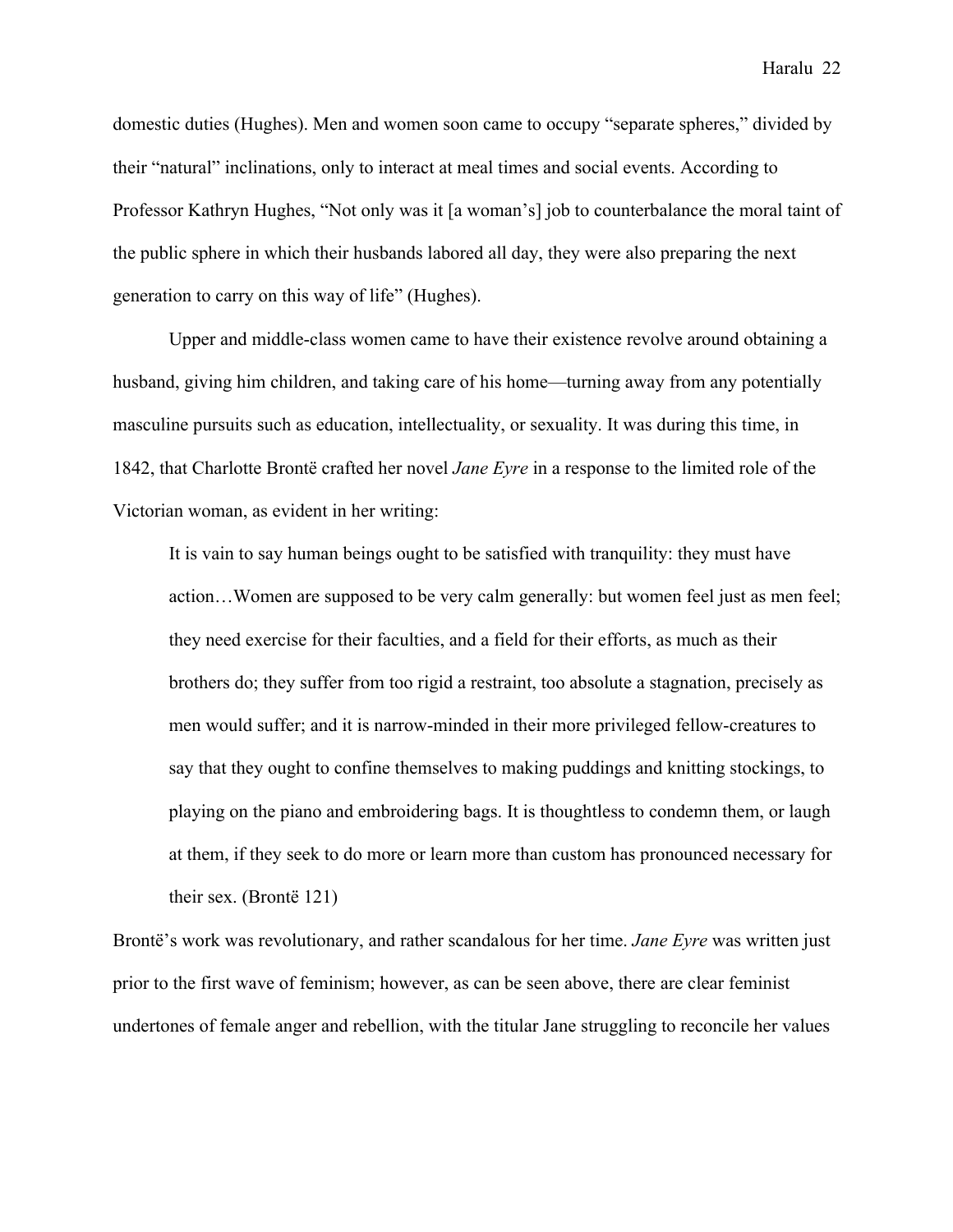and independence with her romance with Mr. Rochester and her role in society, professing much of the disillusionment with Victorian female life that led to the first wave of feminism.

Furthermore, Brontë created the groundbreaking madwoman Bertha Mason, whose character has sparked significant research and debate, and who was a turning point towards a feminist use of the madwoman trope, following its predecessors in characters such as Ophelia. In the novel, Bertha is presented as both the obstacle to Jane's happiness and as a potential avatar of Jane, according to Gilbert and Gubar's *Madwoman in the Attic*. At face value, Bertha is a villainous madwoman, Mr. Rochester's insane and animalistic wife who is kept locked in the attic, an apparent kindness on Mr. Rochester's part, keeping her from the horrors of the mental asylum. Bertha, once famous for her beauty, had beguiled Mr. Rochester into marriage, he who knew nothing of her family's history of mental illness, and who later claims, "I never loved, I never esteemed, I did not even know her" (Brontë 340). Bertha had subsequently fallen to madness and was then confined to the house, a violent and demonic presence who wreaks havoc on the inhabitants, kept secret by her husband.

While Jane is governess at Thornfield, the strange happenings that occur are actually all Bertha Mason, including strange laughs and noises at night, a fire set in Mr. Rochester's room, and a violent attack on a guest. Furthermore, one of the most telling scenes of Bertha's character and her relationship to Jane is when she sneaks into Jane's room one night, following Jane's engagement, and rips her wedding veil in two (317). At first glance, this can all be attributed to the violent nonsensical outbursts of a villainous madwoman; however, upon closer inspection, Bertha's character is indicative of Jane's own fears of being declared a madwoman by society due to her inner passion, independence, and rebellious nature that she tries to keep at bay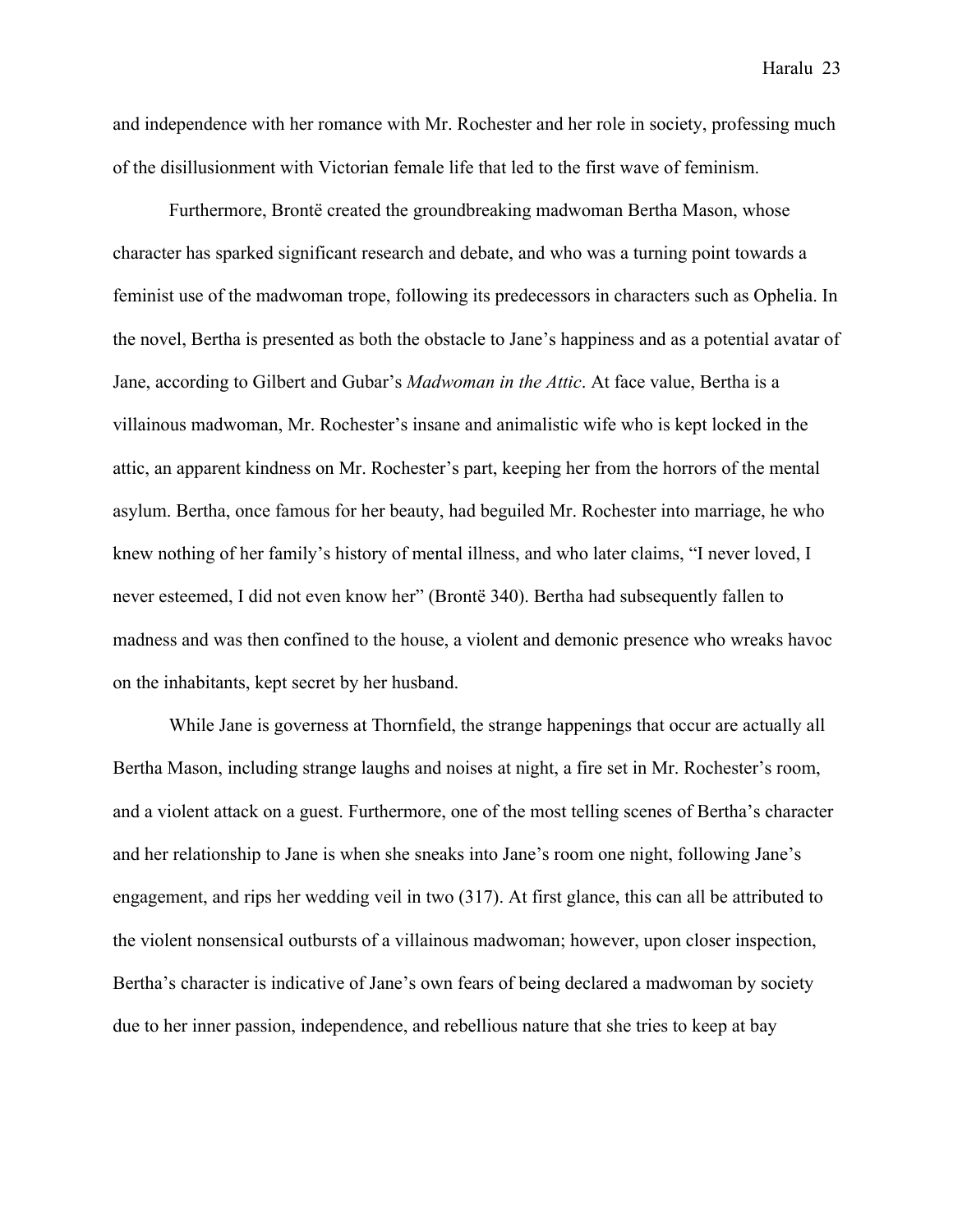throughout the story, as well as her fears that she will not be able to find her own place or partake in society and romance due to these notions.

The story of Bertha Mason and Jane Eyre and their relationship hearkens back to the traditional story of Lilith and Eve, displaying the common tropes and components of many previous works of literature, fairy tales, and myths, but with a slight twist. Bertha Mason presents a Lilith-like character, once known for her beauty and sensuality, tempting Mr. Rochester to marriage, but quickly devolving into violence and monstrosity in a demonized villain, acting out in irrational bouts of fury. Jane presents an Eve-like character, the younger, pure, and virtuous heroine come to replace Bertha as Mr. Rochester's wife. However, as within all women, there is the potential to become Lilith, within Jane there is the potential to become Bertha, as can be seen through Jane's struggles from an early age.

In the beginning of the novel, Jane is just an orphaned child at Gateshead Hall, living under the guardianship of her aunt, and there is an incident in which she defends herself from her cruel cousin John Reed, violent and impassioned in her resistance. In response to Jane's outburst, her aunt and the maids exclaim, shocked, that they have never seen "such a picture of passion," with Miss Abbott shaming her, proclaiming, "'What shocking conduct, Miss Eyre, to strike a young gentleman, your benefactress's son! Your young master,'" to which Jane indignantly responds, "'Master! How is he my master? Am I a servant?'" (6-7). In this exchange, Jane deliberately questions and rebels against her societal role of female subservience and passivity. It is clearly unfair that her cousin has attacked her and treated her with cruelty, and yet she is expected to maintain control over herself and her emotions, to accept her place in her gender role. There is an underlying anger at the injustice of this occurrence, which becomes a theme throughout the novel, evident in Jane's thoughts, "'Unjust!—unjust!' said my reason, forced by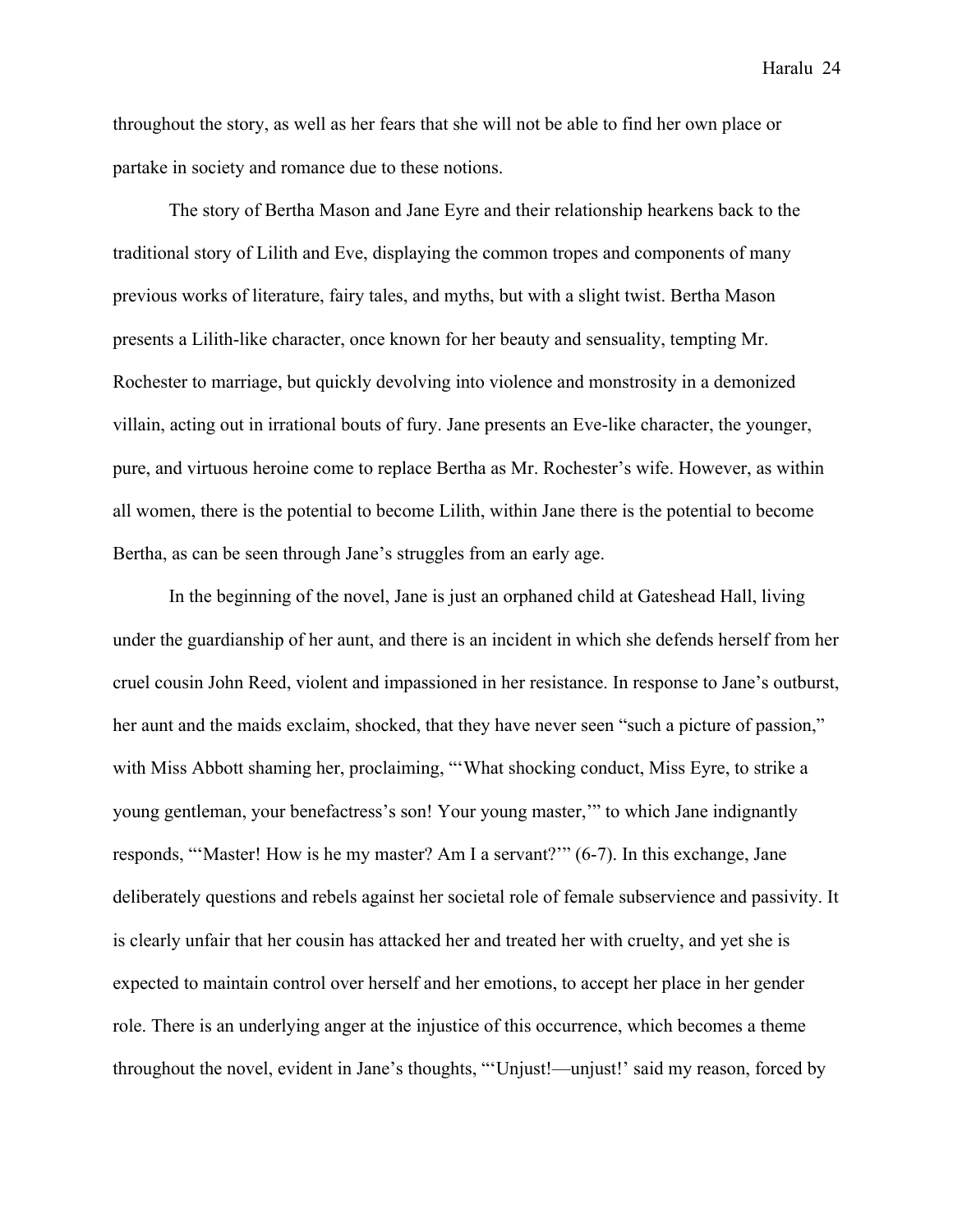the agonizing stimulus into precocious though transitory power; and Resolve, equally wrought up, instigated some strange expedient to achieve escape from insupportable oppression" (11). Furthermore, these scenes display Jane's capacity for anger and violence, her potential for fury, paralleling Bertha's actions later, when Bertha attacks her brother and Mr. Rochester.

Another parallel to Bertha's madness and her incarceration in the attic by Mr. Rochester, guarded by Grace Poole, is Jane's own forced confinement as punishment for her actions, for what can be seen almost as temporary madness, guarded by the maids. This is indicative of female incarceration within male-defined femininity, which is then further perpetuated and policed by other women and the rest of society, with Mrs. Reed telling Jane, "it is only on condition of perfect submission and stillness that I shall liberate you" (13). Furthermore, Brontë again plays with madness, in a similar vein to Bertha's later madness, as Jane spirals in the redroom, locked in the room where her uncle died, terrified that it might be haunted, seemingly set on course by her earlier outburst and now experiencing a full break down:

Prepared as my mind was for horror, shaken as my nerves were by agitation, I thought the swift darting beam was a herald of some coming vision from another world. My heart beat thick, my head grew hot; a sound filled my ears, which I deemed the rushing of wings; something seemed near me; I was oppressed, suffocated: endurance broke down; I uttered a wild, involuntary cry; I rushed to the door and shook the lock in desperate effort. (13)

Brontë demonstrates Jane's potential for madness to which she could succumb if she does not reign in her emotions and behaviors, framing Jane's struggle with her societal role and embodying this struggle in that of Bertha's character. Gilbert and Gubar discuss such a phenomenon in *The Madwoman in the Attic*, with Bertha as Jane's avatar writing, "Bertha …is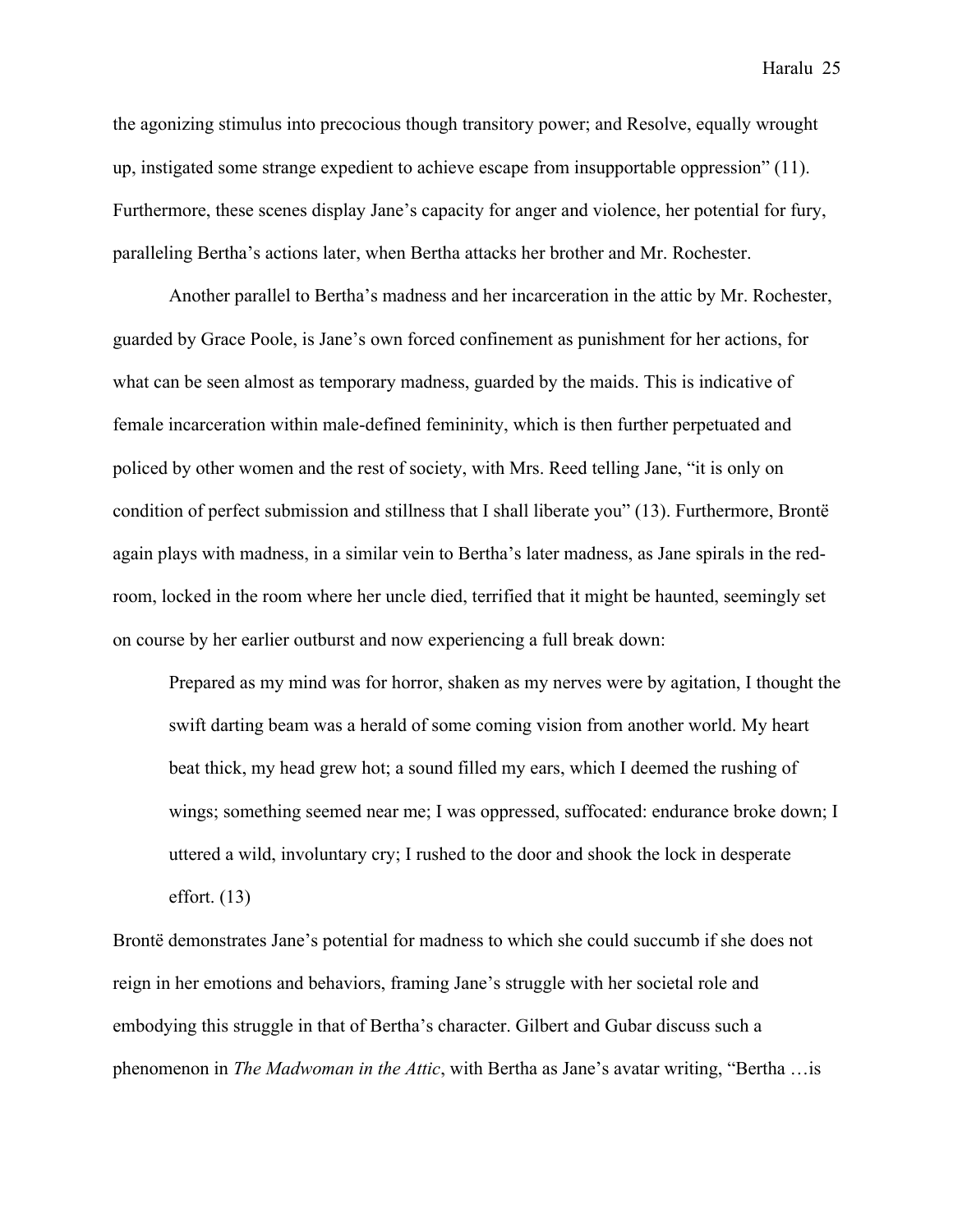Jane's truest and darkest double: she is the angry aspect of the orphan child, the ferocious secret self Jane had been trying to repress ever since her days at Gateshead" (Gilbert and Gubar 360).

Therefore, Bertha becomes both Jane's cautionary figure, whom she knows to be monstrous and whom she should avoid becoming, while also fulfilling Jane's secret desires throughout the story. When Jane represses actions and anger towards Rochester, Bertha, by proxy, lashes out. When Jane has anxieties and reservations about marrying Rochester, Bertha manifests and tears her wedding veil in two. When Jane perceives Rochester as becoming too much like a master, like her cousin John Reed in the beginning of the story, Bertha later burns down Thornfield, the symbol of his dominance and of her domesticity. Bertha's physical struggles against Rochester and Thornfield are reflective of Jane's figurative struggles with both. Jane does not want to lose her independence and be confined in her role as Rochester's wife or in her domestic role in society. Furthermore, at pivotal points in the story, Jane remembers or dreams about the red-room, indicative of this battle with her potentiality for madness and her inner self as her one true obstacle. Gilbert and Gubar thus declare, "It is only fitting then that the existence of this criminal self imprisoned in Thornfield's attic is the ultimate legal impediment to Jane's and Rochester's marriage, and that its existence is, paradoxically, an impediment raised by Jane as well as by Rochester" (360).

Jane's duality can further be noted in her fears of becoming a monster, in the eyes of both society and Rochester, as Rochester repeatedly claims Bertha to be monstrous in her madness, to which Jane replies, ""you are inexorable for that unfortunate lady: you speak of her with hate with vindictive apathy. It is cruel—she cannot help being mad." Jane's fears become evident in their following exchange, with Rochester asking, "'If you were mad, do you think I should hate you?'" and Jane's reply, "'I do indeed, sir'" (Brontë 335). Jane knows that her innermost self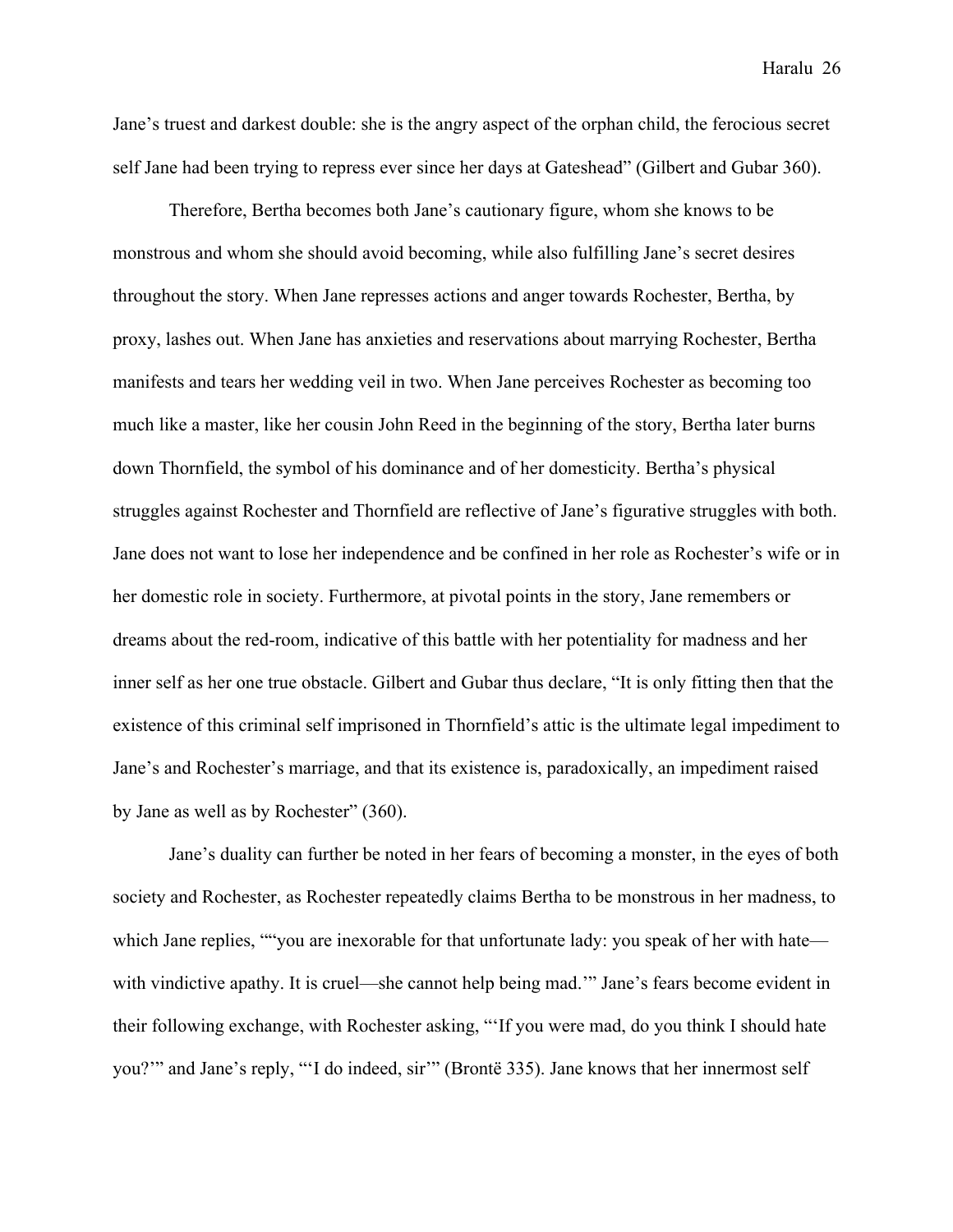will be rejected from society, not fitting in with its norms, and she fears, too, that she will be rejected from Rochester as Bertha was. However, on the other hand, she fears that in adhering to norms, either with society or Rochester, she will lose her independence and her values, as can be examined in her exchange with Rochester's when Jane attempts to leave with Rochester saying, "'This—this is wicked. It would not be wicked to love me,'" and Jane's response, "'It would to obey you'" (352). Therefore, Jane cannot allow herself to live in inequality and subservience to Rochester and so, cannot let go of her inner self. Rochester even recognizes this inner self at Jane's stubborn determination, declaring, "'Consider that eye: consider the resolute, wild, free thing looking out of it, defying me, with more than courage—with a stern triumph. Whatever I do with its cage, I cannot get at it—the savage beautiful creature!'" (353). Rochester's descriptive language, while speaking figuratively, connotes Bertha's physical presence: wild, defiant, savage, and beautiful.

Bertha, in her monstrosity and madness, is further representative of Jane's both figurative and literal "darkest double" not fitting in with the white, middle class norms, as Bertha is demonized as a woman of color and labeled as a monstrous "other." While there has been much debate as to whether Bertha actually was a woman of color or if Brontë used such language in order to further "other" her, as both a foil to Jane and a cautionary figure, the descriptions used characterize her as a woman of color, whether literally or figuratively. Bertha as a character is both exoticized for her race with Rochester first saying about her, "'I found her a fine woman…tall, dark, and majestic…I was dazzled, stimulated: my senses were excited,'" and then demonized her in her heritage, with Rochester saying, "What a pigmy intellect she had, and what giant propensities! How fearful were the curses those propensities entailed on me!'" (340-341).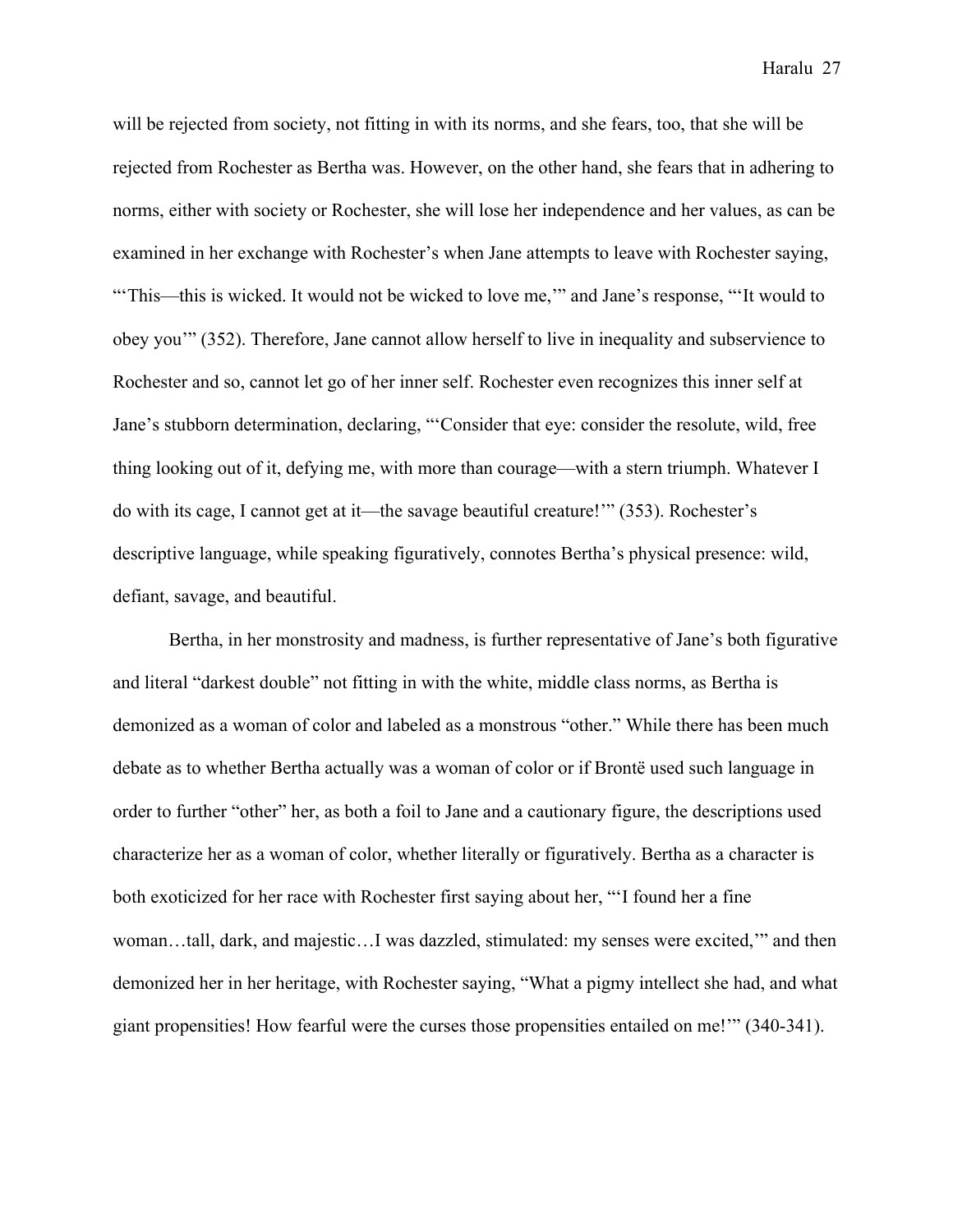Jane voices similar sentiments relating Bertha's race to her monstrousness, describing the image she caught of Bertha wearing Jane's wedding veil in the mirror as:

Fearful and ghastly to me—oh sir, I never saw a face like it! It was a discoloured face—it was a savage face. I wish I could forget the roll of the red eyes and the fearful blackened inflation of the lineaments…This, sir, was purple: the lips were swelled and dark; the brow furrowed: the black eyebrows widely raised over the bloodshot eyes. (315-316)

This also juxtaposes and recalls the scene in the beginning of the novel when Jane catches her own image in a mirror in the red-room, describing:

I had to cross before the looking-glass; my fascinated glance involuntarily explored the depth it revealed. All looked colder and darker in that visionary hollow than in reality: and the strange little figure there gazing at me, with a white face and arms specking the gloom, and glittering eyes of fear moving where all else was still, had the effect of a real spirit… $(10)$ .

This childhood scene is notable because Jane's experience with the looking glass causes her to have to confront herself and her own reflection; she declares that the looking glass causes everything to look darker, reflecting herself as monstrous in her childhood madness. This memory then resurfaces with Bertha's appearance in Jane's mirror, wearing Jane's own veil, as Jane is forced to confront her inner, "darker" self. Following each of these experiences, Jane is overwhelmed, stating, "I lost consciousness: for the second time in my life—only the second time—I became insensible from terror" (316). These moments are linked together as the height of Jane's potential madness: when she first questions and rebels against her passive feminine role, splitting herself and repressing the "mad" aspect of herself, and later, when she is forced to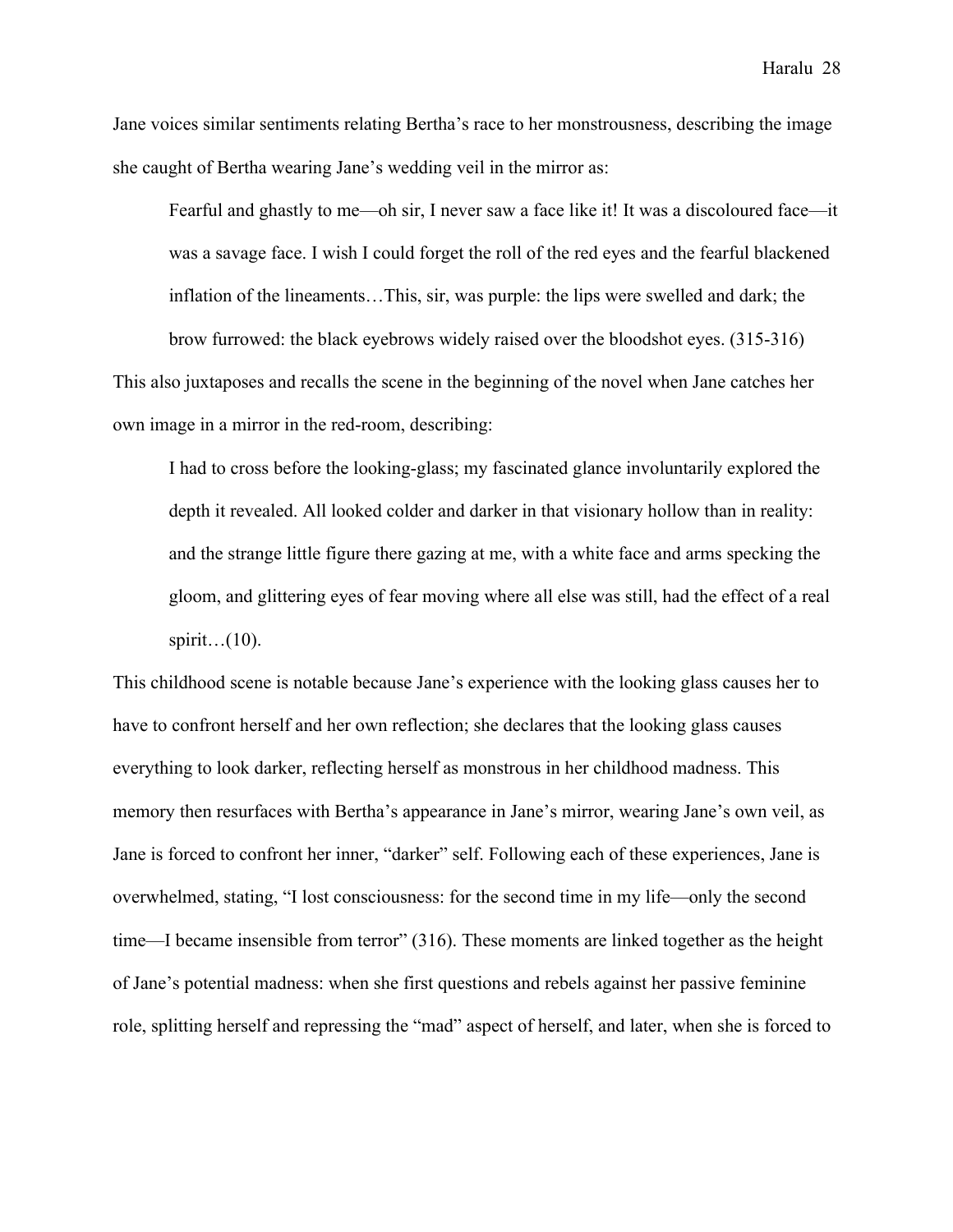confront this "dark" self in Bertha Mason's reflection and her own duality—whether she should attempt to adhere to her expected role or reject it completely and become a monster.

Once Jane leaves Rochester and Thornfield, she is only able to reunite with Rochester once both Bertha Mason and Thornfield have been destroyed. Bertha, in her madness and fury, burns down Thornfield and throws herself off its roof, committing suicide, while Rochester is maimed in his attempts to save her. This scene is reflective of Jane's earlier dream in which Thornfield is in ruins and Jane attempts to reach Rochester, but she is held back by a child in her arms who nearly strangles her, and both she and the child then fall off the wall. As Jane's dreams throughout the story seem to be symbolic and almost premonition-like, this dream is fulfilled in Bertha's death and the destruction of Thornfield. However, this also has symbolic meaning in Gilbert and Gubar's notion of Bertha as both "the angry aspect of the orphan child [and] the ferocious secret self" (Gilbert and Gubar 360). Therefore, when Bertha falls to her death in reality, in the dream, so do both Jane and the orphan child she had been holding, indicative of the two aspects of Jane that Bertha represents, both of which kept her from being with Rochester. This dream child, representing Jane's lingering feelings of inadequacy, unworthiness, and lack of belonging, was further dispelled in reality with Jane gaining an inheritance and therefore her independence and equality in regard to Rochester. Free of all these burdens, Jane can then reunite with Rochester at Ferndean, isolated from the rest of the world. However, it is interesting to note that Jane can only reunite with Rochester once he has been physically maimed and she has gained a fortune, making them equals, only able to find happiness outside the bounds and constraints of society, having burned down Thornfield and Jane's domestic role.

In *Jane Eyre*, while it seems as though Brontë has crafted a straightforward Lilith-like villain in Bertha Mason's madwoman, her utilization of Bertha to both foil and reflect Jane is a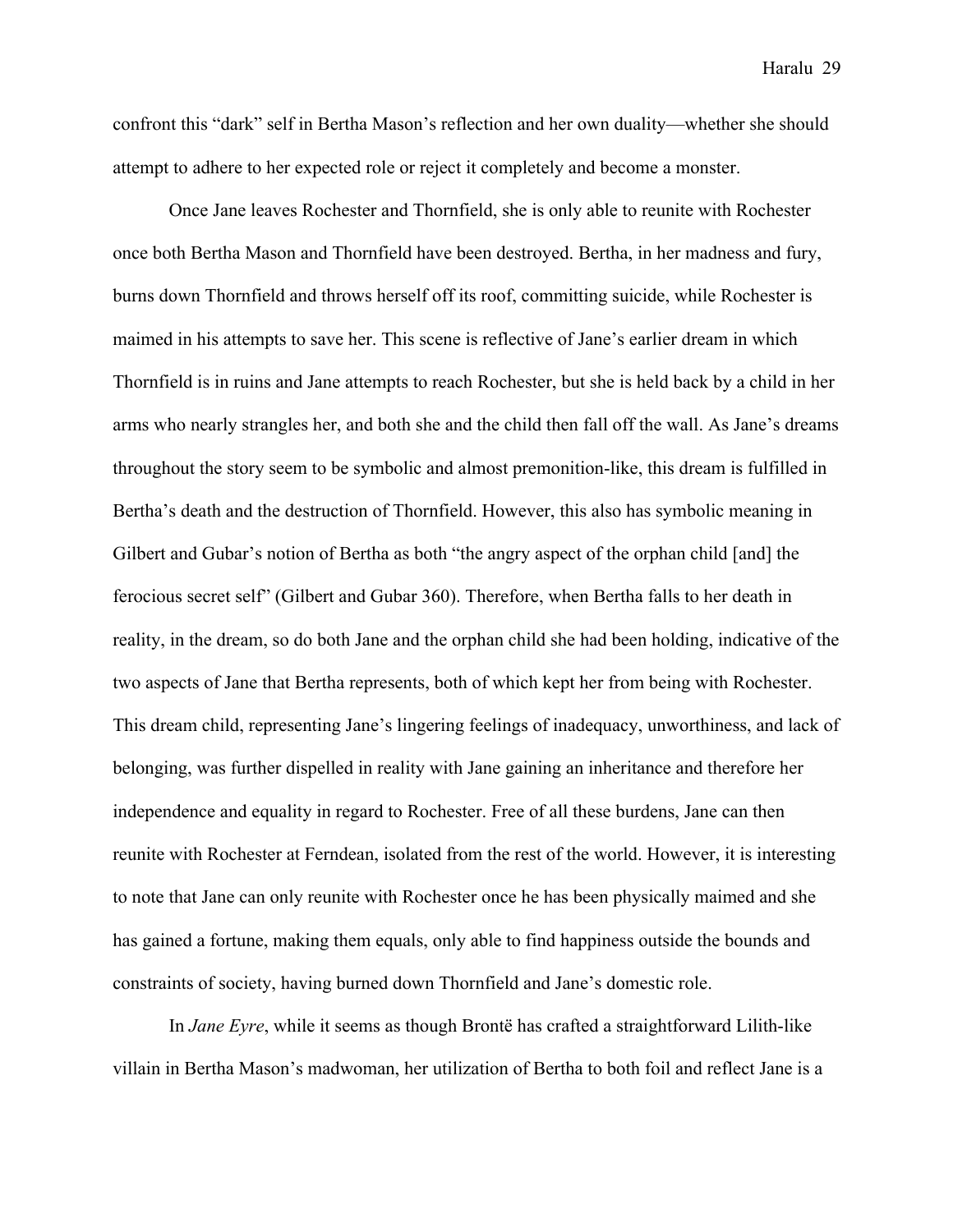move that had significant feminist undertones and impacts. Furthermore, in contrast to the previous male-crafted incarnation of the madwoman in Ophelia, delicate, genteel, and docile, Bertha was characterized by her violence, passion, and anger—by her erring on the side of masculinity and veering too far from the preconceived notions of femininity, while at the same time succumbing to her irrational female fury, illustrating the conundrum of the male-defined feminine. Although characterized as a villain, Bertha Mason changed the trope of madwoman, introducing the idea that women could be defined as mad even in their reasonable and justifiable anger, that their "fury" might not be so irrational, showing Jane's potential for socially constructed madness in Bertha's apparent violent mental illness.

# **1st Wave Madwoman: "The Yellow Wallpaper"**

The first wave of feminism was defined by the push for women's political and property rights. Previously, women lacked voting rights and equal citizenship. This was especially relevant in the context of madness as women were often forcibly treated or institutionalized by their husbands or by male doctors, or confined within their own homes, and had little to no say in the matter as they had no rights of their own. It was within this context that Charlotte Perkins Gilman wrote and published "The Yellow Wallpaper" in 1892, as one of the earliest and most influential pieces of feminist writing, centering the entirety of a work on the "madwoman" rather than just featuring her as a villain or side character. Maggie O'Farrell writes in an introduction to the story:

The mad woman has been used as a trope for centuries by writers, but more often as a walk-on part: we are allowed short, horrifying glimpses of the mad Ophelia and the hallucinating Lady Macbeth, before they are hurried to their deaths; Bertha Rochester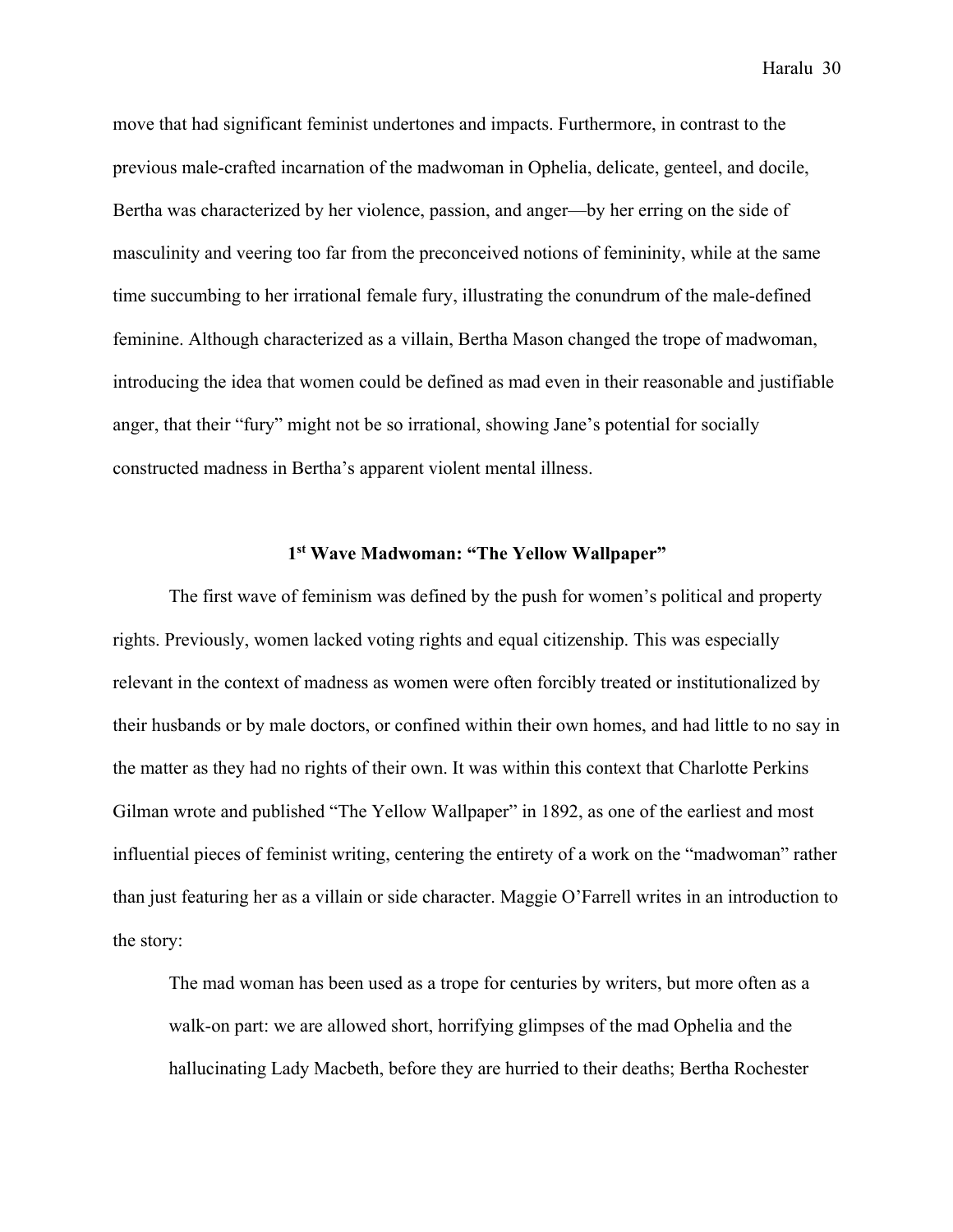escapes her attic prison to cause fires and havoc, and is then put back before she, too, is sent to death. What "The Yellow Wallpaper" does is give the mad woman pen and paper,

and ultimately a voice of her own. We hear from her directly and in detail. (O'Farrell). Drawing mainly from her own experience with ill-practiced "rest cure," Gilman is also thought to have drawn ideas from Brontë's work and the madwoman character of Bertha Mason and writes the madwoman as a more sympathetic character, at the whims of the men around her, whose descent to madness isn't fully realized until the end of the story (Crowder). Gilman's story significantly impacted women and society, bringing to focus their plight, and pushing male physicians to reconsider their treatments. Through this story, in giving a voice to the madwoman, Gilman was ultimately able to give a voice to women who had long been oppressed and suffered significantly, prior to the first wave of feminism.

Gilman's unnamed narrator tells the story of how she moves to a new house at the instruction of her physician husband, due to her illness following the birth of their child. He recommends rest and fresh air for her, not truly believing her to be sick, and forbids her from working or writing; the narrator, does not object to the treatment, although she disagrees with his diagnosis writing, "If a physician of high standing, and one's own husband, assures friends and relatives that there is really nothing the matter with one but temporary nervous depression—a slight hysterical tendency—what is one to do?" (Gilman 2-3). This points to the lack of women's legal rights; women virtually had no say in their autonomy and personhood, existing at the whims of their husbands. Furthermore, women were discouraged from intellectual or creative pursuits as they traditionally fell under the "public sphere" of men, which is why her husband attempts to prevent her from taking part in such things, convinced that they are the problem. Although she disagrees with her husband's treatment and diagnosis, she has no rights and is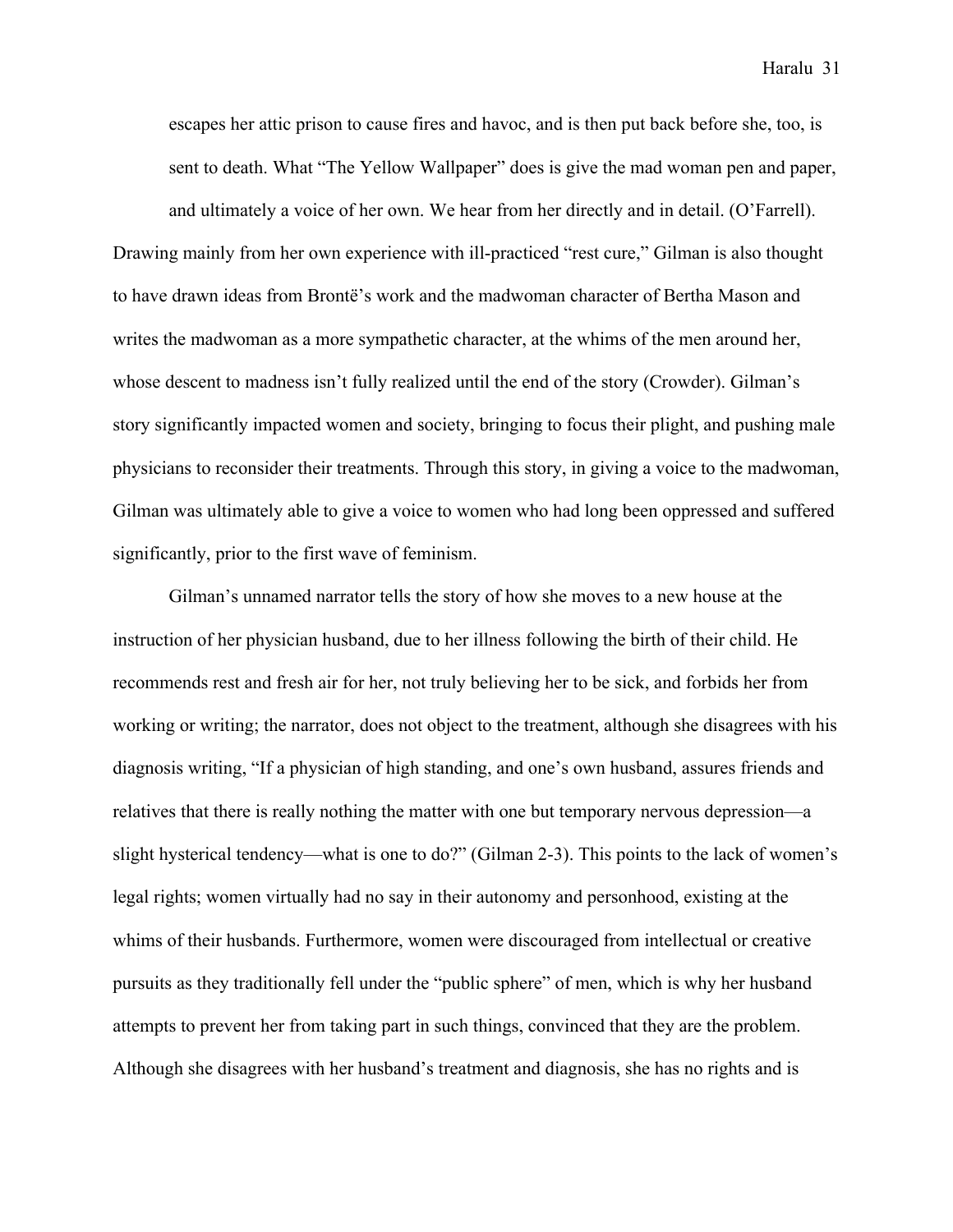unable to legally able to oppose her husband in any way. Prior to the first wave of feminism, this was the case, with women having no voice, domineered as the property of their husbands. This becomes more evident as the narrator continues to describe her husband's control, noting how, "John laughs at me, of course, but one expects that in marriage" and that "He is very careful and loving, and hardly lets me stir without special direction" (6). Gilman seems to be setting up dramatic irony, with readers able to perceive that these obviously aren't loving actions or an egalitarian marriage, with John in a complete position of control over his wife and further in authority and power due to his being her doctor.

The narrator is soon put in the "nursery" at the top of the house, indicative of her role as a child bearer and perhaps figuratively infantilizing her, as she has been robbed of her autonomy by her husband. The room has barred windows, rings in the walls, a bed fastened to the floor, and gouges on the floor along with a hideous yellow wallpaper that she quickly hates. This description alone connotes incarceration with the barred windows, hearkening back to Bertha Mason in the attic as well as the image of an insane asylum. Furthermore, the yellow wallpaper may represent domesticity in its use for beautifying a home but in this case, presents a more nefarious image, described as revolting, odorous, and "strangely faded by the slow-turning sunlight" (8). This further presents the role of a woman in this era; she is meant to be beautiful and ornamental, but this expectation rots her from the inside-out.

Her husband is soon absent, spending most days working, and she is left without companionship, socially isolated, left to study the wallpaper for hours upon hours, writing about how it is ripped in places, presumably by the children who had once lived there. She is trapped in this pastime, much as women are trapped in their restrictive domestic roles. She examines the pattern, disgusted and unnerved by how she seems to see eyes and body parts within it, and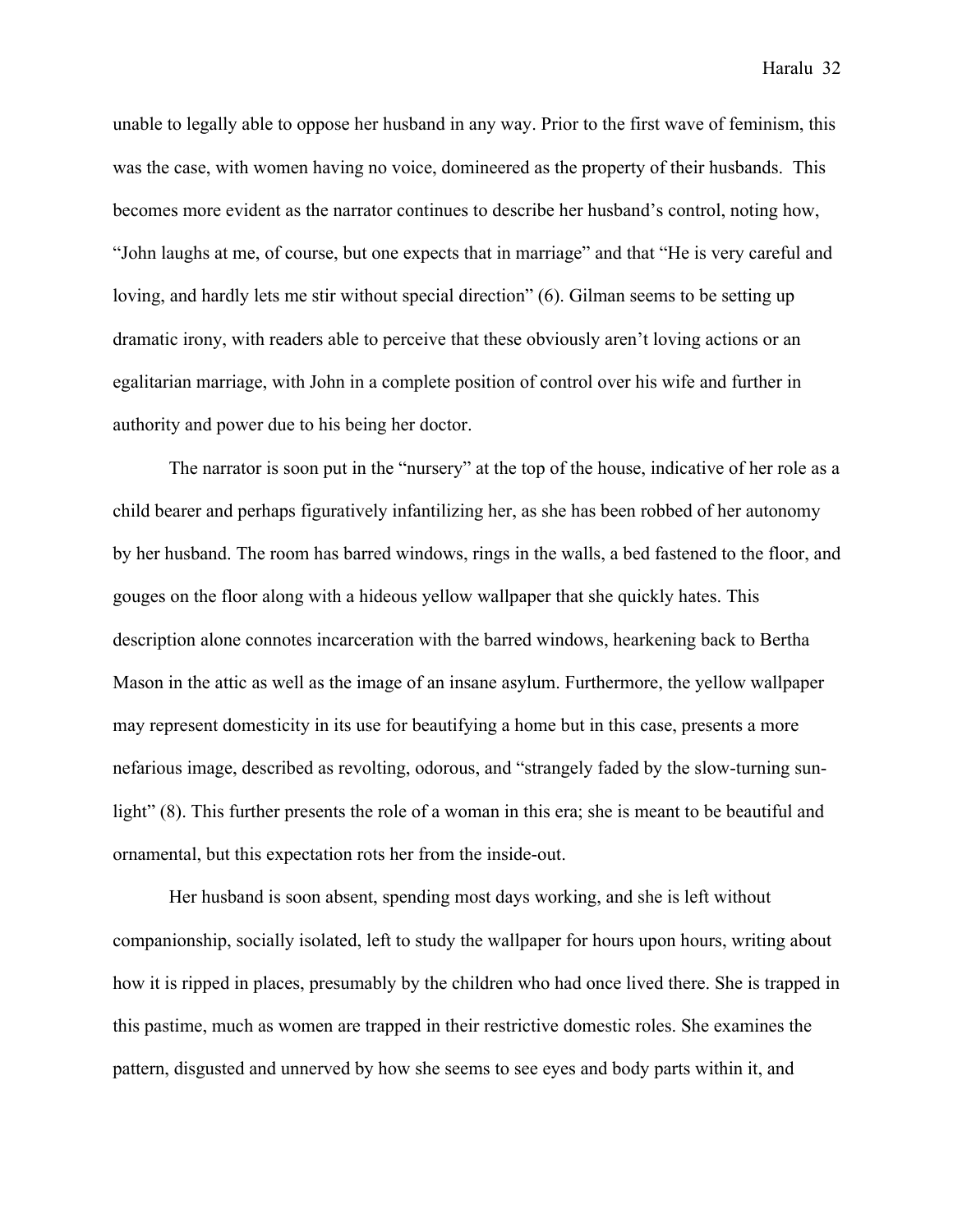occasionally a "strange, provoking, formless sort of figure, that seems to skulk about behind that sill and conspicuous front design" (18). As the narrator's condition worsens, she spends most of her time lying in the room, which she now claims to be fond of, as she both mentally and emotionally deteriorates, thinking about the wallpaper constantly and fixating upon it. She still writes, although she doesn't really want to or feel able to, stating, "But I must say what I feel and think in some way—it is such a relief! But the effort is getting to be greater than the relief"  $(25)$ . The narrator yearns for any sort of outlet, anything that makes her feel human, and can only find it in her writing.

She writes of how she cries constantly and begs her husband to let her leave, but that he denies her at every turn insisting that it is for her own good. However, the more her husband denies and disregards her, and the more she feels trapped, the clearer the figures behind the wallpaper seem to become, and the narrator becomes convinced that pattern on the wallpaper is actually bars, while the figure behind it is a woman whom she must free. It is here that a correlation begins to form between the narrator and the woman in the wallpaper as each are confined and seemingly trapped behind bars, with the narrator becoming more and more trapped within her marriage and within male-defined femininity.

The narrator soon comes to the conclusion that there may be multiple women trapped behind the bars, with the one woman creeping around and shaking the bars and trying to get free. At the same time, her husband and sister-in-law Jennie seem to be treating her more strangely, with Jennie noting the "yellow smooches" on the narrator's clothing, with the narrator writing that the smell of the wallpaper seems to now creep all over the house, following her wherever she goes (37). She also notes a long streak or smooch along the wall, going all the way around the room, writing, "I wonder how it was done and who did it, and what they did it for. Round and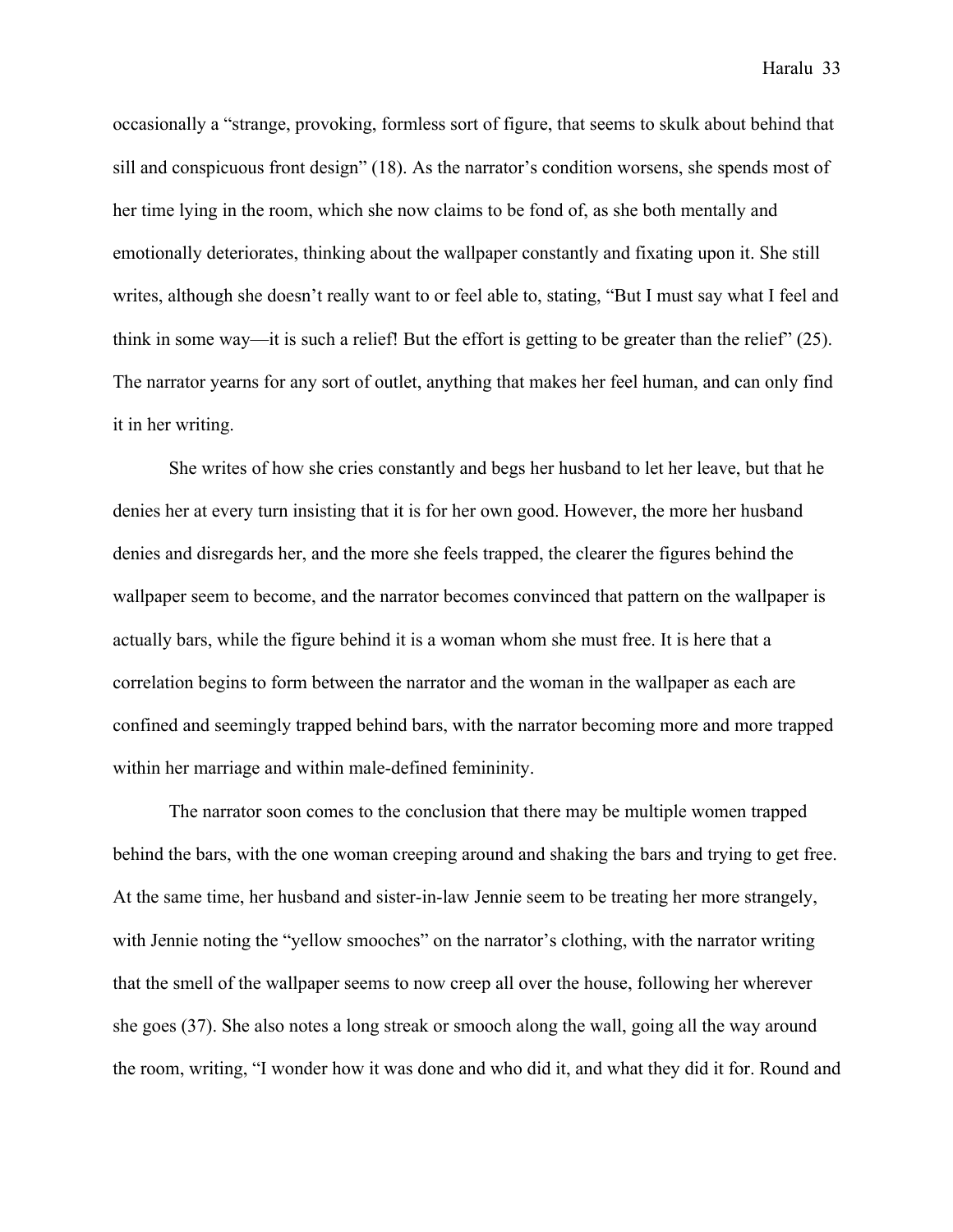round and round—round and round and round—it makes me dizzy!" (41). The repetition implies that the narrator is going around the room herself and making herself dizzy, that she is the one who did this, hence the yellow smooches on her clothes and the smell following her around. Her lack of self-awareness points to her madness and deteriorating mental health. Furthermore, it points to how this role of domesticity and femininity follows her around, poisoning her, causing her to fall into madness.

The narrator soon has the idea that the woman in the wallpaper gets out in the daytime, and that she has seen her hiding and creeping about, which the narrator proclaims as normal, writing, "I always lock the door when I creep by daylight. I can't do it at night, for I know John would suspect something at once" (45). This is the first instance in the story of the narrator referring to herself as creeping, further likening herself to the woman in the wallpaper, while also corroborating the idea that she had been the one going in circles around the room. Furthermore, the narrator writes that she tries to see the woman out of all the windows in her room, turning as fast as she can, but she can only see the woman out of one window, seeming to point to the idea that she is seeing her own reflection in the window, going in circles trying to see the woman, who is, in fact, herself.

At the end of the story, the narrator's mental state has drastically deteriorated; however, she seems almost happier in her madness. On her last day at the house, she is determined to rip the paper off the wall and free the woman at last, ripping off long sheets of wallpaper. She then notes, like she did in the beginning, that the children really did a number on the nursery room, tearing the wallpaper (which she had just done) and gnawing at the bedstead. Her writing and thoughts become more disjointed and frantic, or manic perhaps, as she grabs a rope to tie the woman in the wallpaper (in case she gets out) and attempts to move the bolted bed. In her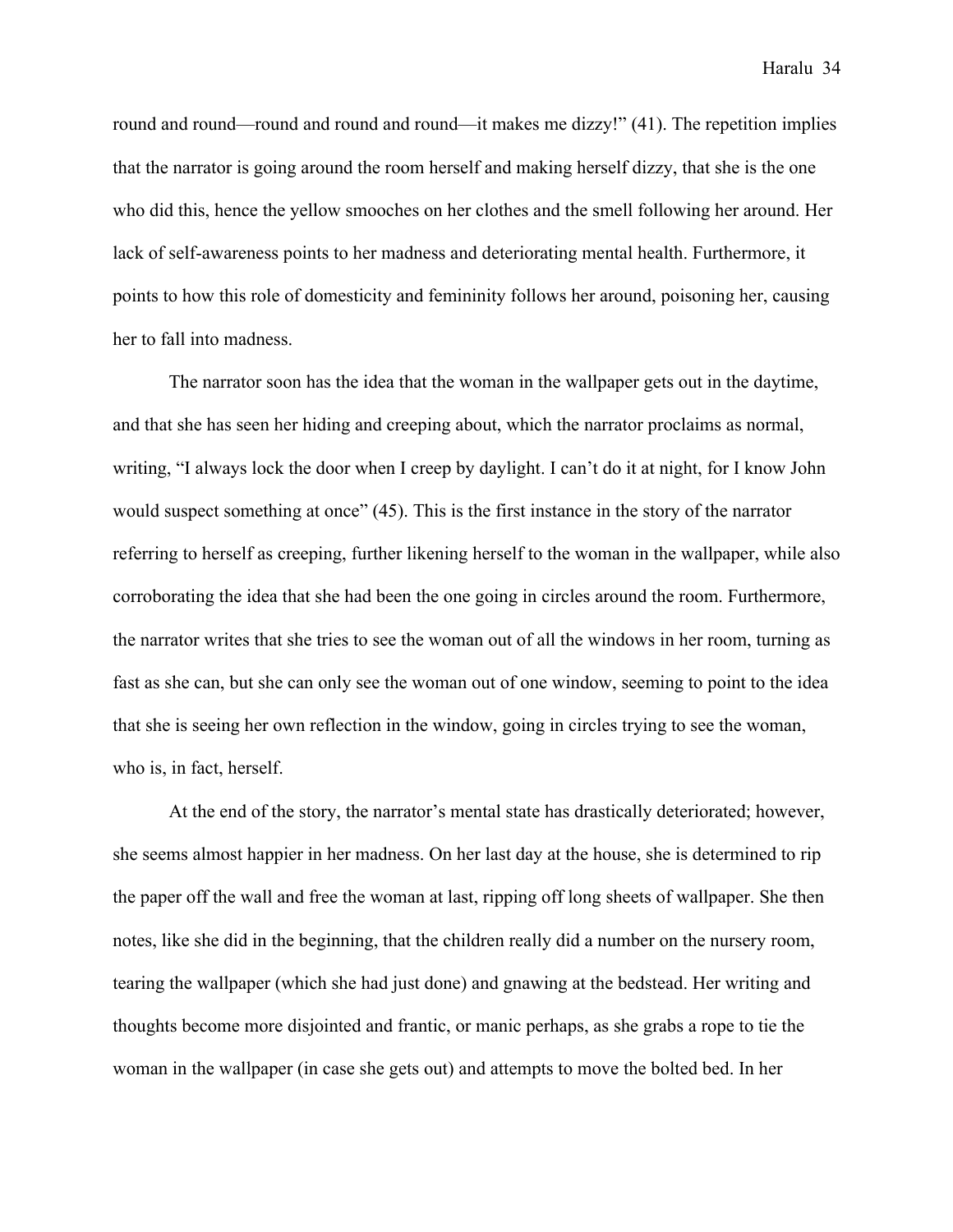frustration and anger, she bites off a piece of the bed at the corner, gnawing the bed as the "children" had done before her, but pointing instead to the idea that either she had previously done this, or that other women had been trapped here in the same experience, attempting the same things.

The narrator progressively gets angrier, wishing to jump out of the window, but unable to do so as it is barred. She oddly notes that she doesn't like to look out of the windows, seeing so many of the creeping women and thinking, "I wonder if they all come out of that wall-paper as I did?" (52). It is at this point that the narrator merges with the woman in the wallpaper, claiming to be fastened by her own rope, and that she will have to go back behind the pattern when it becomes nighttime. She creeps along the floor, with her shoulder fitting in the smooch along the wall, declaring to her husband when he enters the room, "'I've got out at last…in spite of you and Jane? And I've pulled off most of the paper, so you can't put me back!'" (55). Her husband promptly faints, feminizing himself and letting go of the masculine control he had wielded over her throughout the story, while she continues to creep around the room.

The enigmatic conclusion of the story suggests a number of interpretations. If the room with its wallpaper is representative of the domestic cage of femininity, and all of the women have been similarly locked up with the narrator, they are then free once they have rejected the norms of society in their madness and are out of society's reach. Furthermore, when the narrator exclaims to her husband that she has gotten out at last, "in spite of you and Jane," it seems as though the narrator and the woman in the wallpaper have not just merged, but that the narrator is now *only* the woman in the wallpaper, leaving her former, chained, self behind and presumably separating from her, whom she now refers to in the third person as Jane. If Gilman draws inspiration from *Jane Eyre* and Bertha Mason's madwoman in the attic, her Jane has this dual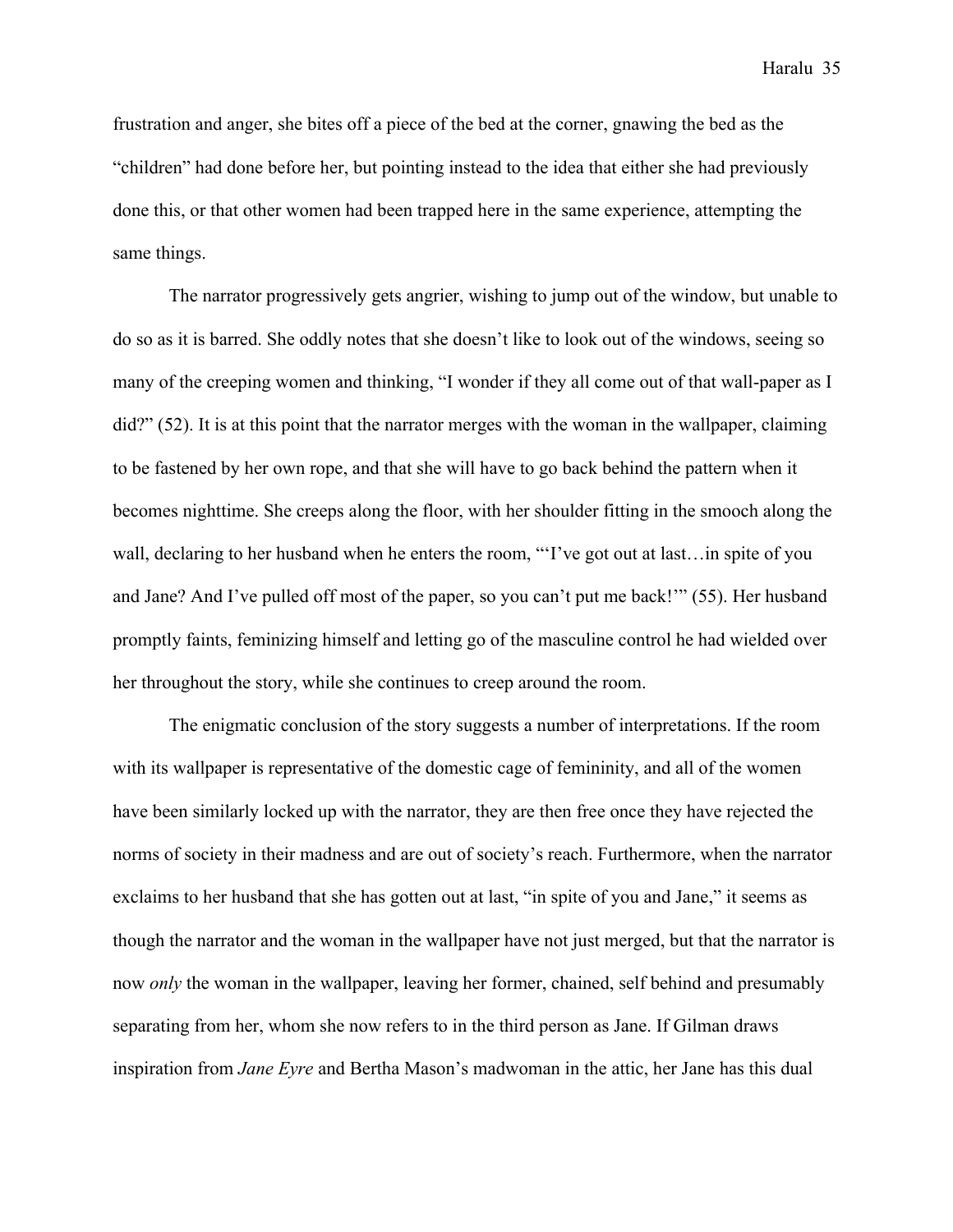self and at the end gives into her dark side, rejecting her role and societal norms, becoming Bertha, the madwoman in the attic or the woman in the wallpaper and leaving the chained image of Jane behind.

Unlike Bertha Mason, presented as a villain, and Ophelia, presented as a side character, the narrator of Gilman's story is presented as the protagonist, slowly losing her mind due to her oppression and isolation by her husband. While traditional storytelling sets the narrator up to be the villain by the end of the story, which perhaps she is, the audience can't help but feel sympathy for her in her plight. Similarly, her husband is set up to be the victim of the story, but the audience can't help but feel disdain for his actions, his pride, and his continued dismissal of his wife. This sets up an interesting dynamic because, were it written by a man or in the husband's perspective, this would no doubt be the story, very straightforward as the husband tries his best to help his wife and his wife goes crazy and feral. However, because Gilman writes from the woman's perspective, the audience is given insight into her descent to madness, which is clearly perpetuated and exacerbated by her controlling husband. This then begs the question of how many other stories are similar to this—how many stories have a female villain and a male hero/victim due to their male writer or the male lens? Are all these women actually villains, and have they been created as such by men? Gilman's narrator therefore reinvents the madwoman trope, turning it on its head by giving us the story from her perspective instead. Furthermore, she reframes past villainous women and madwomen, pushing us to consider their stories from another perspective, to listen to the voices of women for once rather than just accepting the stories of men.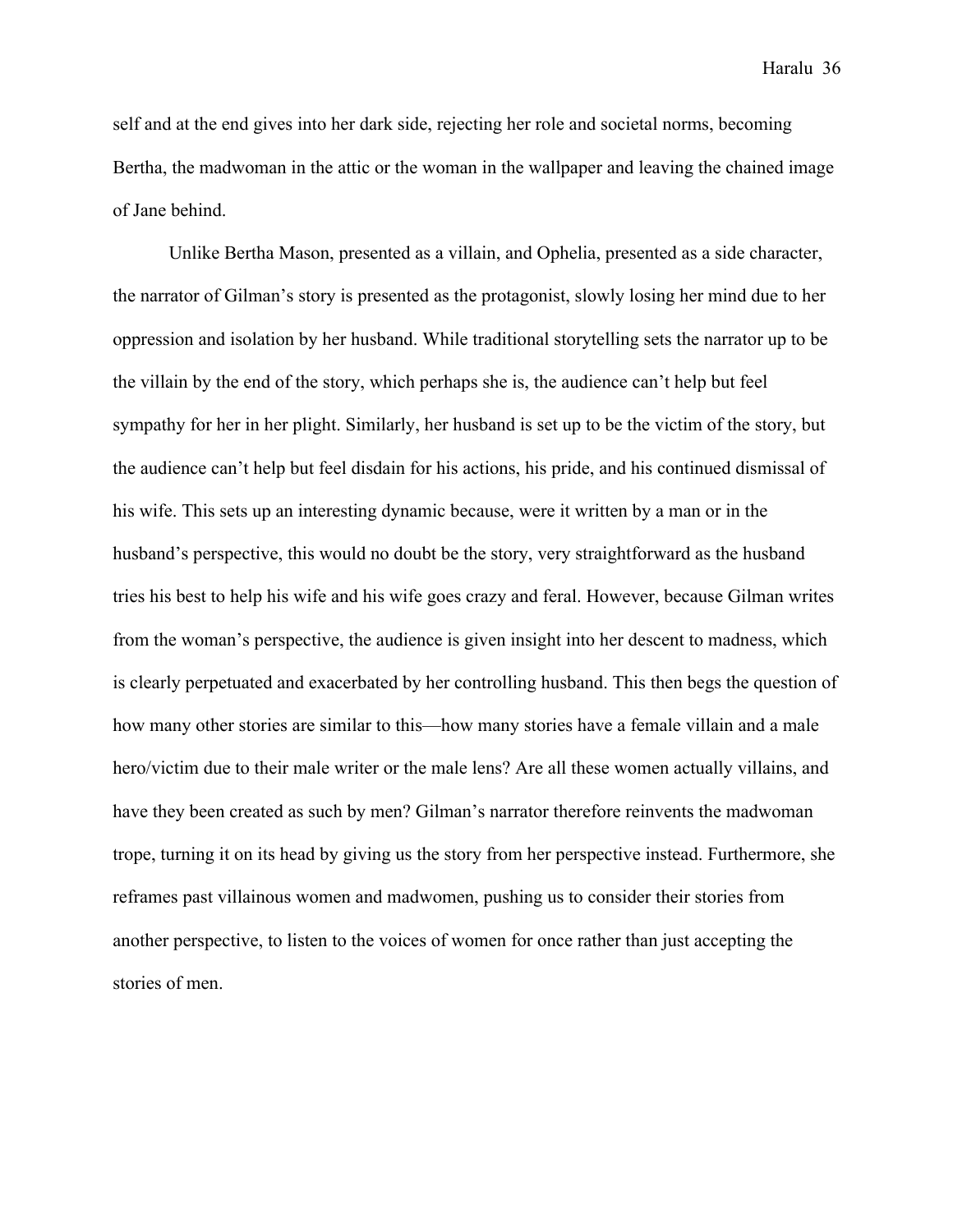## **2nd Wave Madwoman:** *The Bell Jar*

Following the insurgence of women's rights with the first wave of feminism, gaining property rights and then the right to vote with the 19<sup>th</sup> Amendment, there was a step backward from women's rights in the 1930s with the Great Depression. While women were allowed to be in the workforce, they were viewed as taking jobs away from men who had a greater right to them because of their place as the providers for their families (Moran). However, WWII brought about significant changes, creating a high labor demand for both unmarried and married women, with the U.S. workforce being nearly forty percent female by 1945, with women working in both military and civilian jobs (McEuen). Married women, who were traditionally kept out of the workforce, were then expected to also fulfill their domestic duties following the workday. However, this was largely viewed as unnatural, and following the war, men returned to reclaim their jobs, pushing many women back into a domestic sphere that no longer contented them.

The 1950s held an even stronger call for women to fit into their traditional gender roles in the midst of the Cold War, where there was a governmental campaign to show that the family was what made Americans superior to the communists, "In contrast to the 'evils' of Communism, an image was promoted of American women, with their feminine hairdos and delicate dresses, tending to the hearth and home as they enjoyed the fruits of capitalism, democracy, and freedom." ("Mrs. America"). As family, and therefore marriage, was the key to patriotism and moral superiority, women were situated with marriage as their end goal, pushed to get married right out of high school or to attend college only to find a husband and then end all intellectual pursuits after becoming his housewife. It was such expectations that lead to the general disillusionment of the American woman, as detailed in Betty Friedan's *The Feminine Mystique*, published in 1963, which is significantly credited with starting the second wave of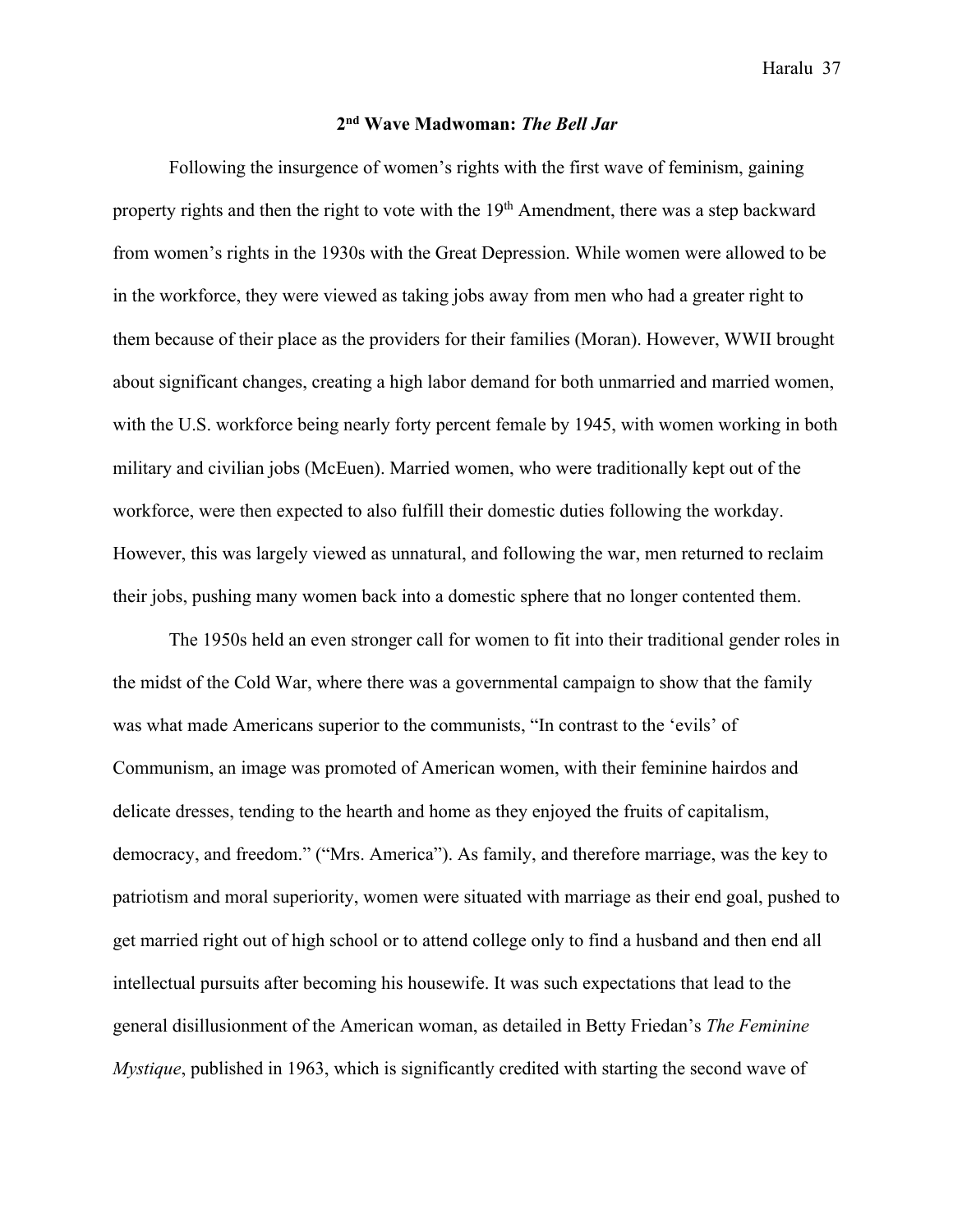feminism. During that same year, Sylvia Plath published her semi-autobiographical book *The Bell Jar*, drawing from her own experience during the 1950s by telling the story of Esther Greenwood, an intelligent college student who is discontented with her situation in life and the potential paths ahead of her, and so is driven to madness and institutionalized due to her desire for something else.

Throughout the novel, Esther's struggles epitomize those of the 1950s middle-class American white woman, experiencing the Friedan "problem that has no name," in which American women are "haunted by the feeling that something is wrong but their inability to explain the problem makes them more restless" (Ghandeharion et al. 64). Furthermore, this idea of *The Feminine Mystique* seems to not only hearken back to the ancient Greek concept of *Pothos*, that women are unsatisfied and always longing for something that they cannot reach, but, moreover, it explores the previously unidentified reason for this female restlessness and longing in society, for the discontentment and loss of identity that occurs when women are trapped within the narrow domestic sphere. This is illustrated in Esther's struggles throughout the novel, in her dual self grappling with being forced into a singular life, especially within the contradictory male-defined feminine and the constraints of the titular bell jar. Plath's story, through Esther, sparked radical ideas of feminism, spurring women to pursue equal rights in the workplace, Title IX, and reproductive rights, in efforts to close the gap between inequality, to escape this female disillusionment.

The beginning of the novel sets up the main conflicts within Esther's life. She experiences the feminine mystique, a distinct dissatisfaction with her life when she should be enjoying her entrance into society and womanhood, living the fantasy of so many other girls her age, having earned a college scholarship and an all-expenses paid job in New York. However, in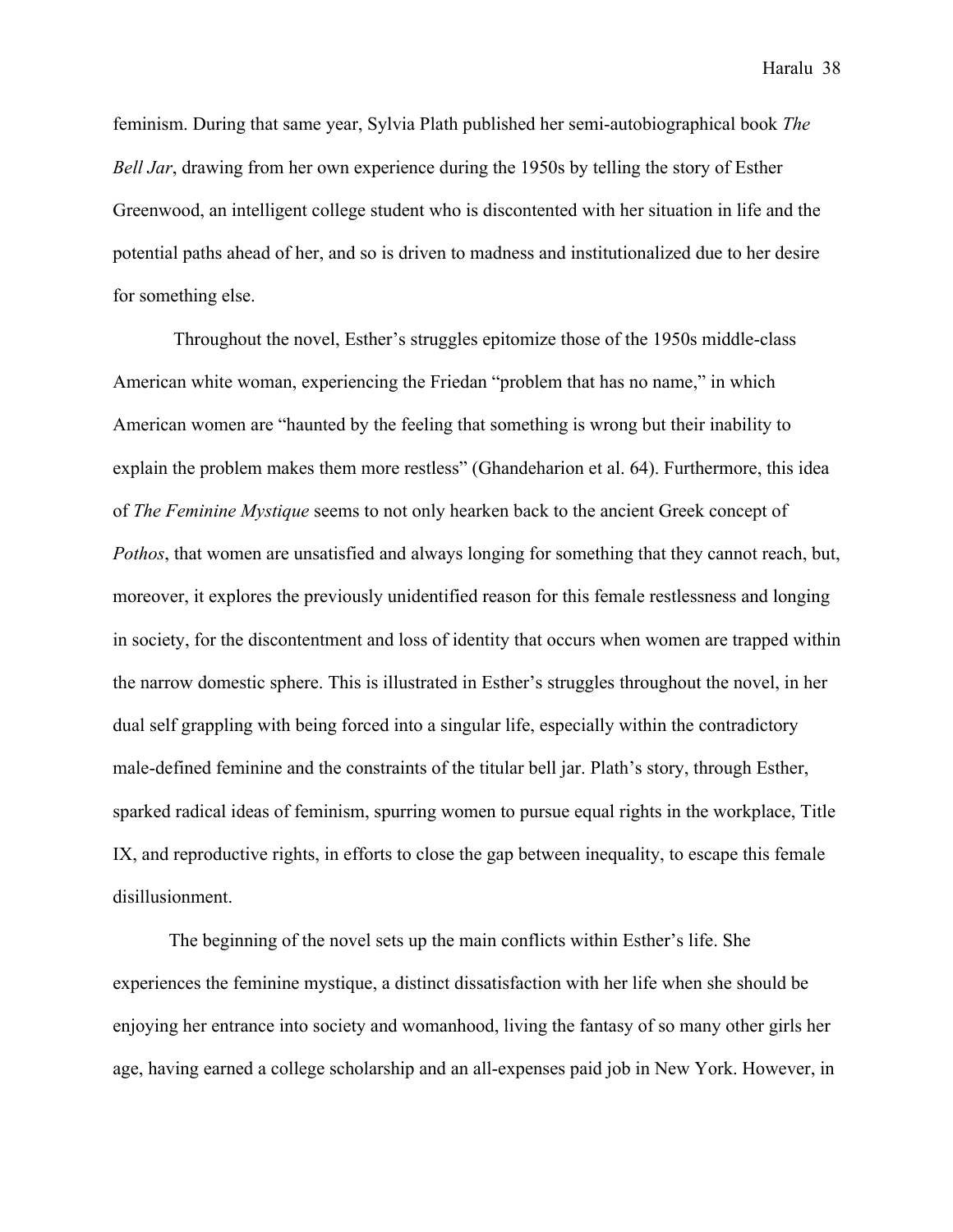contrast to the other girls there with her, she experiences disillusionment, noting the emptiness and the frivolity of her life:

I just bumped from my hotel to work and to parties and from parties to my hotel and back to work like a numb trolleybus. I guess I should have been excited the way most of the other girls were, but I couldn't get myself to react. (I felt very still and very empty, the way the eye of a tornado must feel, moving dully along in the middle of the surrounding hullaballoo.). (Plath 18)

Nearing the end of college, Esther is on the cusp of womanhood; she is holding on to the last moments of her adolescence for as long as she can before she is fully pushed into becoming an adult woman, along with the implications of that and with the choices set out in front of her. She observes the girls that are with her, noting what type of women they will become and comparing herself to them. She attempts to be like Doreen, a cynical, rebellious girl, liberal in her sexuality, but she concludes that she is at heart more like Betsy, an innocent girl who abides by society; however, she doesn't seem to fully fit in with her either. With each girl representing her options, to either fully adhere to society or go against it, she can't bring herself to commit to either life, bringing her to stagnancy and restlessness, "I wondered why I couldn't go the whole way doing what I should any more. This made me sad and tired. Then I wondered why I couldn't go the whole way I shouldn't, the way Doreen did, and this made me even sadder and more tired" (39- 40).

At the core of this issue, and within Esther's life, is her own duality. She desires to do and be more than the two options set out in front of her, from which she will have to choose; furthermore, each of these options shows further options and further commitment to them down the road. This dilemma was that of the 1950s American woman: she could either adhere to the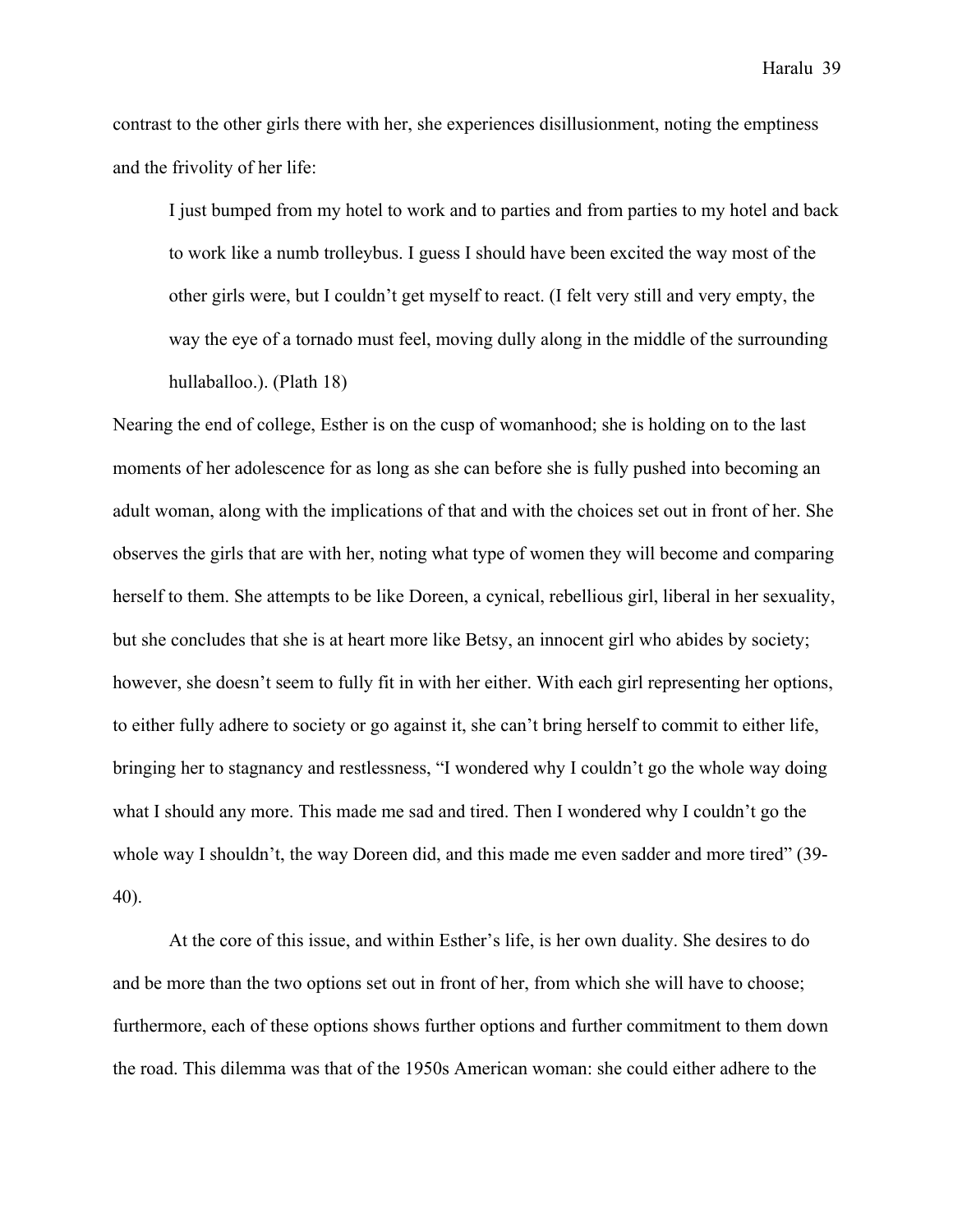norms of society, of what was considered feminine, and become the picturesque American housewife, with a husband and children, or she could completely rebel against the norms of society and opt instead to have her career and creative outlet, something traditionally viewed as masculine. The choice between these two options is laid out before Esther time and again, and yet she cannot bring herself to choose either, afraid of surrendering her autonomy and intellectuality, but at the same time, afraid to miss out on being the American feminine ideal:

I also remembered Buddy Willard saying in a sinister, knowing way that after I had children I would feel differently, I wouldn't want to write poems anymore. So I began to think maybe it was true that when you were married and had children it was like being brainwashed, and afterward you went about numb as a slave in some private, totalitarian state. (84)

Esther views marriage and childbirth as the end of her aspirations and creative pursuits. Much like the first wave and pre-feminism women before her, she believes that she will no longer want to write her poems after marriage, similarly to Gilman's narrator being prevented from writing by her husband.

Her struggle with these two options is further illustrated by her view of the adult women around her, of Mrs. Willard and her own mother, seemingly broken by their domestic lives, versus her boss, Jay Cee, and her benefactress, famous novelist Philomena Guinea, alone with their ambitions and apparent androgyny or even masculinity. Esther admires the life and character of Jay Cee, although she views her in opposition to femininity, noting her ugly looks and failure to adhere to the typical superficialities of women, which she claims doesn't matter due to Jay Cee's having brains—something Esther once again views in contrast to femininity: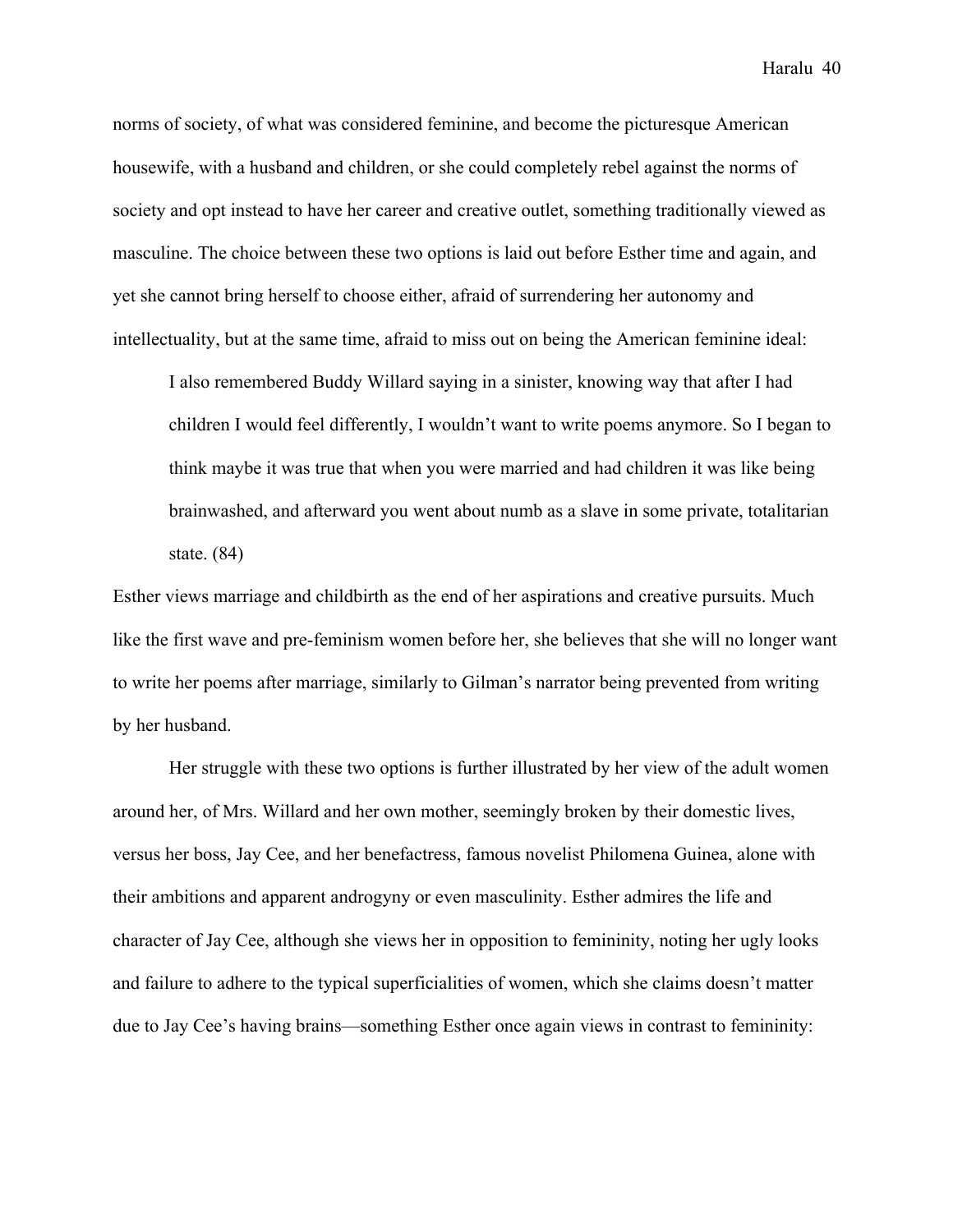I liked her a lot…She wasn't one of the fashion magazine gushers with fake eyelashes and giddy jewelry. Jay Cee had brains, so her plug-ugly looks didn't seem to matter…I tried to imagine Jay Cee out of her strict office suit and luncheon-duty hat and in bed with her fat husband, but I just couldn't do it. (20-21)

Esther cannot imagine Jay Cee as having a husband or domestic life as Jay Cee is so successful and ambitious in her job, displaying the schism between intellectuality and domesticity in Esther's mind. Furthermore, much later when Philomena Guinea pays for Esther's private hospitalization, she specifically asks if there was a boy involved, as she will not have anything to do with Esther's case if there was, seemingly pushing the idea that Philomena Guinea also views romance and (by proxy) domesticity to be at odds with writing. On the other hand, Esther views Mrs. Willard, as well as her own mother, as what she would become if she marries:

This seemed a dreary and wasted life for a girl with fifteen years of straight A's, but I knew that's what marriage was like, because cook and clean and wash was just what Buddy Willard's mother did from morning till night, and she was the wife of a university professor and had been a private school teacher herself. (83)

Even though Mrs. Willard had had a life filled with intellectual pursuits, that had ended with marriage, and there was no time left for anything outside of being a housewife, of being a mat beneath her husband's feet, and Esther despises the idea that her own life might end up wasted like that. As such, she is unable to choose between either, or make a commitment to anything else, frozen to stagnancy amidst her options, unable to pick a future:

One fig was a husband and a happy home and children, and another fig was a famous poet and another fig was a brilliant professor…I saw myself sitting in the crotch of this fig tree, starving to death, just because I couldn't make up my mind which of the figs I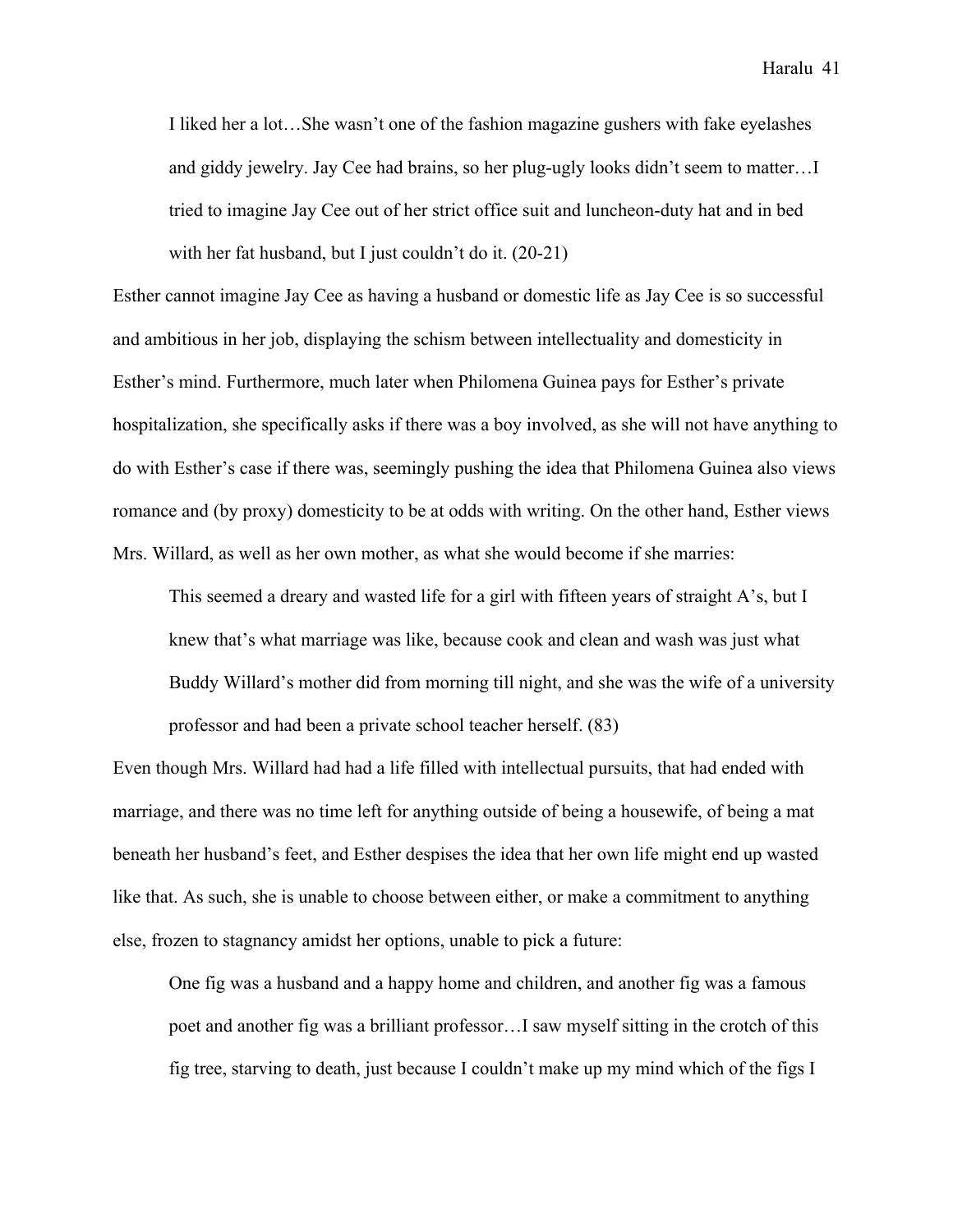would choose. I wanted each and every one of them, but choosing one meant losing all the rest, and, as I sat there, unable to decide, the figs began to wrinkle and go black, and, one by one, they plopped to the ground at my feet. (77-78)

Amidst all the women in her life, Esther cannot fully identify with any of them; she wants to be all of them but at the same time none of them; she wants the option to choose who and what she can be. This is further illustrated by Jay Cee's response when Esther answers a photographer that she doesn't know what she wants to be, "She wants…to be everything" (98). However, according to the constraints in her life as the 1950s American woman, she has to fit into the singular role created for women in her society: one must be either this or that; one cannot be both.

Similarly to the women before her, observed in Jane Eyre and Gilman's narrator, Esther struggles with fitting into the singular role created for women in her society. Esther has difficulty reconciling the idea that men are allowed to have double lives, that nothing is mutually exclusive for them and that they are unhindered by society's standards: they can have it all. Following Esther's experiences with Buddy Willard's hypocrisy, expecting her to be a virgin when he was not, as well as Eric's viewing all women as either pure virgins or animalistic whores, Esther decides that she wants to have sex, declaring, "I couldn't stand the idea of a woman having to have a single pure life and a man being able to have a double life, one pure and one not" (81). Esther becomes fixated on the idea of losing her virginity, almost as if this will put her on more equal grounds with men—if they lead double lives, she can too; if they can have all the metaphorical figs, maybe she can too. This is further illustrated by Esther's rejection of Mrs. Willard's teachings, "'What a man wants is a mate and what a woman wants is infinite security...what a man is is an arrow into the future and what a woman is the place the arrow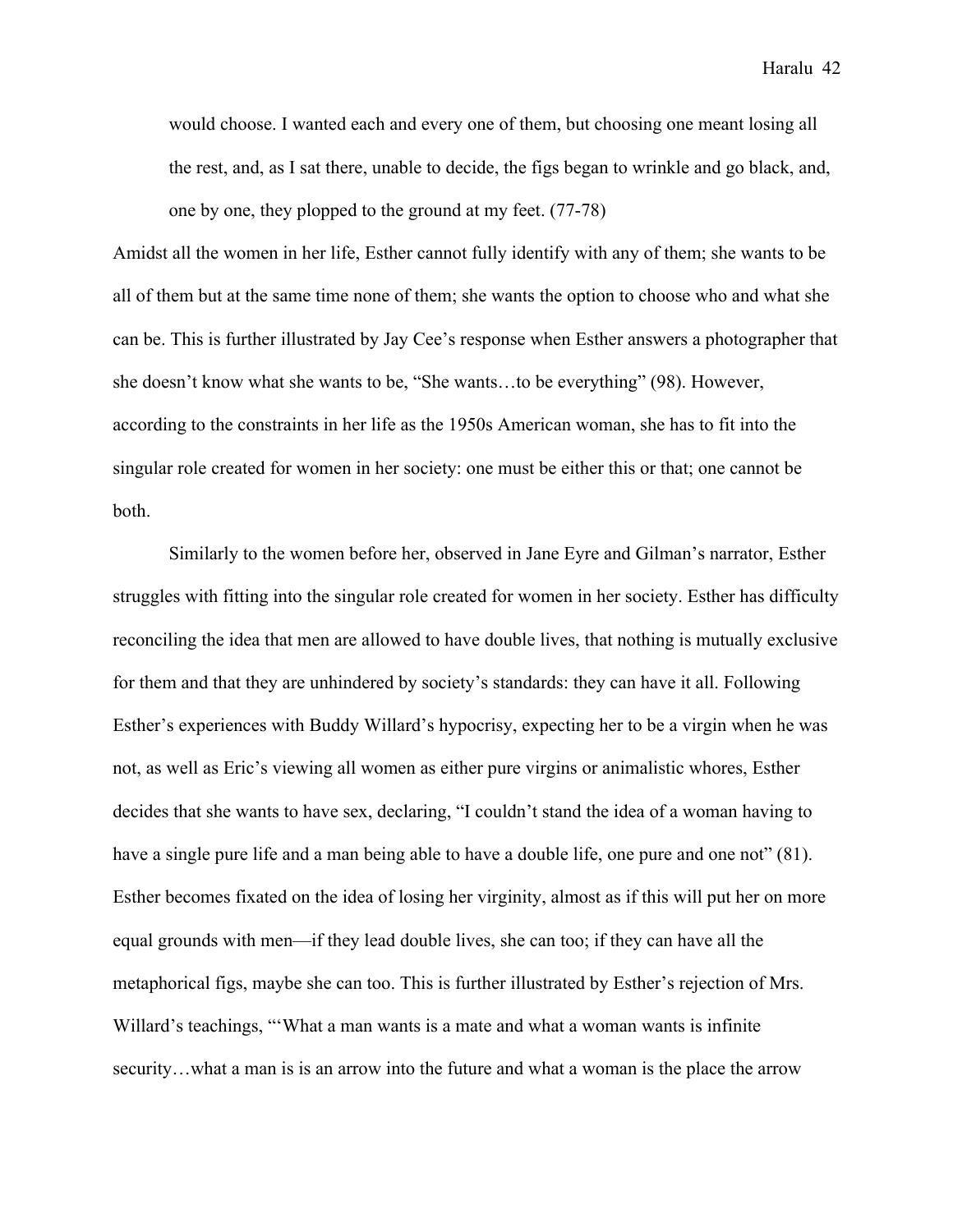shoots off from,'" (73) to which Esther later thinks to herself, "The last thing I wanted was infinite security and to be the place an arrow shoots off from. I wanted change and excitement and to shoot off in all directions myself, like the colored arrows from a Fourth of July rocket" (82). Esther wants the freedom that a man has, able to have his family and a domestic life as a base but then free to go from there and do what he wants. She wants both things, which are mutually exclusive to her as a woman, but are feasible for a man. This is the framework for her eventual breakdown, pushed by society into madness, as she tells Buddy, "If neurotic is wanting two mutually exclusive things at one and the same time, then I'm neurotic as hell. I'll be flying back and forth between one mutually exclusive thing and another for the rest of my days" (92).

Esther is spurred into her breakdown by Marco's rape attempt, after which she takes the clothes and belongings that hold no meaning for her and throws them off the roof, one by one, demonstrative of her last attempt to reconcile herself with either option: romance or a career. She then takes a train back to her hometown, with Marco's blood still smeared across her face. With Esther being on the cusp of societal womanhood, having drawn out her studies as long as she could, and now having to choose between pursuing a career or pursuing life in the domestic sphere, it seems as though this blood can signify menstruation and her entrance into another option for womanhood entirely, outside the bounds of society, beginning her descent to madness.

Once Esther gets home, she discovers that she didn't get into her expected writing course, sinking her further into despair, as it seems like both of the options she'd had laid out before her had shriveled up like the figs she'd imagined. She attempts to imagine numerous things she could do over the summer, or for the rest of her life, and yet they all seem to get away from her, "I saw the years of my life spaced along a road in the form of telephone poles, threaded together by wires. I counted one, two, three…nineteen telephone poles, and then the wires dangles into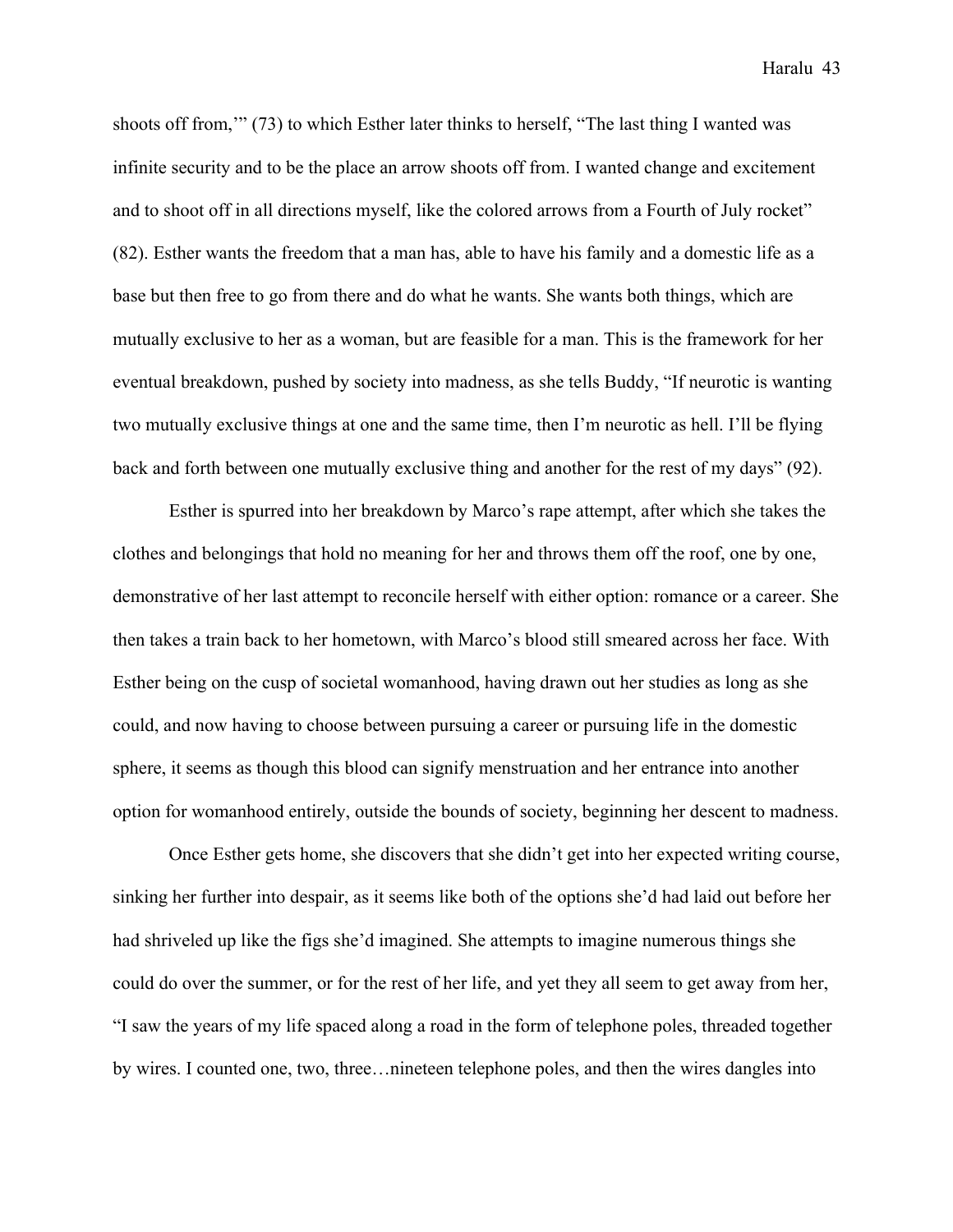space, and try as I would, I couldn't see a single pole beyond the nineteenth" (116). Unable to imagine anything in her future, Esther becomes more and more detached, soon unable to sleep, read, or write, and ends up being treated by a male psychiatrist Doctor Gordon, which continues to worsen her condition, as she attempts to kill herself multiple times, dismaying at her failure, "I thought I would swim out until I was too tired to swim back . As I paddled on, my heartbeat boomed like a dull motor in my ears. I am I am I am" (146).

Esther is soon able to go to a new facility where she meets the young, stylish Doctor Nolan, who comes to signify to Esther that a woman can have both her career and more "feminine" pursuits. Doctor Nolan presents a successful, intelligent, kind female figure, whom Esther likens to both a mother and an old friend (190), illustrating that there are options for Esther's future other than ending up like her mother or one of her peers. Doctor Nolan also instructs Esther to get birth control after Esther declares, "'What I hate is the thought of being under a man's thumb…A man doesn't have a worry in the world, while I've got a baby hanging over my head like a big stick to keep me in line'" (198). Esther views this birth control as her freedom as she climbs onto the examination table:

'I am climbing to freedom, freedom from fear, freedom from marrying the wrong person, like Buddy Willard, just because of sex, freedom from the Florence Crittenden Homes where all the poor girls go who should have been fitted out like me, because what they did, they would do anyway, regardless…' (199)

Furthermore, after this, Esther declares, "I was my own woman" (199), allowing her to finally have the belief that she is in control of her own future, rather than just at the whims of society and male-defined femininity, further indicative of the second-wave feminist fight for equality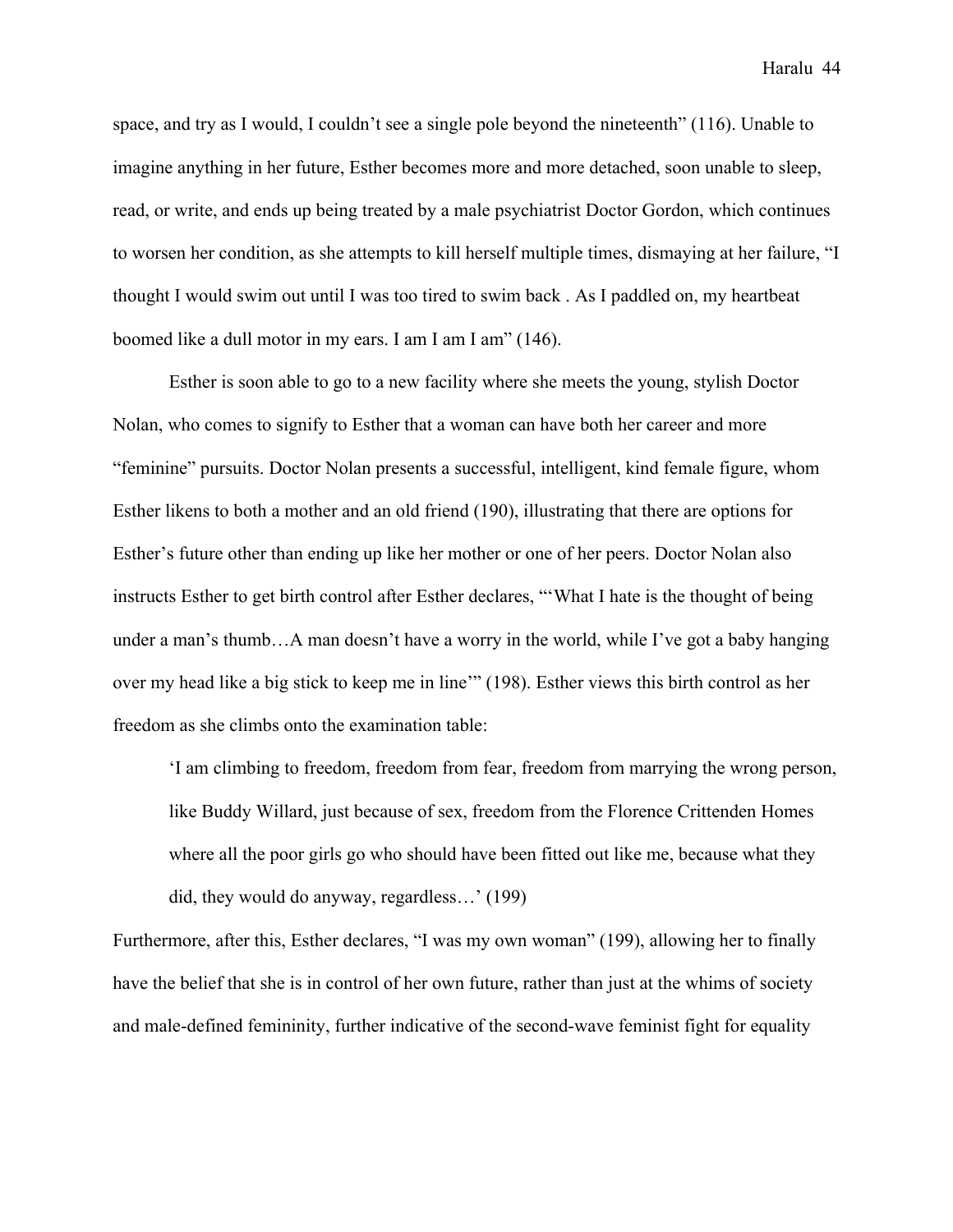and reproductive rights. Following this, she is soon able to have sex and lose her virginity that she felt was holding her back as a woman.

Additionally, it is at this facility that Esther reconnects with Joan, a girl from her hometown, who had also tried to kill herself, with Esther coming to view her as a reflection of herself, "Joan was the beaming double of my old best self, specifically designed to follow and torment me" (184). Esther comes to see this parallelism more and more, with both having dated Buddy Willard and having had similar experiences, "Joan fascinated me…Her thoughts were not my thoughts, nor her feelings my feelings, but we were close enough so that her thoughts and feelings seemed a wry, black image of my own" (196). While both appear to get better, with Joan progressing faster and even going back to the real world for a while, Joan soon commits suicide. Joan appears to be a mirror for Esther in her struggles and eventual fate, what would have happened to Esther. However, at Joan's funeral, Esther seems glad to be alive, "I took a deep breath and listened to the old brag of my heart. I am, I am, I am" (216). This quote obviously hearkens back to the "dull motor" of Esther's heartbeat when she was suicidal, reminding her that she was still alive and still suffering, monotonous and unbreaking; however, now, Esther seems to have a new appreciation for life, with her heart boasting that she still lives, breaking between each beat as if to savor it and showing how time has slowed down, no longer propelling her to be forced into a life that she doesn't want.

*The Bell Jar* once again redefines the trope of the madwoman, sparking women to radical feminism in their pursuit of equal rights, spurred on by the ideas of Friedan and Plath delineating that women can and should have more than the singular narrow role laid out in front of them. Similar to Gilman's narrator and Jane Eyre, Esther is also trapped into fitting into the contradictory male-defined femininity; however, while the former characters were only given a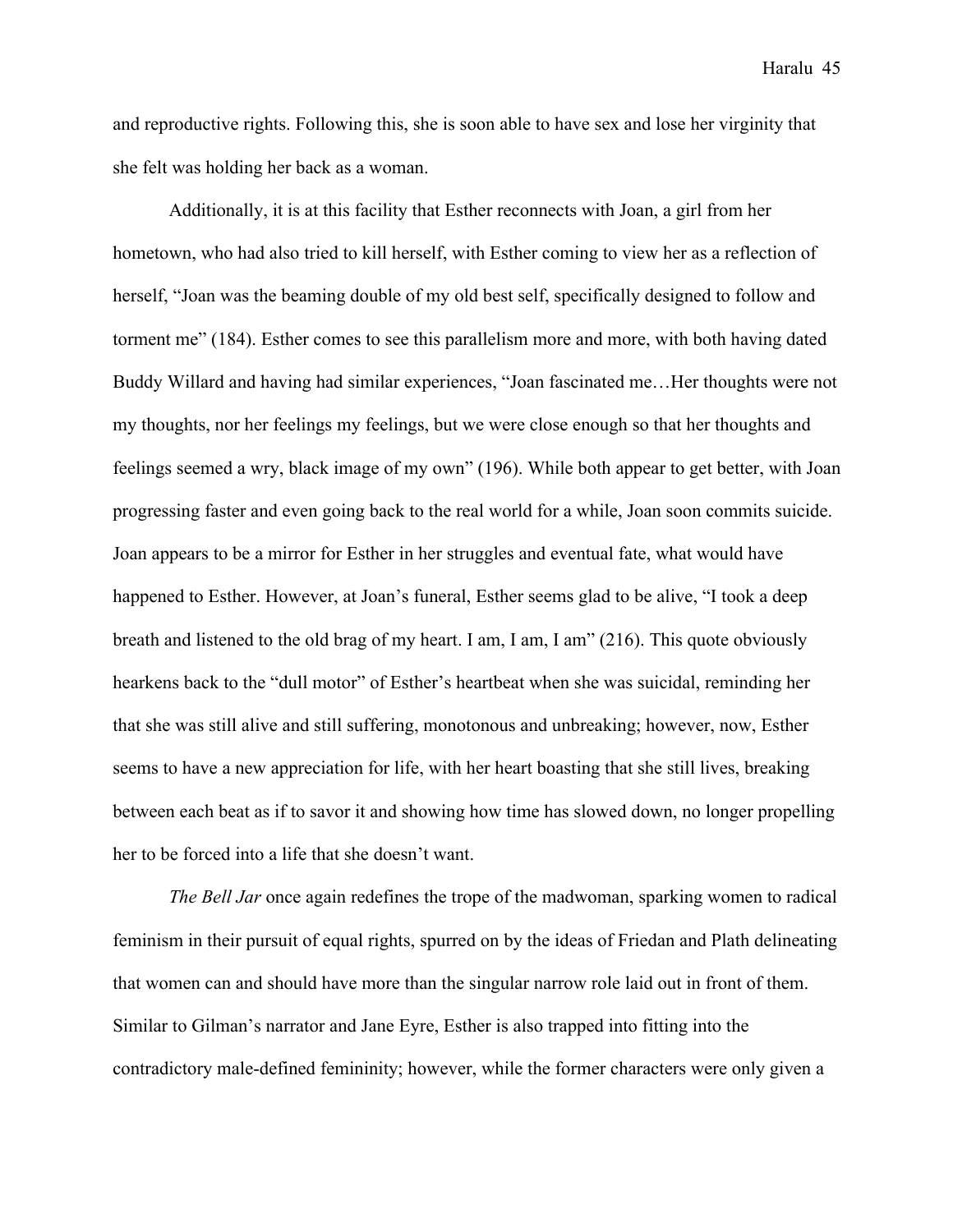choice of fitting into the singular role of femininity, Esther is also given the choice earned by the first wave of feminism: to pursue her career and ambitions, as is her right as a person. However, this either/or social dichotomy proves to be oppressive and unequal, as men are able to have both/and/all. Esther therein descends to the madness of a mental breakdown, which she is only able to recover from once she recognizes her ability to have a life that isn't ruled by men, gaining freedom both over her life and sexuality. Furthermore, Esther is presented as a heroine, who has a somewhat happy or hopeful ending, unlike the madwomen in this paper before her, signaling that a woman affected by mental illness or madness has become such for a reason and is deserving of a happy ending.

# **3rd Wave Madwoman:** *Black Swan*

There is significant debate over whether the two most recent waves of feminism are two separate movements or if the fourth is just an extension of the third. Unlike the previous waves before them, the third and fourth waves both lack a centralized cohesive movement. Both are centered on the empowerment of women, spreading awareness, the validation of female experiences, personal narratives, and inclusivity. For the purposes of this paper, I will discuss each separately, with respect to a "madwoman" from each of their supposed time periods; however, I will not be taking a position on whether they are separate movements or not.

In contrast to the first two waves of feminism, the third wave, taking place from the 1990s to the early 2010s, was sprung out of the misconception that equality between men and women had already been achieved. The beginning of the third wave is largely attributed to the appointment of Supreme Court Justice Clarence Thomas amidst disregarded accusations of sexual assault from his employee, Anita Hill. In response to this, Rebecca Walker famously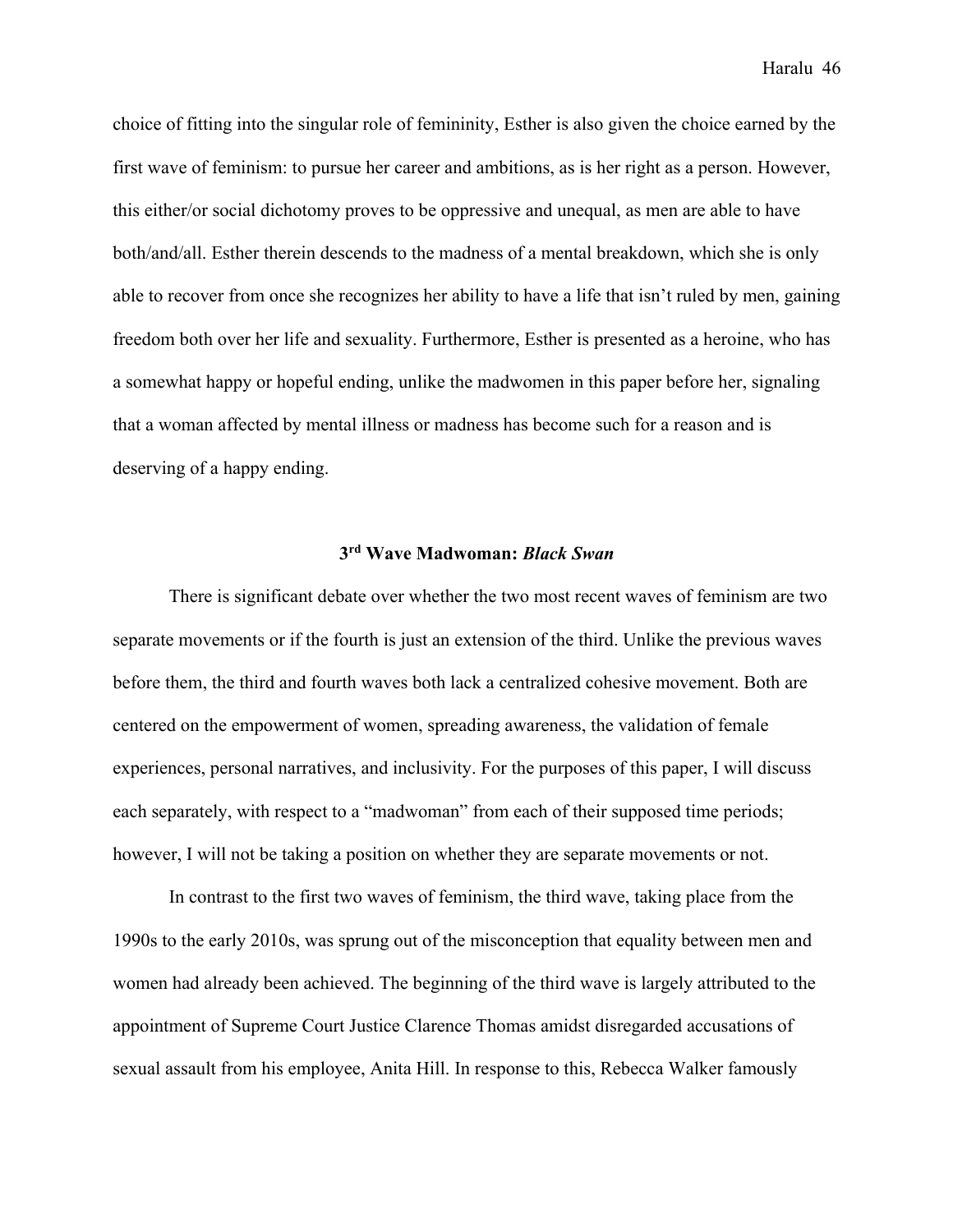wrote, "Let Thomas' confirmation serve to remind you, as it did me, that the fight is far from over. Let this dismissal of a woman's experience move you to anger…I am not a post-feminism feminist. I am the Third Wave" (Quinn 196). As such, the third wave was mainly centered upon validating the experiences of women in their oppression and sharing personal narratives, bringing into focus other layers of oppression with its ideas of inclusivity and intersectionality, while also spreading awareness for the still-present male dominion.

Furthermore, the third wave was focused on female empowerment, on stripping the maledefined roles from the narrative and allowing women to define things for themselves, to expand what it meant to be a woman and to reclaim ideas of sexuality or femininity, on their own terms, that may have inhibited them in the past. This concept of a female-defined femininity was especially significant as the previous male definitions had pushed women into singular roles without much room for autonomy or expression. The third wave expanded upon femininity, allowing for multiple definitions and for women to contain multitudes. Furthermore, the third wave enabled and encouraged the idea of female sexual expression, not punishing women for things that brought them pleasure.

In 2010, near the supposed end of the third wave, the film *Black Swan* directed by Darren Aronofsky was released, telling the story of Nina Sayers, a chaste and perfectionistic ballerina on the cusp of fame, ruled by her attempts to please those around her, including both her overbearing mother and her lustful male director. With little experience in the real world outside of her profession, having been trapped and infantilized by her narcissistic mother, Nina struggles with her own rigidity and inexperience, as well as with the need to please those around her and to be absolutely perfect. Furthermore, this need is heightened when she earns the dual role of the Swan Queen, as she is perfect in the role of the docile and innocent White Swan, but fails to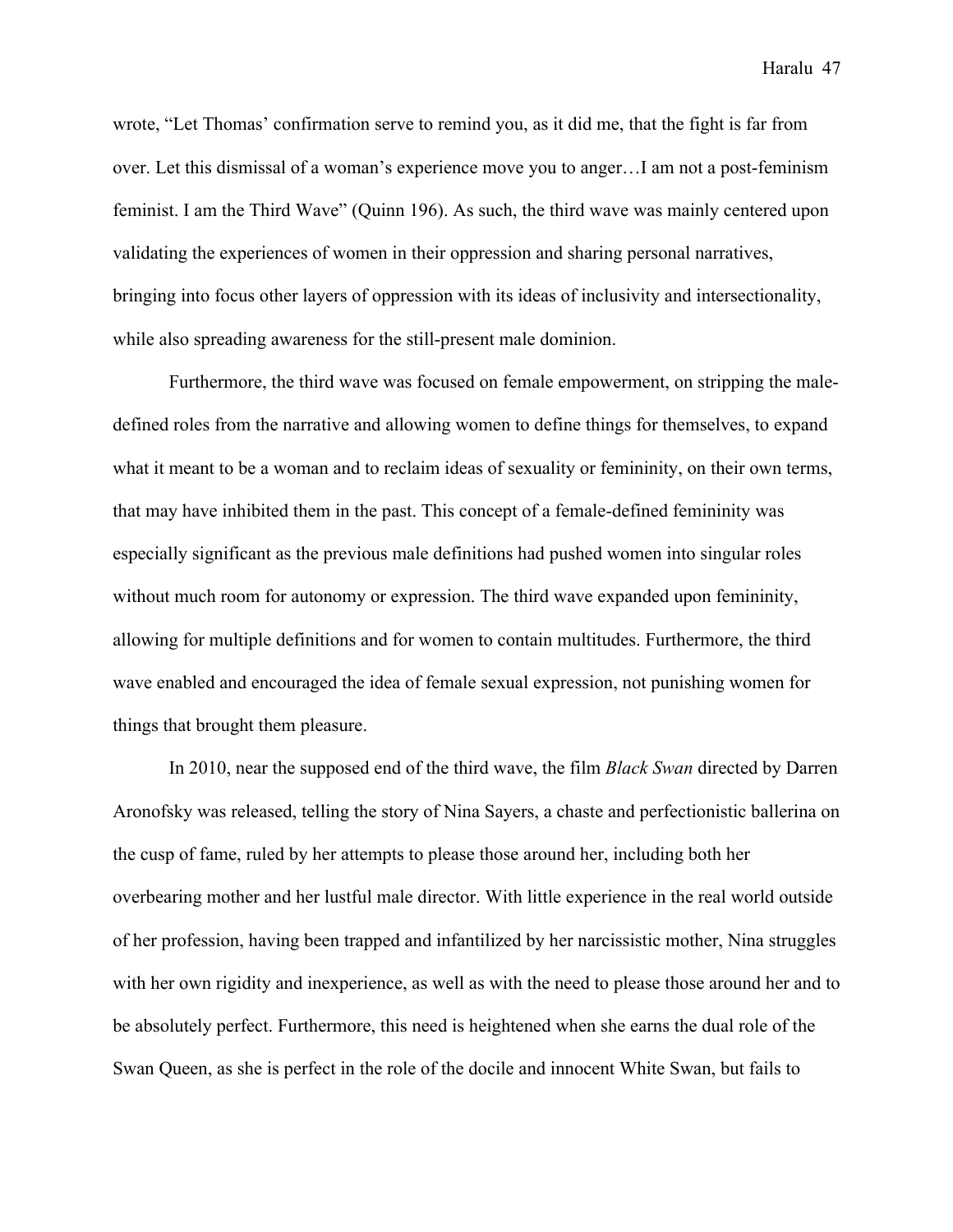perform as the dark and sensuous Black Swan; this is especially compounded with the arrival of Lily, a new dancer and professional rival who appears to be her competition for the role of the Black Swan.

Throughout the film, Nina's struggles with embodying the Black Swan are paralleled with her own struggles to express her sexuality, gain her independence, and ultimately to grow into a woman. Nina is characterized by her representation of the White Swan in her childlike purity and fragility. Although she is a 28-year-old woman, she still lives with her mother, Erica, and has a little girl's bedroom that is frilly, pink, and filled with stuffed animals. Erica obsesses over Nina, her career, and sexuality, micromanaging her and preventing her from having a social or romantic life, keeping her in perpetual girlhood. As such, Nina starts out the film with extremely childlike qualities, speaking in a baby voice and dressed in colors such as pink and white, emotionally dependent on her mother, and looking to her mother for all guidance. The perpetual girlhood of her character is reflected in her name, with Nina as shorthand for Russian Annina, meaning "little girl" and derived from the Greek Anna meaning "flower." Furthermore, her mother's role is also set up with her name Erica, being the female version of the Norse masculine name Eric, meaning sole ruler, monarch, and powerful ("Nina", "Erica"). This name therefore sets Erica up to be the female representation of man; with this duality in her name, she can be representative of the female incarceration within male-defined femininity, perpetuated and policed by other women, as she keeps Nina within her virginity and her girlhood. Erica also presents herself as a cautionary figure to Nina, having, herself, gotten pregnant with Nina, ending her own ballerina career, and so, she warns Nina away from involvement with men and from growing up in general, telling her, "When you start getting older, there's all this ridiculous pressure. God knows I understand." (*Black Swan* 18:19-18:25).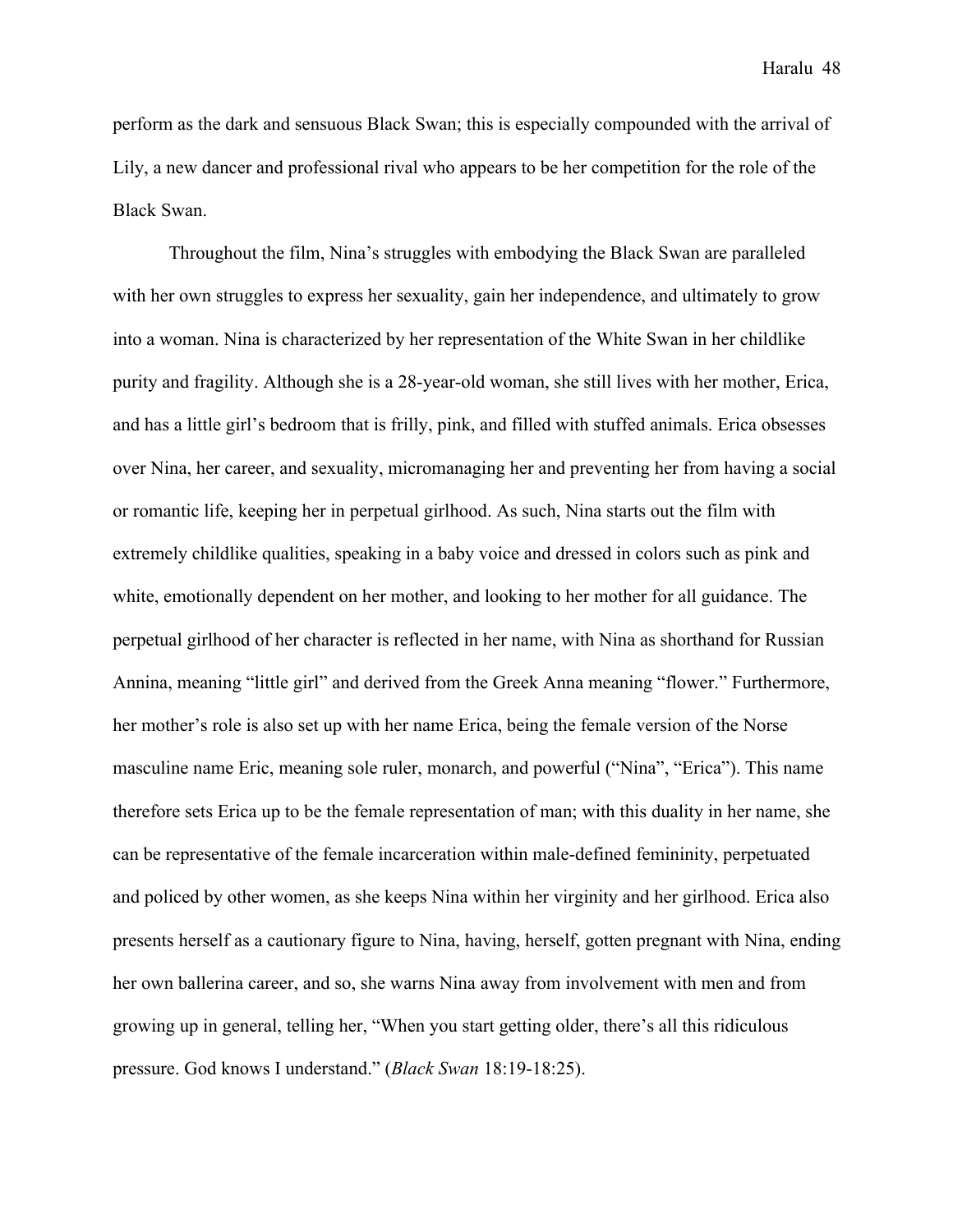Erica presents one of Nina's main obstacles both in becoming a woman and in embodying the Black Swan. Erica's psychological abuse seems to manifest in Nina's need to be perfect, both in her role as Erica's daughter and in her role at the ballet, seeking to please her mother along with any other authority figure in her life, including Thomas, the director, who is known for having relationships with those in the company, especially the former prima ballerina Beth. This seems indicative of issues addressed by third wave feminism, and even the shift to fourth, as he is representative of both sexual harassment and unprofessionalism in the workplace as well as male abuse of power in a position of authority. Thomas tells Nina, in her attempts to become the Swan Queen that all he sees in her is the White Swan, "beautiful, fearful, and fragile," that she cannot embody the Black Swan and she cannot achieve perfection because it's not just about control, but it's about letting go, losing herself, and transcending, which Nina cannot do in her own sexual inexperience and with no autonomy of her own (20:40-20:45). Thus, the film depicts Nina's descent to madness, where she slowly loses herself in her pursuit of perfection but at the same time, gaining her independence while in pursuit of her own sexual and creative growth.

Throughout the film, the more Nina loses herself, pursuing her freedom and sexual growth, while losing her White Swan persona, the more she begins to hallucinate herself becoming the Black Swan. At the beginning, after failing her first audition for the role of Swan Queen, Nina dresses up, wearing bright red lipstick that she stole from Beth, and goes to visit Thomas in an attempt to persuade him to give her the role, appearing to emulate the pupil that had once caught his eye. Seeing Nina's appearance, Thomas assumes that she means to seduce him for the role and kisses her; surprised, she bites him, after which, he gives her the role. That night, Nina discovers blood and scratches on her shoulder blades for the first time, having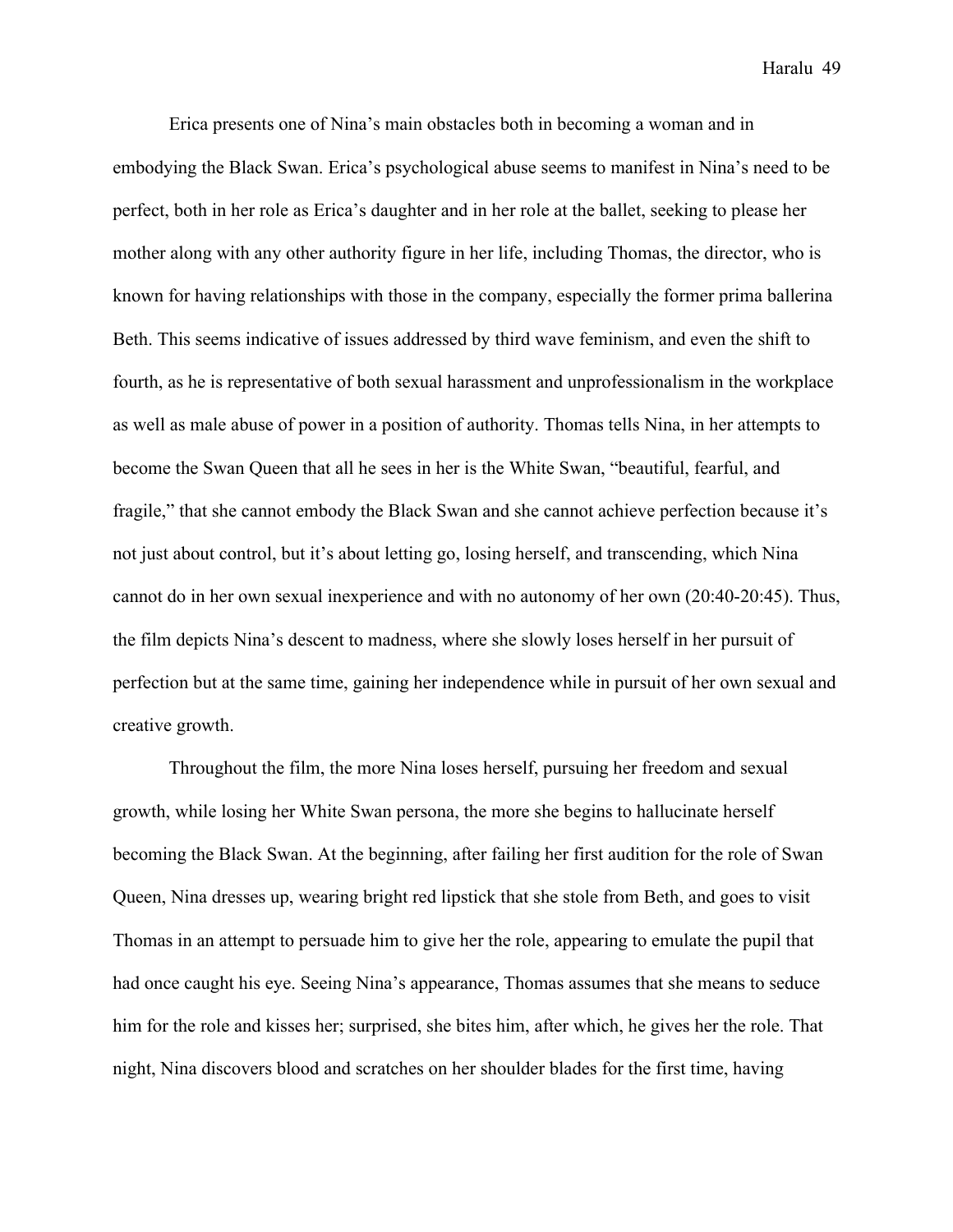scratched herself. Throughout the film, Nina goes on to injure herself again and again, some injuries being real and some imagined, demonstrating the psychological emergence of her sexuality and the manifestation of the Black Swan taking over. The blood of her injuries throughout the film, starting with this instance, is metaphorically related to menstrual blood, as Nina attempts to leave her innocent and childlike White Swan self behind to move into womanhood and the Black Swan. However, these injuries being self-inflicted is both representative of women killing off their childhood personas in order to move into maturity, while also, paradoxically, hurting themselves to please men and to fit into specific male-defined roles.

Later in the film, Erica is undressing Nina and notices these scratches. Nina, for the first time, tries to take a stand against her, attempting to keep Erica from undressing her and demonstrating her newly developing desire for independence and autonomy in tandem with her sexual growth and metaphoric puberty. However, Erica berates her for this "disgusting habit," alluding to Nina having done this in the past, and forcibly cuts Nina's nails to prevent her from scratching herself again (38:30-38:32). As her scratches appear at the same time that Nina is coming into her sexuality, this can further be examined as a physical manifestation of her figurative masturbation, scratching herself, which can be likened to touching herself, as her mother attempts to put a stop to it like she has done in the past. This idea is driven home by the fact that in the morning, Nina attempts to masturbate at the instruction of Thomas, and stops, startled, after realizing that her mother is in the room with her, asleep in the chair, seemingly keeping watch to keep Nina from doing exactly this. This further links Nina's attempts to express her sexuality with her self-harming or metamorphosis into the Black Swan, as her mother puts a physical and psychological stop to both. Later in the film, as Nina's psychosis becomes more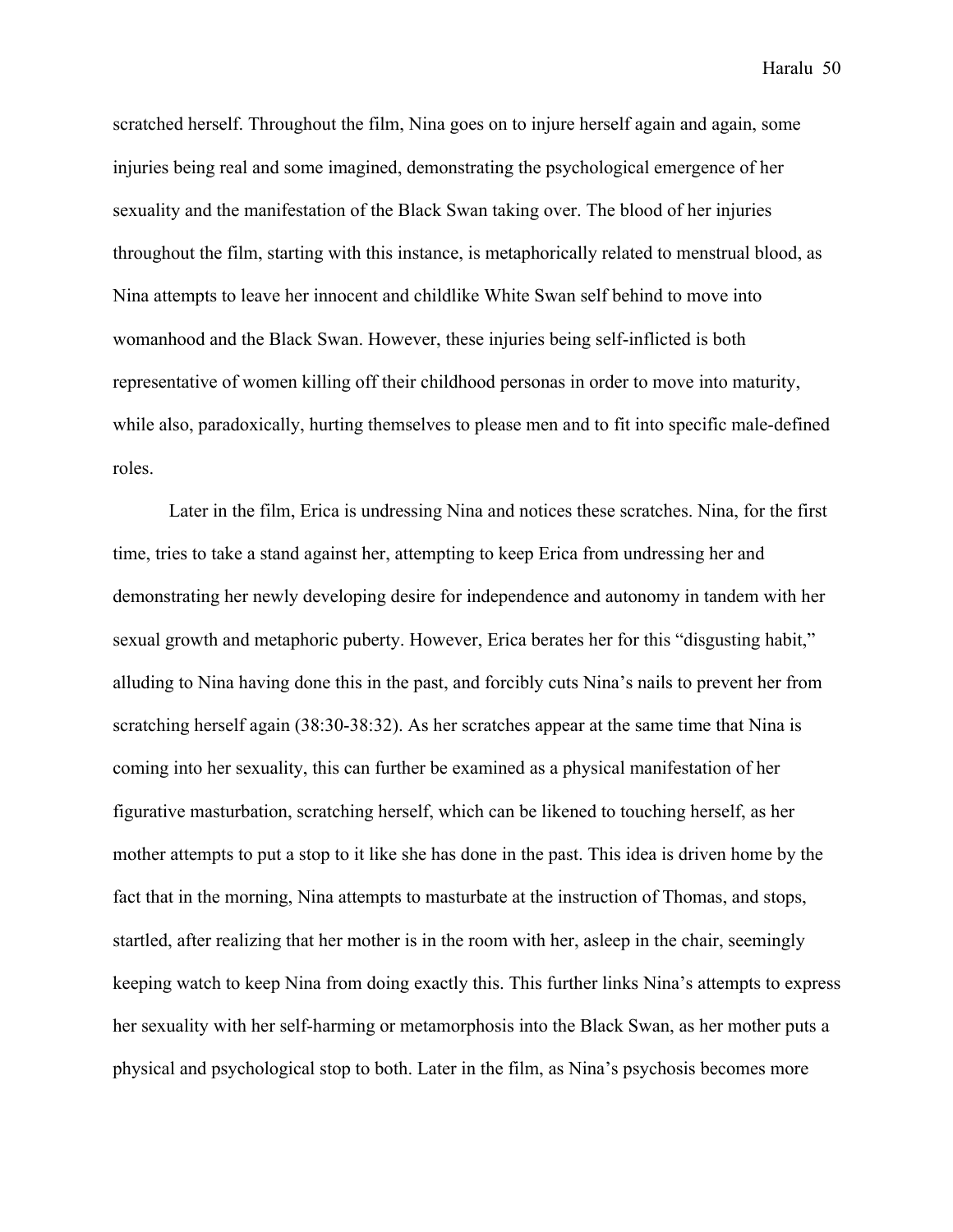evident, but also as she comes more into her sexuality and independence, she hallucinates herself physically becoming the Black Swan.

The film displays a significant motif in Nina's reflected self and her duality. As her psyche unravels, she begins to hallucinate a dark projection of herself, both in mirrors and in other people, especially within the new ballerina Lily. Nina begins to notice Lily as a disruption in her life, coming in late and ruining her audition, laughing loudly during the announcement of Nina's role as Swan Queen at the gala, and attracting Thomas's eye for the role of the Black Swan. Thomas tells Nina to observe Lily in her confidence, sensuality, and freedom, telling Nina, "She's not faking it." (29:25-29:27). Although Lily looks remarkably similar to Nina, she seems to be her opposite in behavior and attitude, completely effortless in everything she does, passionate, and embracing of her sexuality. Nina begins to see her dark double within Lily, seemingly mocking her, as if taunting Nina to become like her; however, it is interesting to note that while Nina admires and envies Lily, she fears the dark projection of herself that she visualizes within Lily. Lily is the representation of this alternate version of herself, of Nina's dual femininity and sexuality, which Nina subconsciously fears. This is further illustrated in their similar names, with Lily also being a flower, but having symbolic meanings of femininity, love, passion, and confidence—seeming to point to the idea that "Nina" as a little girl and flower, must grow into the confident and sensual "Lily" who symbolically represents all of these things. This duality of their names further situates each as an aspect of the other, making up the dual aspects of the Swan Queen.

Nina and Lily grow closer, but Nina continues to see and fear her own projection within Lily. Furthermore, Nina's dark projection appears as Beth and her mother, both of whom Nina may subconsciously fear becoming, once again indicative of this narrow scope of options for a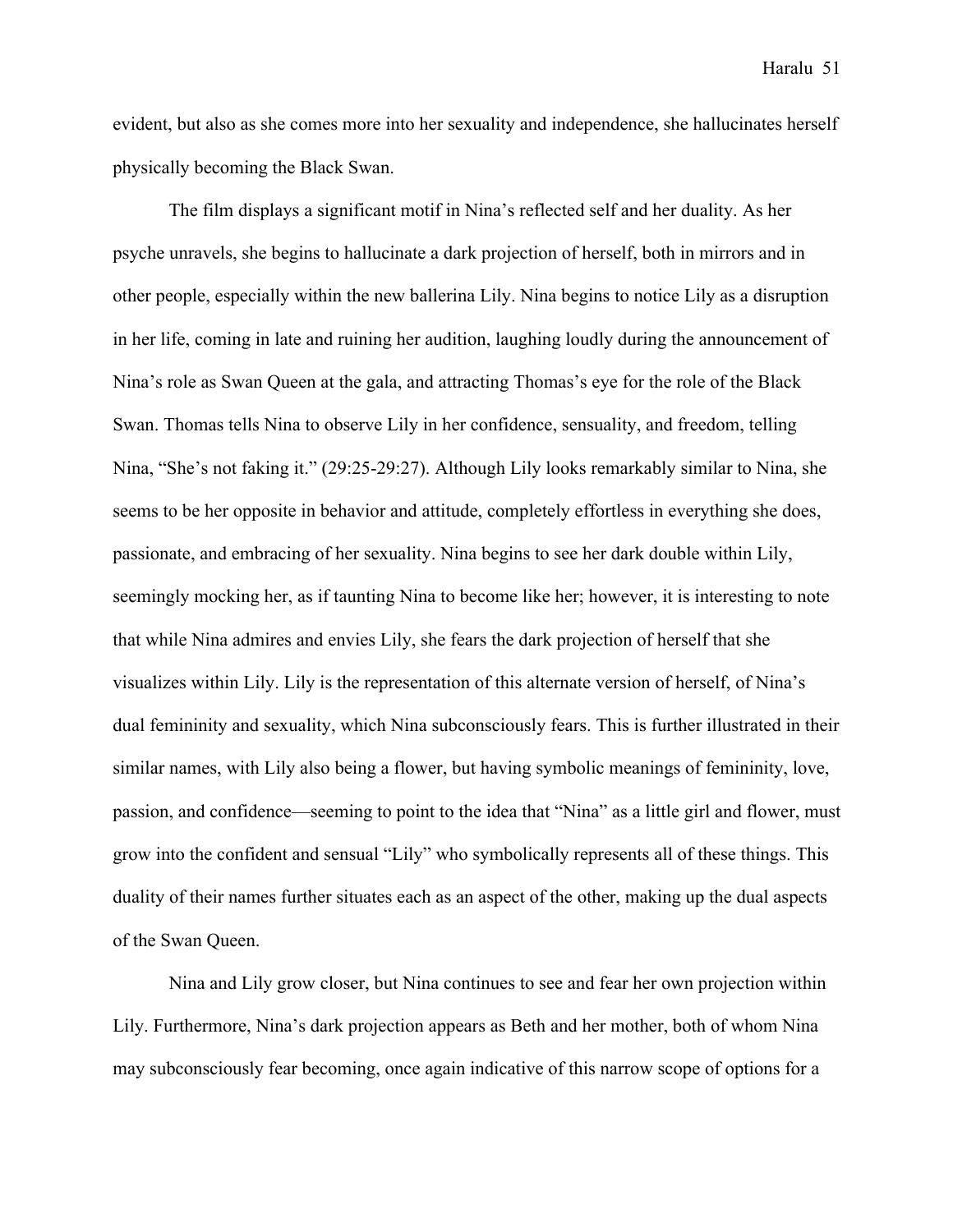female character. If Nina is to stay in her role as prima ballerina, and become the lover of Thomas, she will end up like Beth, used and discarded by Thomas, forced into retirement in favor of someone younger, more beautiful, and more talented. Nina is well on her way to this fate of becoming Beth, as she has already stolen Beth's lead role, Beth's lipstick, and Beth's lover. On the other hand, Nina could also end up like her mother, getting pregnant by someone in the industry (Thomas) and then losing out on her dreams, forced to live vicariously through her daughter, hoping she won't make the same mistakes. In either scenario, both of which are extremely possible, even probable, Nina appears to lose. This also appears to mimic the predicament of her character of the White Swan in the play, trapped as a swan and yearning to be free of her role to be a maiden once more. This theme is mirrored in the film, with Nina trapped into her feminine role and life, without a way to break free. The independence and autonomy of the Black Swan attempts to give this freedom to Nina, but at the same time, Nina fears it, unsure if she wants to become something she fears.

This psychological tension in the film appears to come to a head as Nina hallucinates a sexual encounter with Lily, which actually proves to be Nina's dark projection, and thus Nina has sex with herself. Furthermore, this dark projection refers to Nina mockingly as "sweet girl," a name that Erica had always called her, seeming to point to the idea that Erica's efforts were futile, and Nina has lost her girlhood (1:10:10-1:10:13). The next day, Nina throws away all of her stuffed animals and childish things, and she no longer wears her signature pinks and whites, instead opting for greys and blacks, demonstrating her maturation. At rehearsal, Lily is made Nina's alternate for the ballet, and Nina hallucinates seeing Lily have sex with Thomas; however, this once again morphs into Nina's dark double, while Thomas morphs into the villain of the ballet, Rothbart, identifying Thomas as the true villain of this story—forcing Nina into her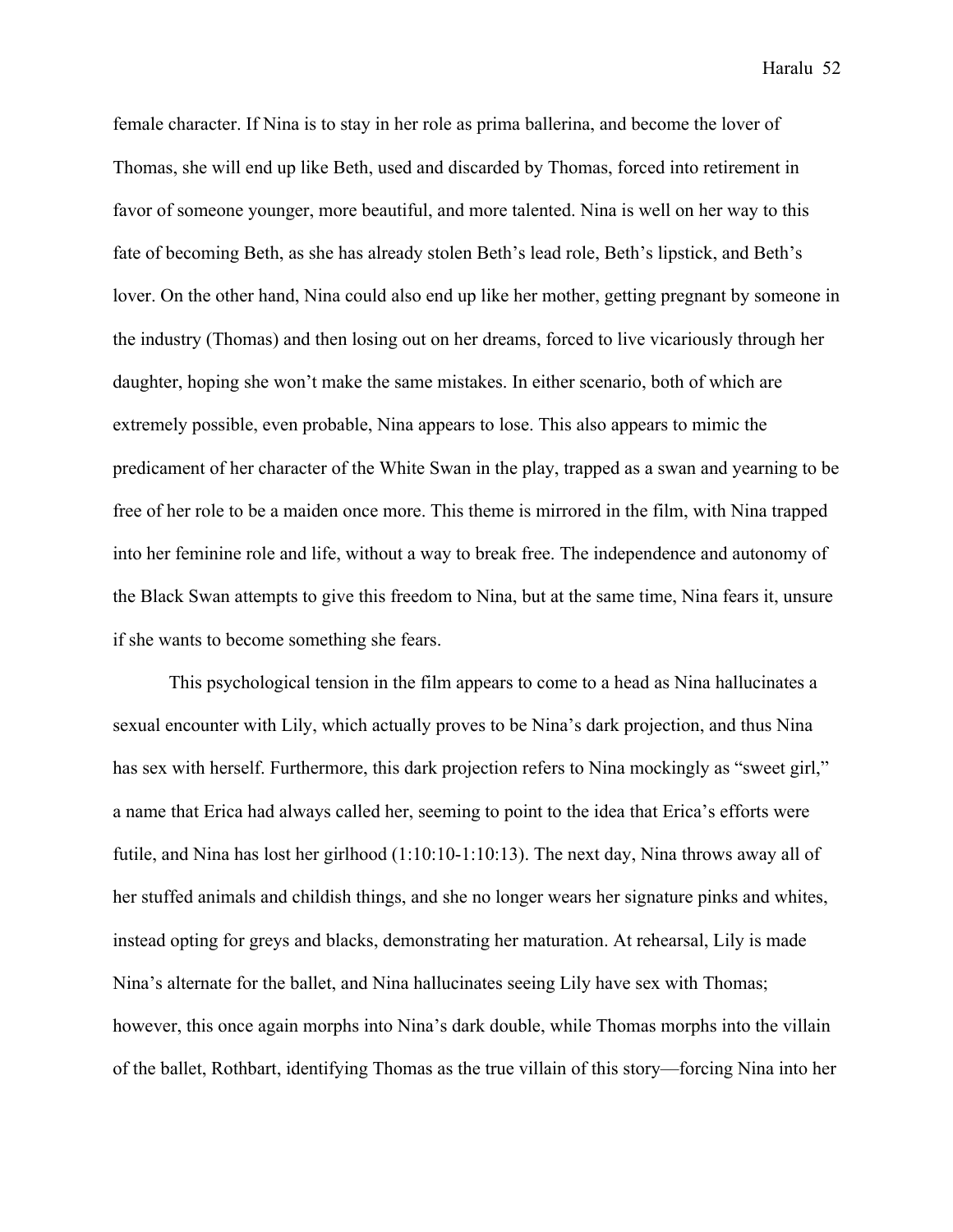specific and narrow role at the cost of her mental health, while exploiting and pitting the women, Nina, Lily, and Beth, all of which seem to be his victims, against each other.

Nina then has confrontations with each of the women. She first visits Beth in the hospital, who stepped into oncoming traffic following Thomas' casual dismissal of her. Nina tells Beth that she stole her belongings and her role, just wanting to be perfect like Beth, as Nina seeks to fit perfectly into the contrived role of a woman. However, Beth shatters this dream, telling her that she is nothing, made nothing by Thomas, indicative of the contradictory feminine. Nina then confronts her mother, shattering their relationship, tearing down her mother's portraits of her, physically lashing out against her. The combination of these instances appears to spur the full physical emergence of the Black Swan, with Nina's disillusionment, in the shattering of this female dream. Viewing the predicaments of both her mother and Beth and destroying her idealized view of them, as well as her potential future as one of them, finally brings out the Black Swan in her.

Although her mother attempts to stop her, Nina goes on to perform as the Swan Queen. Thomas has already given her part to Lily, but Nina displays a new confidence and sureness of herself, even a ruthlessness about her, that Thomas is impressed with, and he allows her to perform. Thomas tells her that the only person standing in her way is herself and that it's time to let her go. Nina performs as the White Swan; however, she messes up and falls, something she has never done in this role before, indicating that she can no longer perform the White Swan as she is no longer the innocent and docile character. After the performance, when she goes back to the dressing room, Nina is confronted by Lily, once again hallucinating her dark projection onto her, and they end up having a physical altercation, breaking a mirror, and Nina stabs her, saying "It's my turn" over and over again (1:33:33-1:33:42). Nina then fully morphs into the Black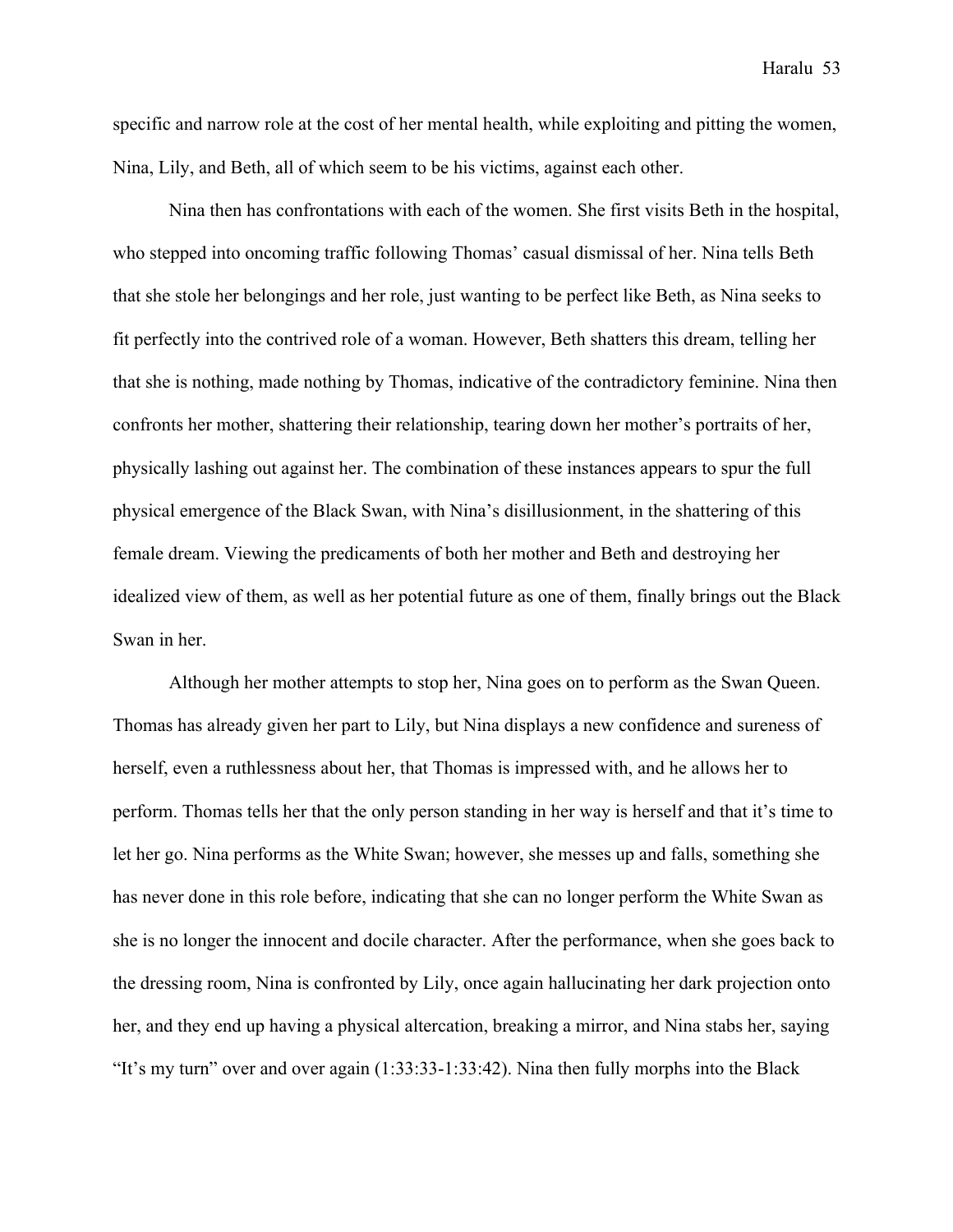Swan while dancing, performing it perfectly, after which she goes and kisses Thomas. However, when she returns to the dressing room to change back into her White Swan costume, she discovers that she did not actually stab Lily and instead stabbed herself—having fully become the Black Swan and killed off the White Swan. She then does her last performance as the White Swan, taking one last look at her mother and the other at Thomas, mirroring her gaze to Rothbart and the prince, and then, like the Swan Queen, accepts her fate, jumping to her death. When she lands, a crowd surrounds her, and blood blooms outward from her stomach wound, giving the imagery of menstrual blood, as Nina has fully transitioned into womanhood. Thomas calls her "my little princess," a name he had always reserved for Beth, and asks, "What did you do?" to which she responds, "Perfect, I was perfect." (1:42:13-1:42:44).

*Black Swan* appears to be a third-wave feminist work in that it doesn't seem to have one centralized theme to it, instead containing multiple intersecting themes. The madwoman character of Nina attempts to please everyone and is constantly reaching for an unattainable perfection, to fit into a contradictory male-defined feminine. The environment that she is in stresses this idea—with all the women around her competing for the same role and striving for the same high standards. Each of the female characters is exploited by men, specifically men in positions of power, and harms herself to fit into male patriarchal standards and roles. Throughout the film, Nina loses her innocence and girlhood, instead transitioning into womanhood, while policed by Erica, pushed by Thomas, and held back by herself in her own fear. This further demonstrates the struggle of third-wave feminists to redefine femininity, as Nina destroys herself in her attempts to fit into the potential roles of femininity laid out before her.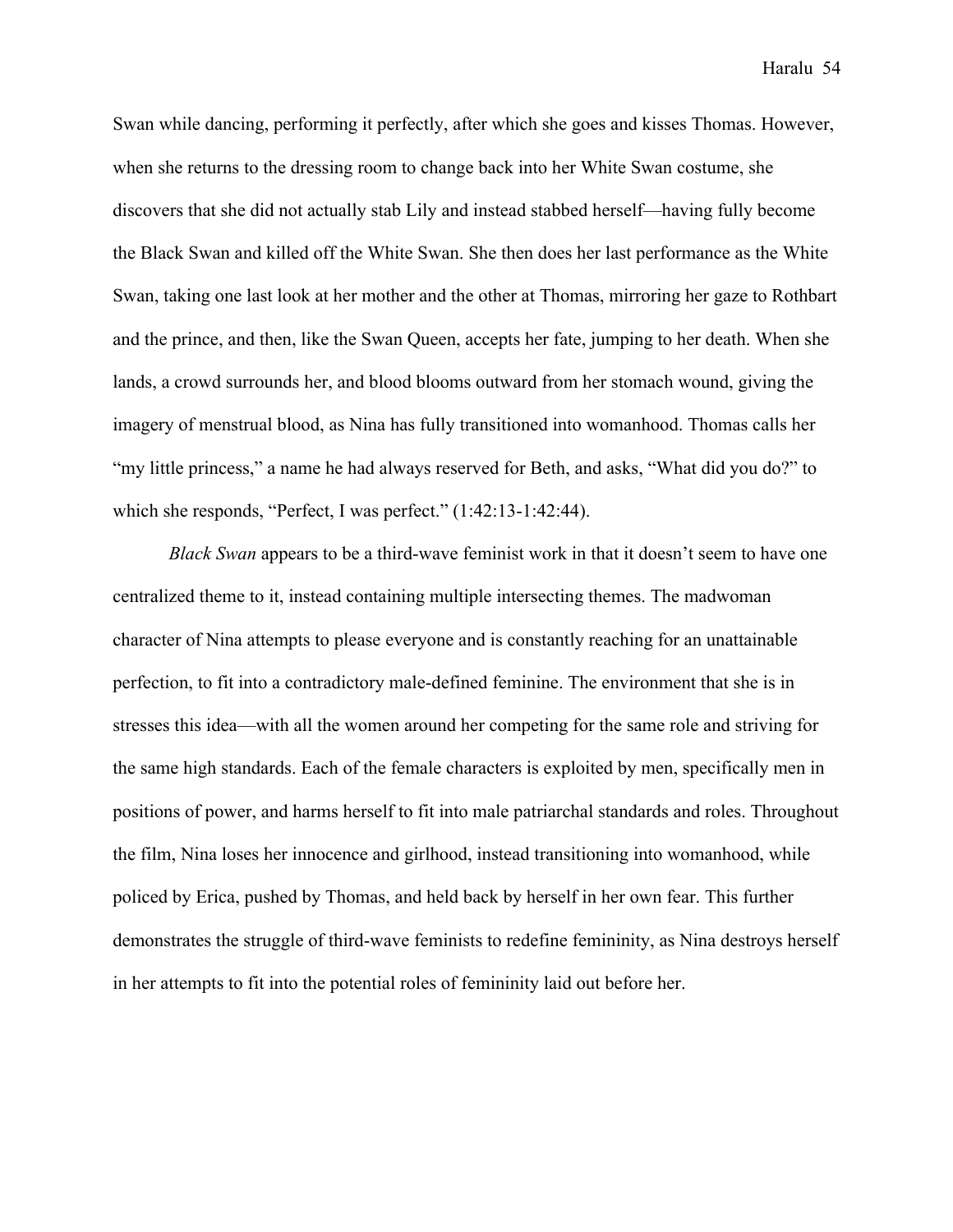## **4th Wave Madwoman:** *Midsommar*

Many question whether the fourth wave of feminism is a movement in and of itself, characterized specifically by its online influence, critiques of systems of power, addressing of institutional biases, and attention on holding powerful men accountable, or if it is simply an extension of the third wave in its lack of a centralized movement and its focus on inclusivity and awareness. Theoretically beginning around 2012 or 2013, with an insurgence of online feminist movements, and continuing into the present, the fourth wave of feminism, like the third wave, is largely focused on the empowerment of women and inclusivity, especially focusing on and validating personal experiences and narratives (Aitken 7). A significant supposed difference between the third and fourth waves is the utilization of social media and internet tools for a more widespread and globalized impact. While this "fourth wave" hasn't exactly been agreed upon by academics, it is widely used by activists and in the media. Movements such as #YesAllWomen, Free the Nipple, #MeToo, the Women's March, and Time's Up are representative of this fourth wave of feminism, examining the still-present gender inequality, critiquing systems of power and institutional biases, calling out men, and empowering and empathizing with women.

In 2019, director Ari Aster released his folk horror film *Midsommar*, and since then, he has largely characterized the film as a breakup movie and even as a dark sort of fairy tale, inverting numerous tropes. The film itself revolves around the dissolution of a toxic relationship of a couple while traveling with their friends to a rural commune in Sweden to take part in the midsummer festival. However, in addition to this centralized storyline, there are also peripheral characters and motivations at work in the background: themes of dealing with grief and catharsis, necessity for female empathy and the shared female experience, as well as a critique of modern modes of thought.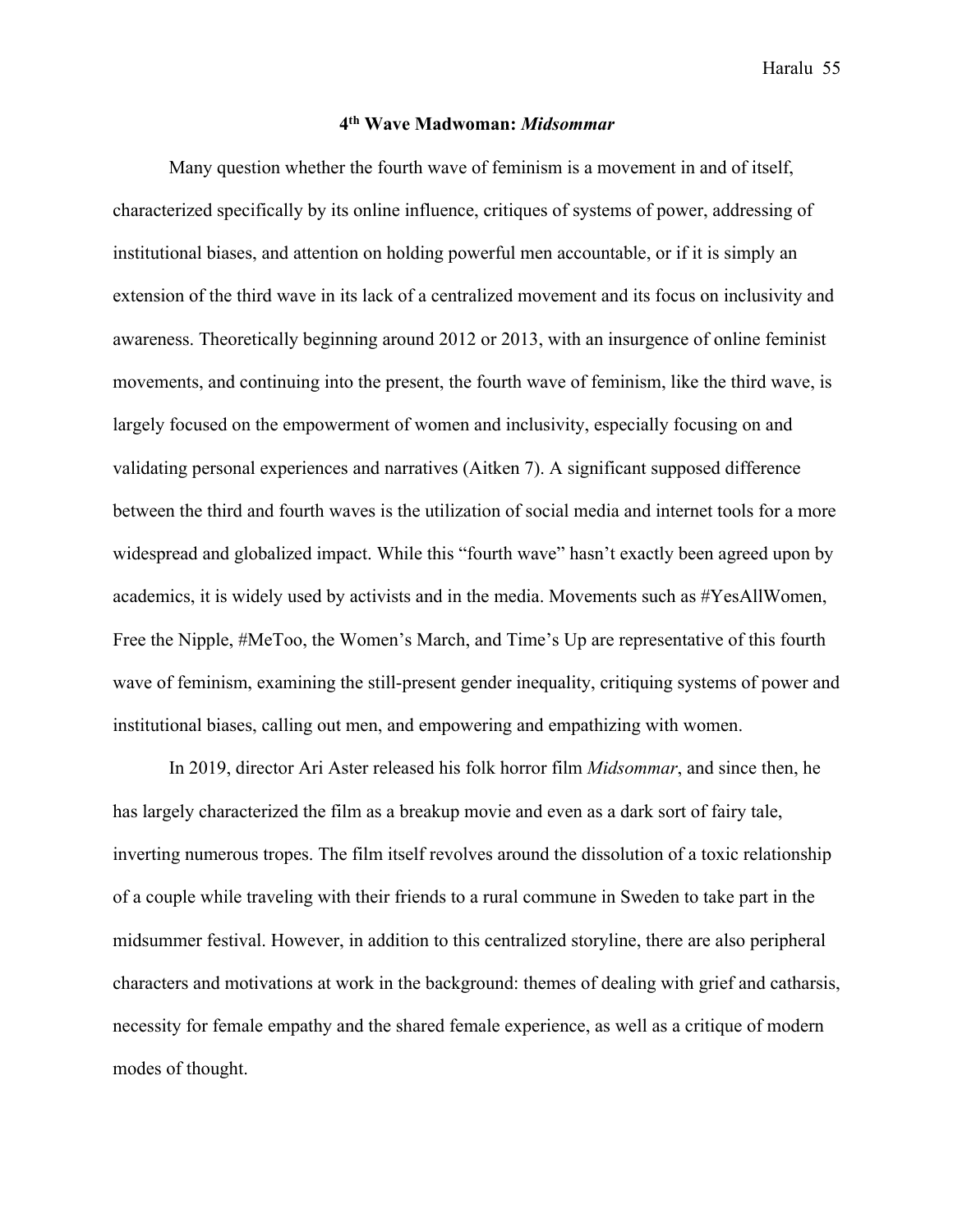First and foremost, *Midsommar* is a breakup movie and a "dark fairytale" about the main character Dani Ardor and her boyfriend Christian Hughes (Aster). In the beginning of the movie, Dani and Christian have been dating for four years, and Christian talks to his friends about wanting out of the relationship; however, he is unable to break up with Dani just in case he later decides that he wants her back, but there is clearly an emotional disconnect and detachment. On the other hand, Dani worries that she is too emotionally dependent on Christian in all of her family drama and that she has scared him off. In the first couple scenes of the movie, it is winter, and Dani receives a cryptic and alarming message from her bipolar sister Terri reading, "I can't anymore – everything's black – mom and dad are coming too. Goodbye." (*Midsommar* 3:03- 3:08). Dani contacts her multiple times with no response, so, clearly distraught, she calls Christian, seeking assurance and support, while at the same time fearing the worst. However, Christian tells her that her sister does this all the time, blaming Dani for enabling her by going "straight to crisis mode" (5:11-5:13). He continues to tell her that it's a ploy for attention, despite Dani's protests that this email seems different. Dani then gives in, confirming and assuring Christian that he's right, thanking him, and telling him that she loves him. This beginning scene already sets up Christian as invalidating both Dani's and her sister's experiences as women. He questions both of their judgement and invalidates Terri's mental illness, claiming she is just doing this for attention, and he convinces Dani to lean on his judgement instead. Dani takes Christian's advice and does nothing, while her sister commits suicide and kills her parents as well. Dani is absolutely devastated and traumatized by these events, leading her to lean on Christian even more, making Christian further unable to break up with her.

Later, in the springtime, Dani still hasn't recovered from these events, and goes through the motions of her daily life numbly. Christian still doesn't know what to do with her, wanting to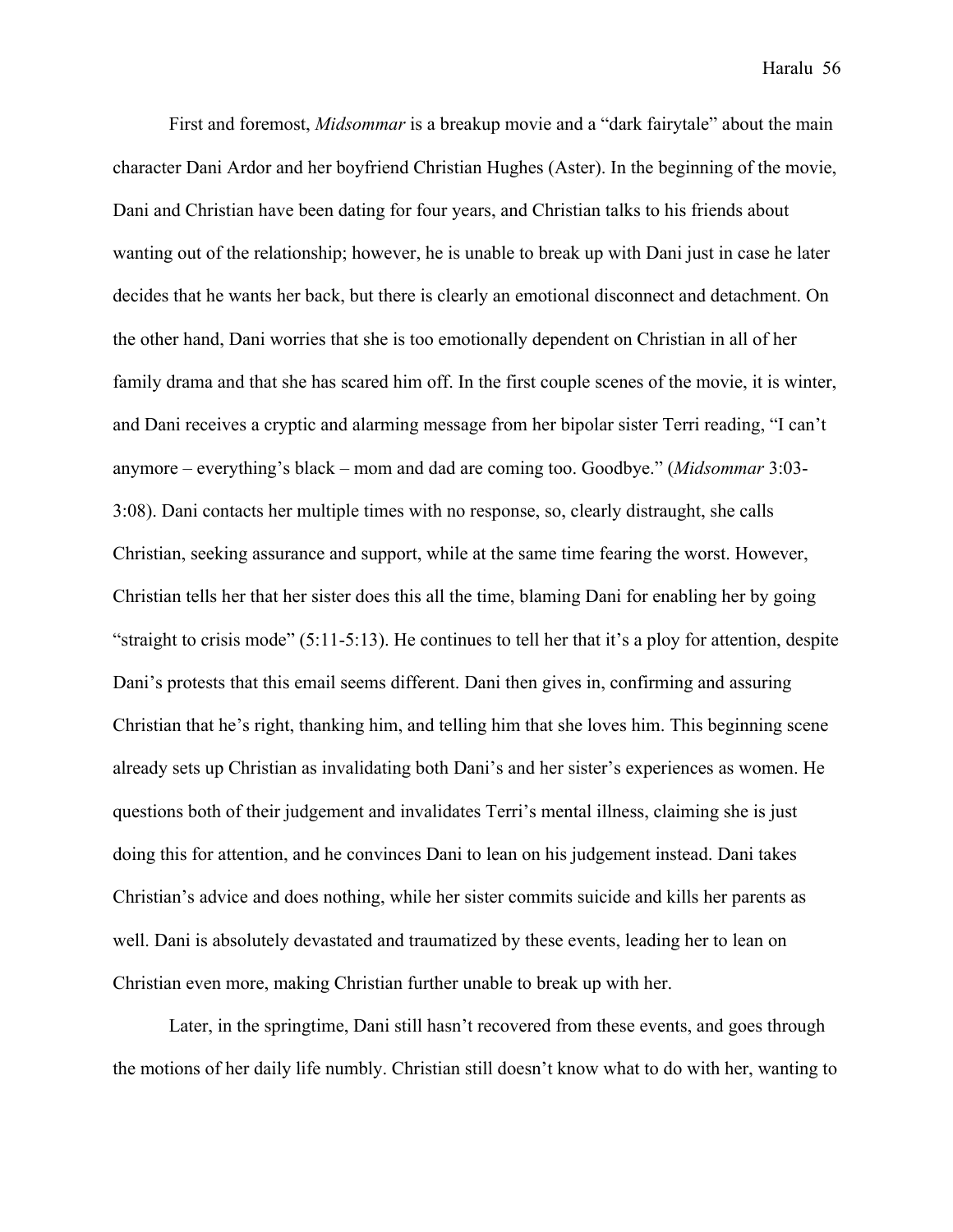be independent but trapped in this relationship. He tries to make plans to go to a party without her, but Dani, attempting to be a good girlfriend or maybe just not wanting to be alone, decides to go with him, much to his chagrin. While at the party, Christian's friends talk about a trip to Sweden that they've been planning, intent on leaving in two weeks. Dani is caught unawares, while Christian fumbles to claim that they had just been thinking and talking about it, saying, "I mean, if we even go. I'm probably not gonna go, but... Yeah, we were talking about it" (14:40- 14:47). When they get back to their apartment, Christian is extremely defensive as Dani tells him that the interaction was weird and that she wishes he would have told her he was going. He then attempts to make Dani doubt herself by making claims that he had told her he'd wanted to go to Sweden before, making her out to be the villain by policing him and trying to keep him from going (which she wasn't doing at all). After a series of questions, it's clear that he has been lying to her and hiding the trip from her, for which he insincerely apologizes, but Dani claims that she doesn't need an apology, she just wants to talk about it. Feeling attacked, he attempts to leave, while Dani scrambles to apologize and begs him to stay, saying "Well then I'm sorry. I just got confused. I'm sorry…It just felt really weird, okay, but I'm fine. I think it's great that you're going to Sweden, I do, I think it's amazing" (17:27-17:47). In this scene, it is clear that Christian is being emotionally abusive and manipulative towards Dani, gaslighting her into apologizing and begging him to stay when he was the one in the wrong. In the summer, as Christian reluctantly takes Dani on the trip with his friends, Josh and Mark, to visit their friend Pelle's ancestral home of the Hårga, their relationship continues to deteriorate.

In addition to the breakdown of this relationship and Dani's oppression by Christian, throughout the film, there are themes of grief and catharsis, and the necessity for female relationships with other women and the emotional empathy that is necessary for women. From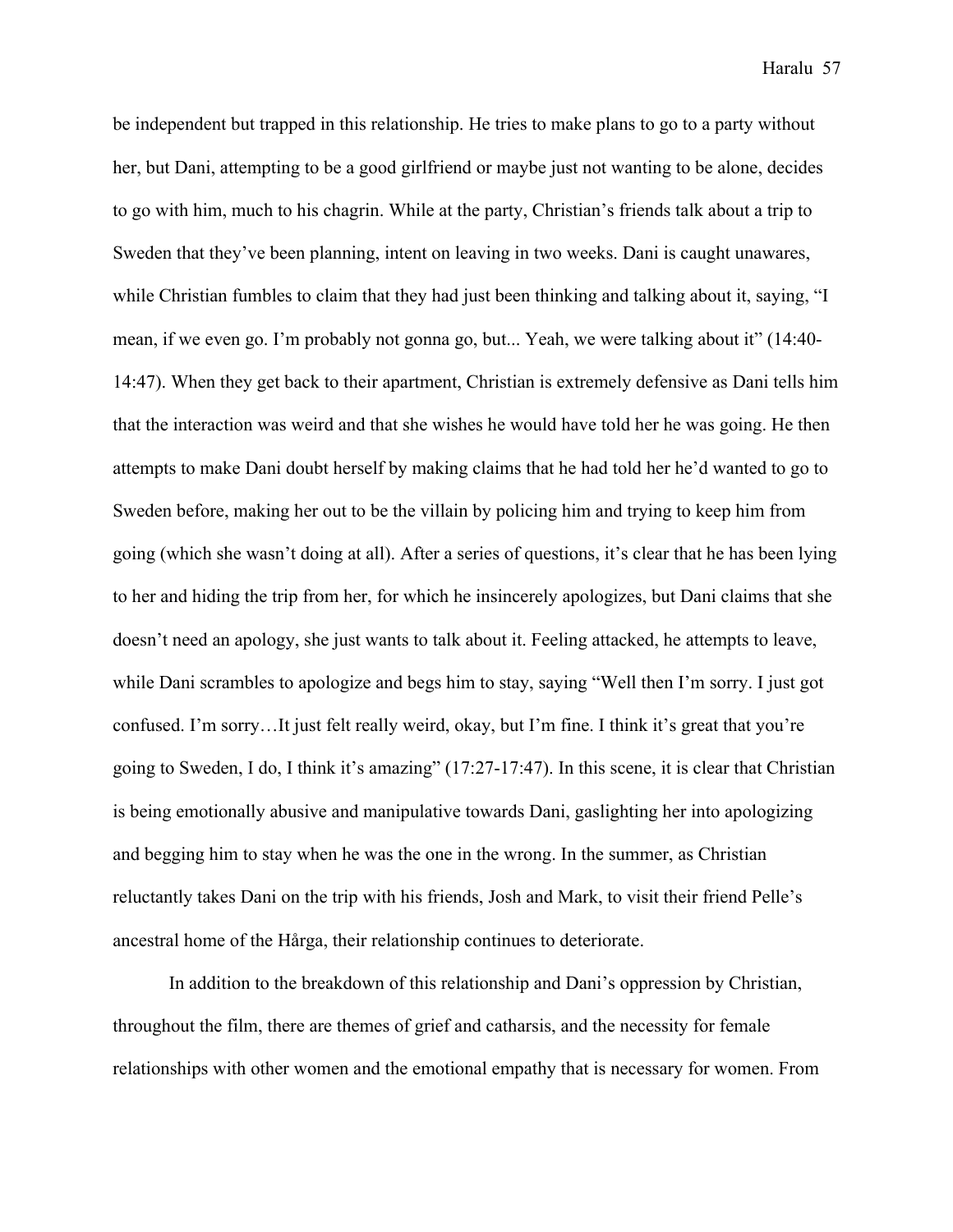the beginning of the film, Dani is having to deal with this immense trauma and grief completely by herself. Dani fears that her relationship is falling apart and that Christian will leave her, making her alone in the world, with all of her family already having left her behind. However, Christian has already significantly distanced himself from her in the relationship, leaving her to deal with her grief alone, without giving her the emotional support and empathy that she needs. Furthermore, having disregarded and dismissed Dani's judgement in her concern for her family, as well as Terri's experience in her mental illness, Christian is partly to blame for her family's death. Dani's family was shown as alive and still breathing at the beginning of the film when she calls Christian, and if he had believed or validated her, she might have immediately called the police in her concern, saving their lives. This may be something that Dani subconsciously holds onto throughout the film, or maybe it is simply that she does not get the emotional support from him that she needs, leading her to deal with her trauma and grief alone. Every time Dani is triggered or starts to think about her family and grief, she removes herself to go deal with it in solitude, exiting the apartment when Pelle apologizes for her loss, excusing herself to the bathroom on the plane, running to an outhouse when they are on psychedelics, and running away again after the *Ättestupa* scene. Dani may also retreat to grieve as she doesn't want to ruin Christian's trip and that she feels invalid in her emotions, like Christian will tell her that this is an incorrect response to her trauma.

Scenes of Christian's abuse and manipulation continue to happen throughout the movie. When they arrive at the commune, Christian forgets how long they have been dating when they are asked by another visiting couple, Simon and Connie. Furthermore, Christian forgets her birthday and goes chasing after Maja, one of the Hårga girls who has been flirting with him. Observing, Dani tells Pelle that Christian forgot her birthday; however, she then makes excuses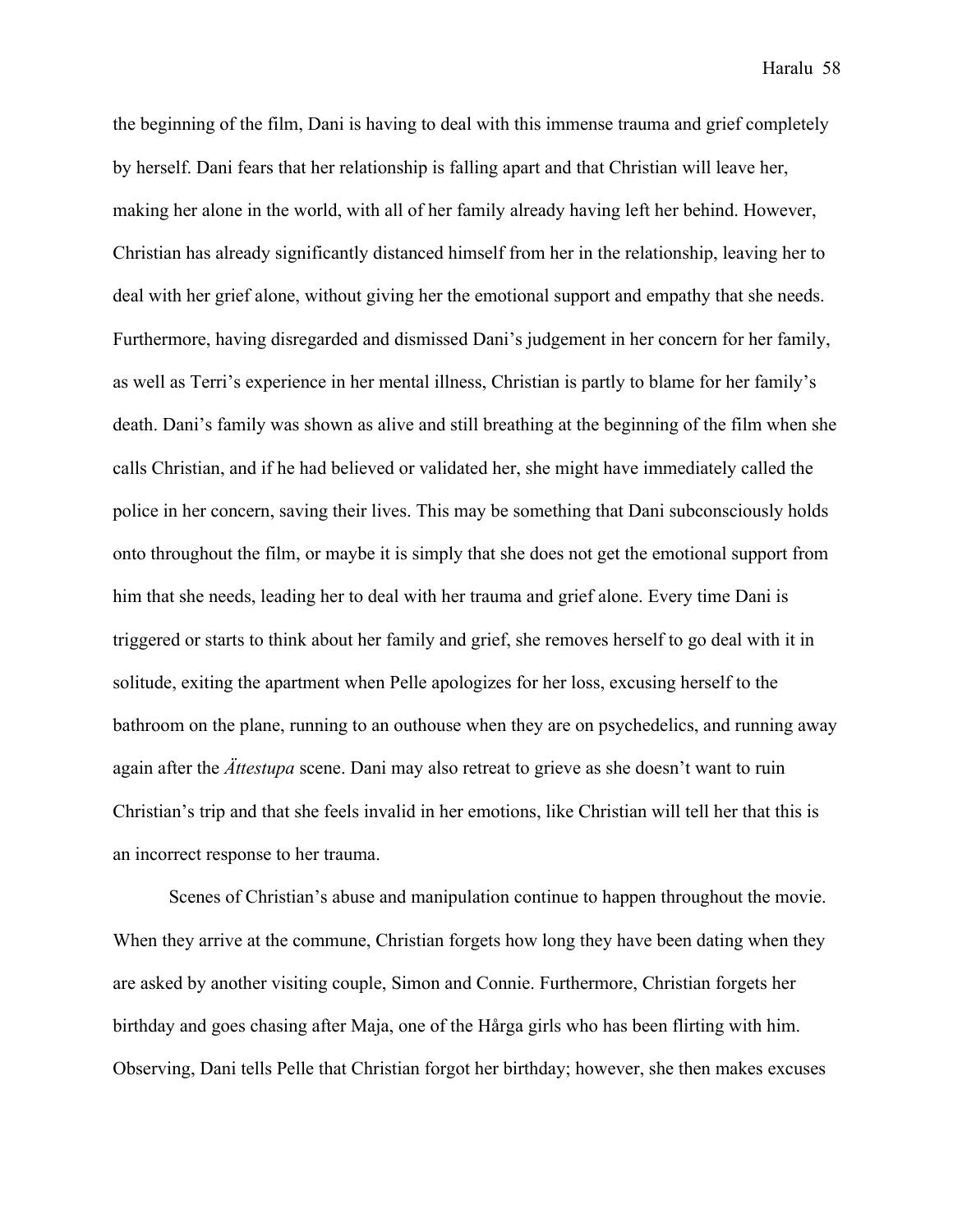for him, telling Pelle, "No, I forgot to remind him, and it's not his fault. Nevermind, it's okay" (43:04-43:12). This is a larger pattern for Dani, as she makes excuses for Christian and blames herself, absolving him of any responsibility. Pelle notifies Christian, who tries to play it off to Dani as if he hadn't forgotten, to which Dani replies "It's fine, I'm not upset. It's okay." This further indicates that Christian only makes an effort when he is worried that he is going to get in trouble with Dani; but once again, she ends up as the one reassuring him. Following the *Ättestupa* or ritualistic suicide, Dani needs to leave to deal with her grief, and instead of consoling her or empathizing with her, Christian runs off to tell his friend Josh that he will also be researching the Hårga for his thesis, stealing Josh's project, more concerned with his academics and ambitions than he is with Dani's pain and grief. Christian continues to only be concerned with himself and not Dani's wellbeing, disregarding her concern at the fact that Simon apparently left without Connie. Dani's anger subtly begins to manifest as she tells Christian, "I could see you possibly doing that" (1:28:37-1:28:40). All of these scenes demonstrate Dani's oppression by Christian becomes as he exploits her, disregards her, and invalidates her constantly, leading to her eventual anger towards him, which culminates at the end of the film after finding him cheating on her.

When Dani discovers Christian having sex with Maja, she immediately tries to run away, to deal with her grief and emotion on her own, holding it inside as it suffocates her. However, she is soon surrounded by the young Hårga women who start to breathe and moan in sync with her until she is finally able to wail and scream, as they wail and scream with her, giving her the empathy that she has so desired, that she has observed in this communal "family" throughout the film. This scene especially encapsulates the fourth wave's focus on female empowerment and validation, with women sharing pain and empathizing with the experiences of other women in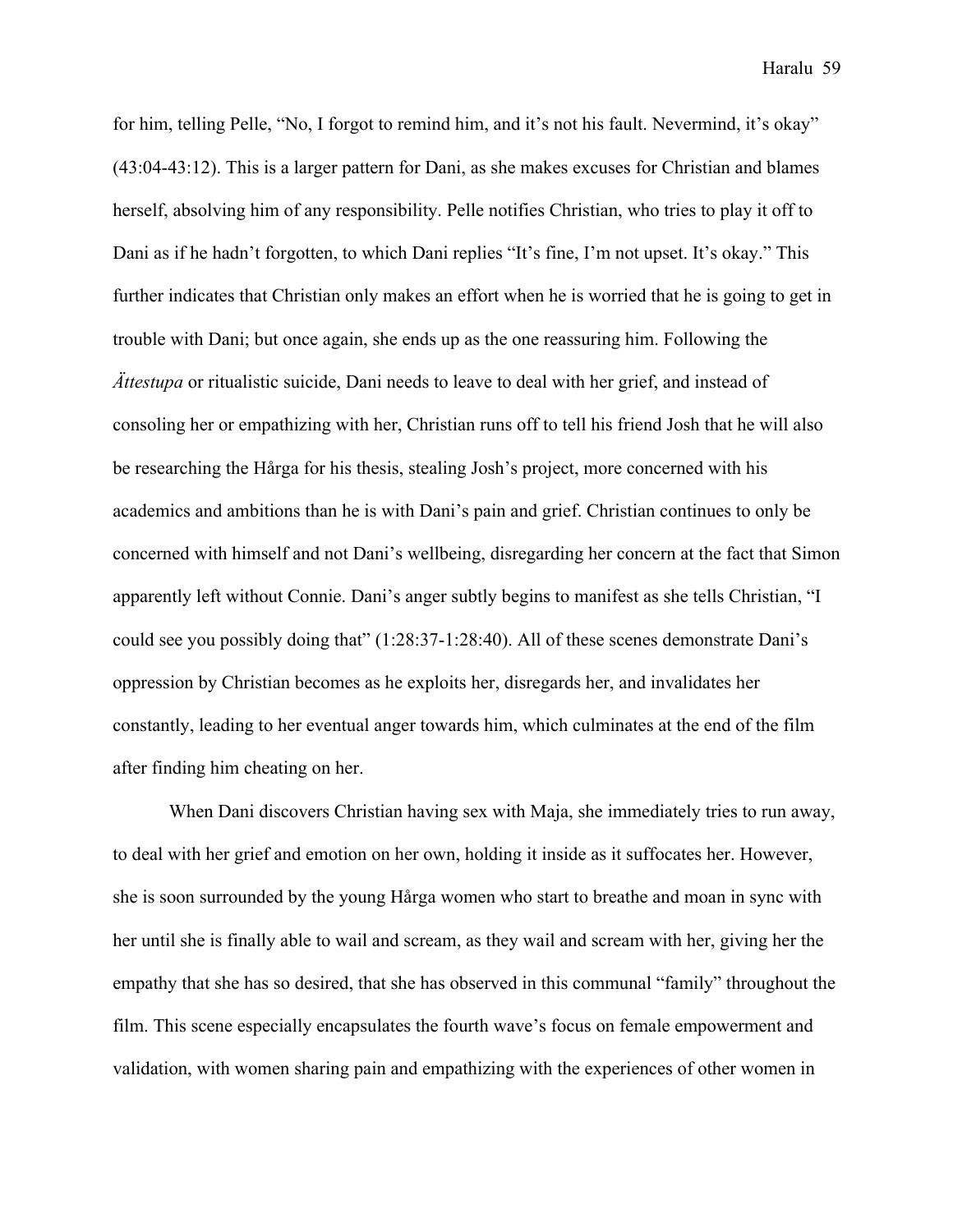their oppression. This female empathy and shared female experience is present in other aspects of the film as well, with all of the women participating in raising the children and communal chores. Furthermore, this empathy is seen in Christian's and Maja's sex ceremony in which they are surrounded by elder Hårga women who empathize with Maja, moaning and experiencing in conjunction with her. Therefore, the Hårga appear to be matriarchal, with this emphasis on the feminine, empathy and emotion, but also in their associations with flowers and nature, as well as with their reproduction and seasons of life rituals. Throughout the film, rebirth seems to be especially significant, with new children being given the names of the elders who died in the *Ättestupa* so that they can be reborn. The Hårga then stuffs their bodies with plants and flowers, returning them to nature. Furthermore, with the matriarchal Hårga, there is more of an emphasis on women in their importance, as being the givers of life, with men being more expendable and being brought in from the outside purely for reproductive purposes. In the end, this idea of males being expendable is further demonstrated in the nine people chosen to die in the sacrificial ceremony, with only two being women—one an outsider and one from the *Ättestupa*.

At the end, Dani's catharsis and freedom from her oppression at the hands of Christian comes to a head when she, as May Queen, is given the choice of whether to sacrifice Christian as the last remaining outsider, or to sacrifice a member of the Hårga. Dani, having found a place with the matriarchal Hårga, and in her grief and anger, chooses to sacrifice Christian, who is sewn into a bear and then burned alive within the temple. As he burns, one of the elders, dressed as *Vioarr*, the god of vengeance, proclaims in Swedish, "Mighty and dreadful beast. With you, we purge our most unholy affekts. We banish you now to the deepest recesses, where you may reflect on your wickedness" (2:17:24-2:17:44). While the bear is symbolic of the Hårga's worst aspects, so is Christian representative of Dani's. Dani has held a subconscious anger towards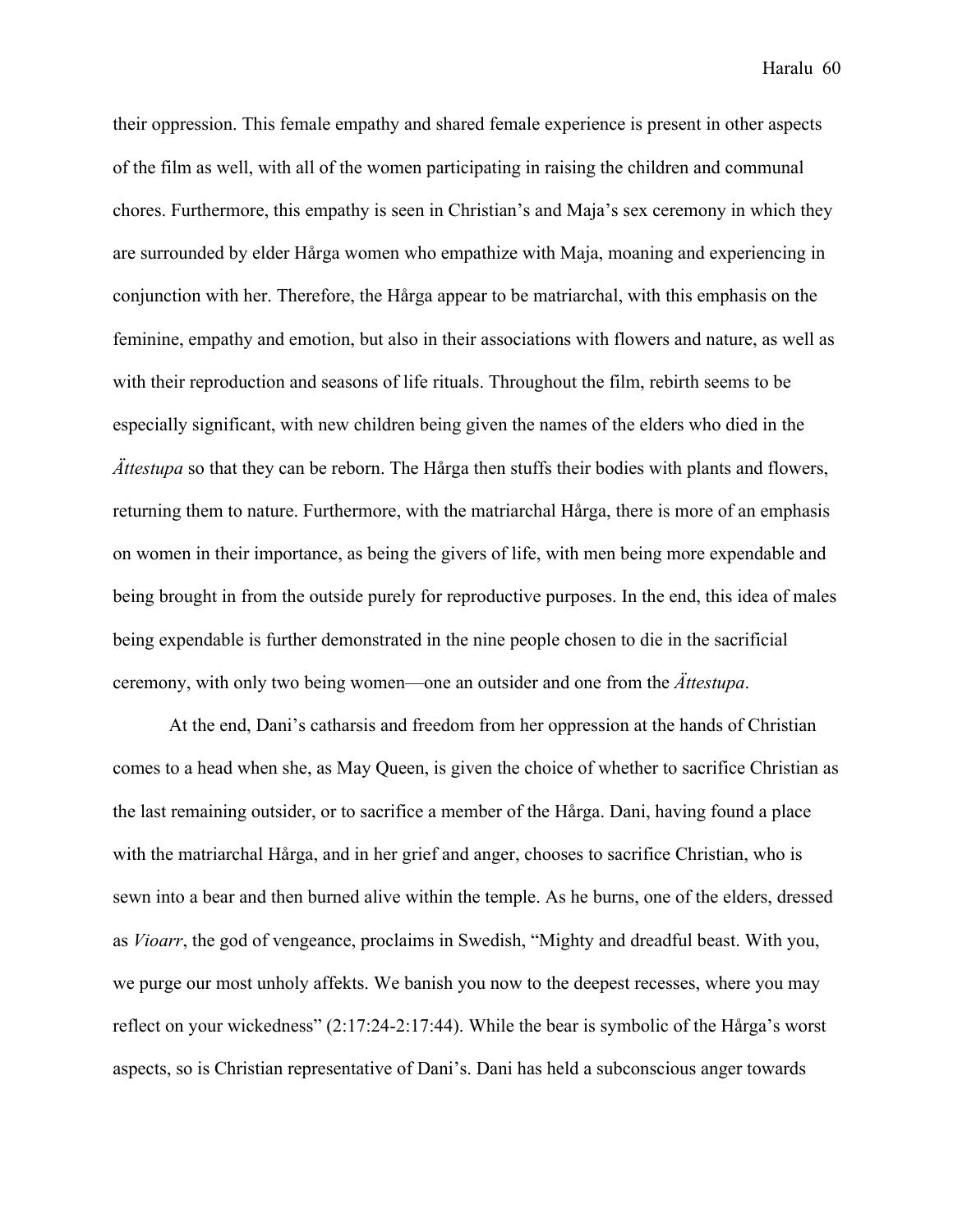Christian for the death of her family, for his constant dismissal of her, for her own oppression. She has been afraid of being alone, but he had left her more alone than ever in their relationship, and she is finally able to start a new life with the Hårga who support her and empathize with her, where she will never again be alone. Furthermore, when the bear is opened to put Christian inside, the imagery is of a vagina, seeming to invert the Hårga trope of rebirth, as Christian is put inside and sewn up, putting a symbolic end to the patriarchal system of abuse which he represents. When the Hårga set fire to the temple, Dani observes, in shock, as the Hårga begin to scream and thrash in tandem and in empathy with the sacrifices burning inside the temple. Dani wails and sobs, unable to catch her breath, observing the madness around her. As the temple burns to the ground, Dani finally smiles, with the script reading, "She has surrendered to a joy known only by the insane. She has lost herself completely, and she is finally free. It is horrible and it is beautiful" (Aster 117).

Ari Aster describes his film as a "dark fairytale" or a wish fulfillment fantasy, and it can be viewed as such, with a somewhat twisted "happy ending" that leaves the audience both satisfied, but also questioning if they really should be (Aster). While the plot of the film itself is certainly problematic in many respects, and does not necessarily give Dani the happiest of endings with her shifting from one codependent relationship to another (and this one with a murderous cult), it does serve to demonstrate various aspects of fourth wave feminism, bringing attention to female oppression and male dominance that is still present today, with female empathy empowering Dani to take action against her abuser, both literally and symbolically burning him away in a catharsis necessary for many female victims. In this figure of the madwoman, the female experience reaches a place of validation, demonstrating to women that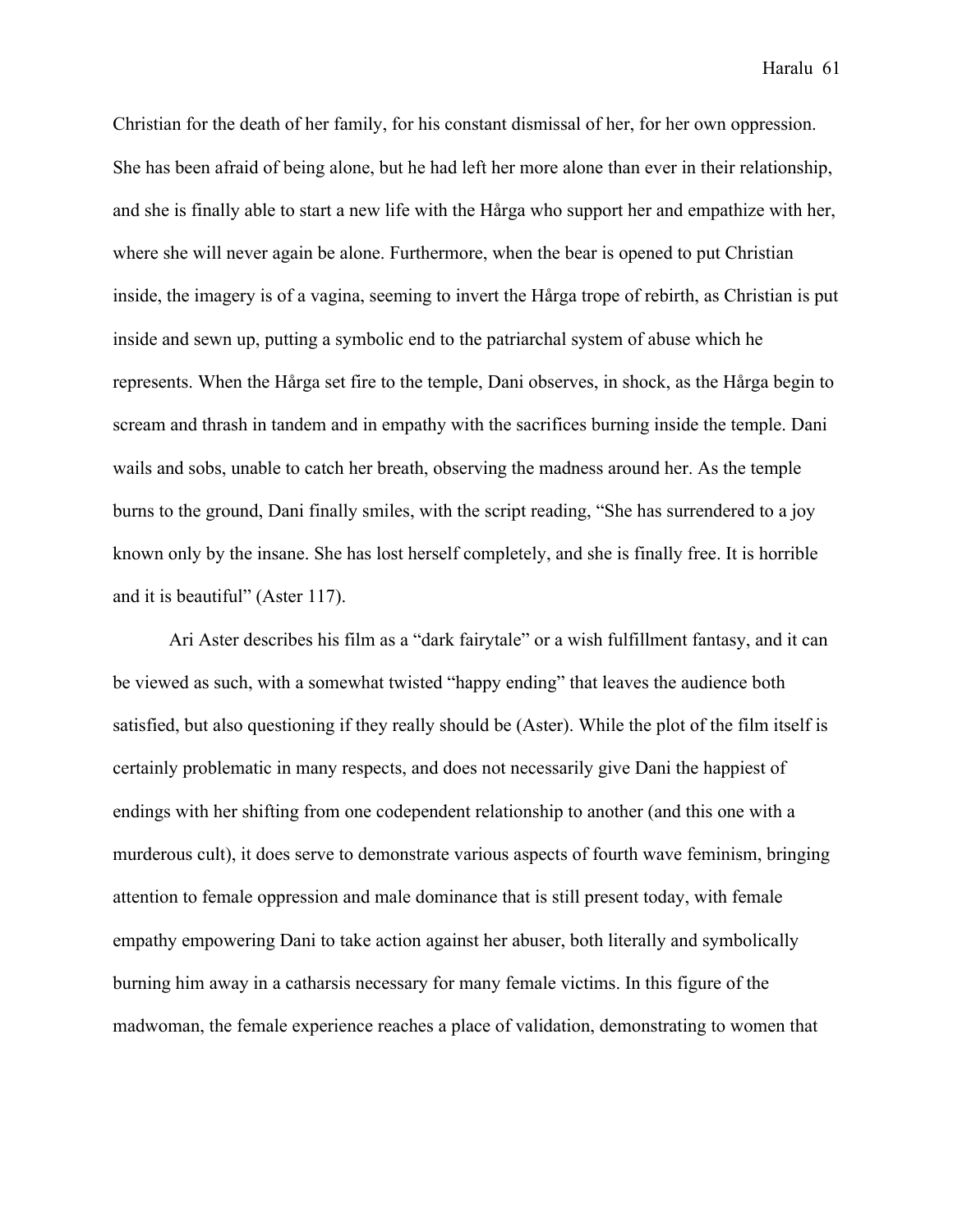they are not alone. Dani is able to let go of these hardships, of her past trauma, grief, and oppression, in her madness, burning them away in this "purge of most unholy affekts."

#### **Conclusion**

Each of the above works of narrative fiction demonstrates how female madness in fiction is used to test the boundaries of society and culture, outlining the ways in which women have been limited, villainized, and invalidated. While the trope of the madwoman finds its origins in deeply patriarchal modes of thought and literature, within the last couple centuries, in conjunction with waves of feminism, this trope has been reclaimed and used to validate women in their experiences, in their emotions, in their sexuality, and in their femininity. As such, the use of the madwoman trope has ultimately been situated as a means of critiquing society and its views and limits on women.

Charlotte Brontë uses the character of the madwoman to demonstrate the justification for female anger—that female fury is not "irrational" in its extremity, that any woman could fall to "madness" simply in their anger at their role in society. Charlotte Perkins Gilman uses her narrator to provide a female account of a woman's descent to madness, giving the madwoman a voice and demonstrating her sympathetically, pointing to the male-defined narrative that pains women as villains but men as heroes or victims. Sylvia Plath uses her own story with secondwave feminism, showing her disillusionment with male-defined femininity and the apparent singular role of women in society. *Black Swan* utilizes the madwoman trope to bring attention to the male abuse of power and male-defined roles that continue to oppress women, demonstrative of third-wave attempts to reclaim and redefine femininity. *Midsommar* uses the trope of female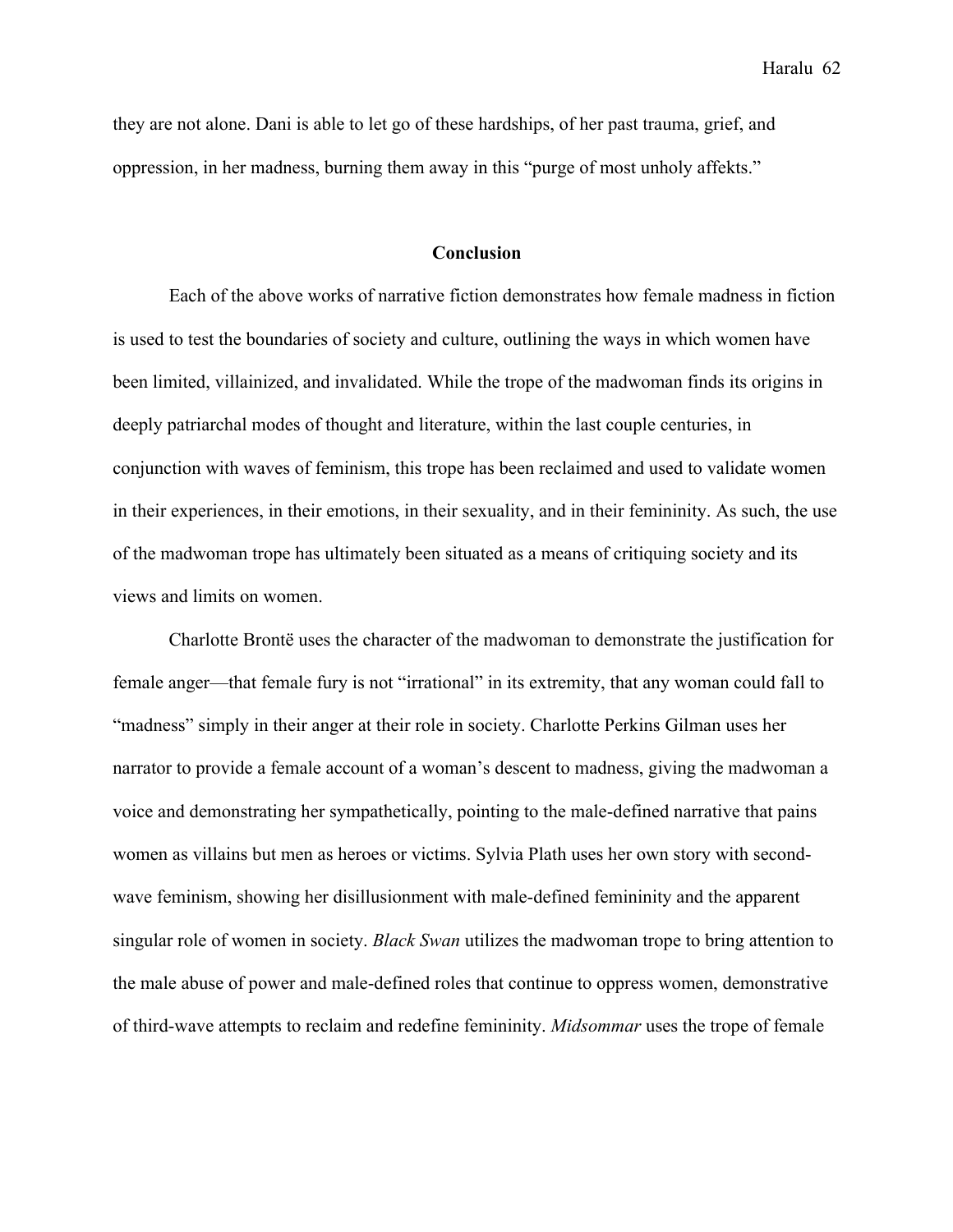madness to validate the female experience and empower women and victims, while bringing awareness to the still present male-dominance and female oppression.

Each of these storytellers recognized a fault or critique of society, of the female existence limited within society under male-defined roles and norms. They recognized narrative fiction as more than just a reflection of society, as something that could interact with society and feed back into it. As such, they created stories to bring attention and awareness to issues that were long dismissed, as demonstrated in the use of the madwoman trope as a means of addressing female oppression and villainization. In doing so, they were able to spark movements, to change laws, to fight against patriarchal systems of power that limited and abused, that labeled this righteous discontent as madness. In doing so, they have paved the way for future storytellers, a means for voices to be heard to further precipitate change.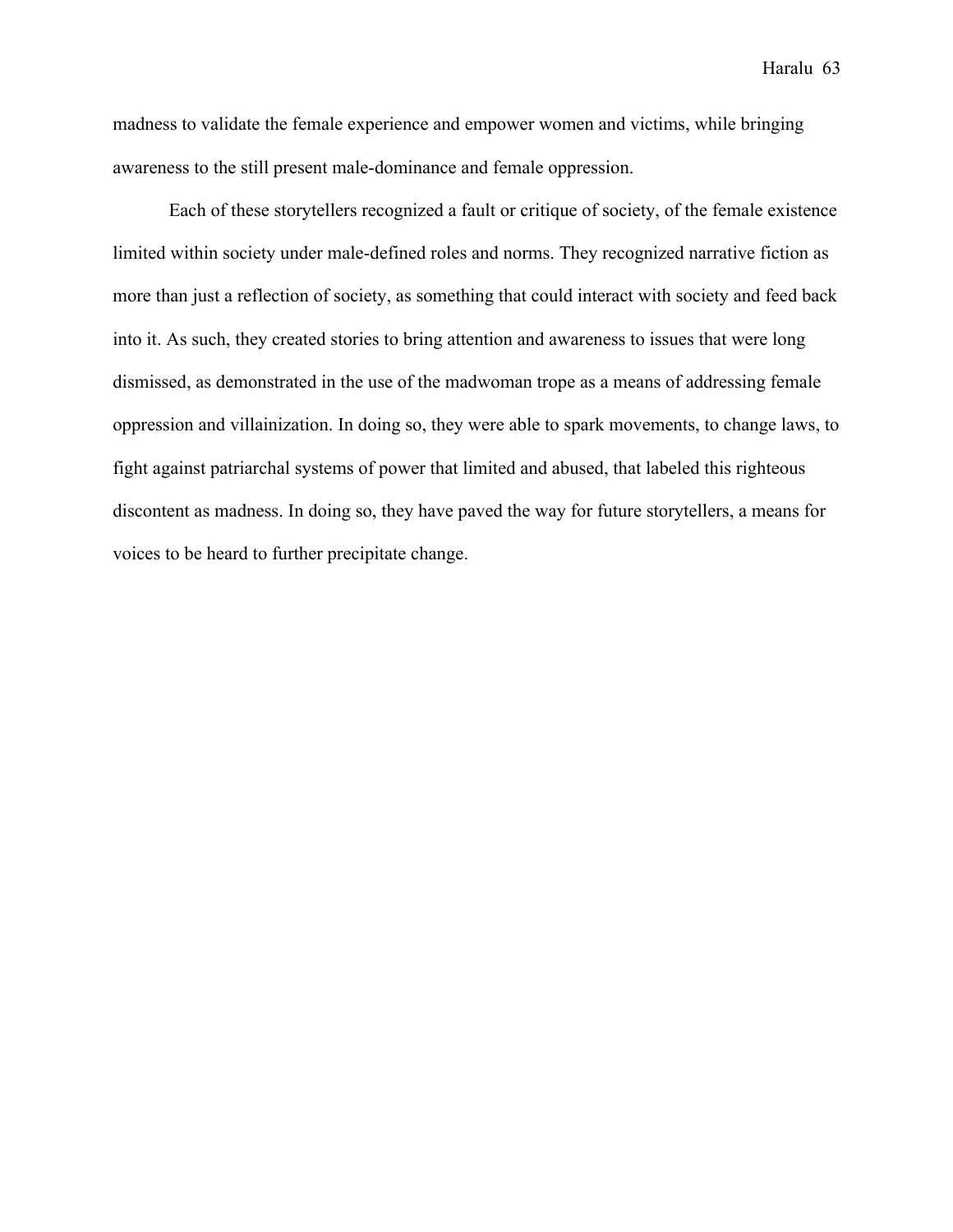#### **Works Cited**

- Aitken, Mel. "Feminism: A Fourth to be Reckoned With? Reviving Community Education Feminist Pedagogies in a Digital Age." *Concept*, vol. 8, no. 1, 2017, pp. 1-18.
- "Alphabet of Ben Sira 78: Lilith." *Jewish Women's Archive*, 14 Oct. 2013, https://jwa.org/media/alphabet-of-ben-sira-78-lilith. Accessed 12 Dec. 2020.
- Aster, Ari. "Ari Aster on his new film Midsommar: 'I keep telling people I want it to be confusing.'" By Alissa Wilkinson, 2 Jul. 2019, https://www.vox.com/culture/2019/7/2/18744431/ari-aster-midsommar-interview-spoilers. Accessed 20 Feb. 2021.
- Aster, Ari. Screenplay of *Midsommar*. *Scriptslug,*  https://www.scriptslug.com/assets/uploads/scripts/midsommar-2019.pdf

*Black Swan.* Directed by Darren Aronofsky, Fox Searchlight Pictures, 2010.

Brontë, Charlotte. *Jane Eyre*. Barnes & Noble, Inc, 2016.

Chesler, Phyllis. *Women and Madness*. Lawrence Hill Books, 2018.

- Chodoff, Paul. "Hysteria and Women." *The American Journal of Psychiatry*, vol. 139, no. 5, 1982, pp.  $545 - 551$ .
- Crowder, Sarah. "Feminist Gothic in 'The Yellow Wallpaper.'" *Lone Star.*  https://www.lonestar.edu/yellow-wallpaper.htm. Accessed 12 Jan. 2021.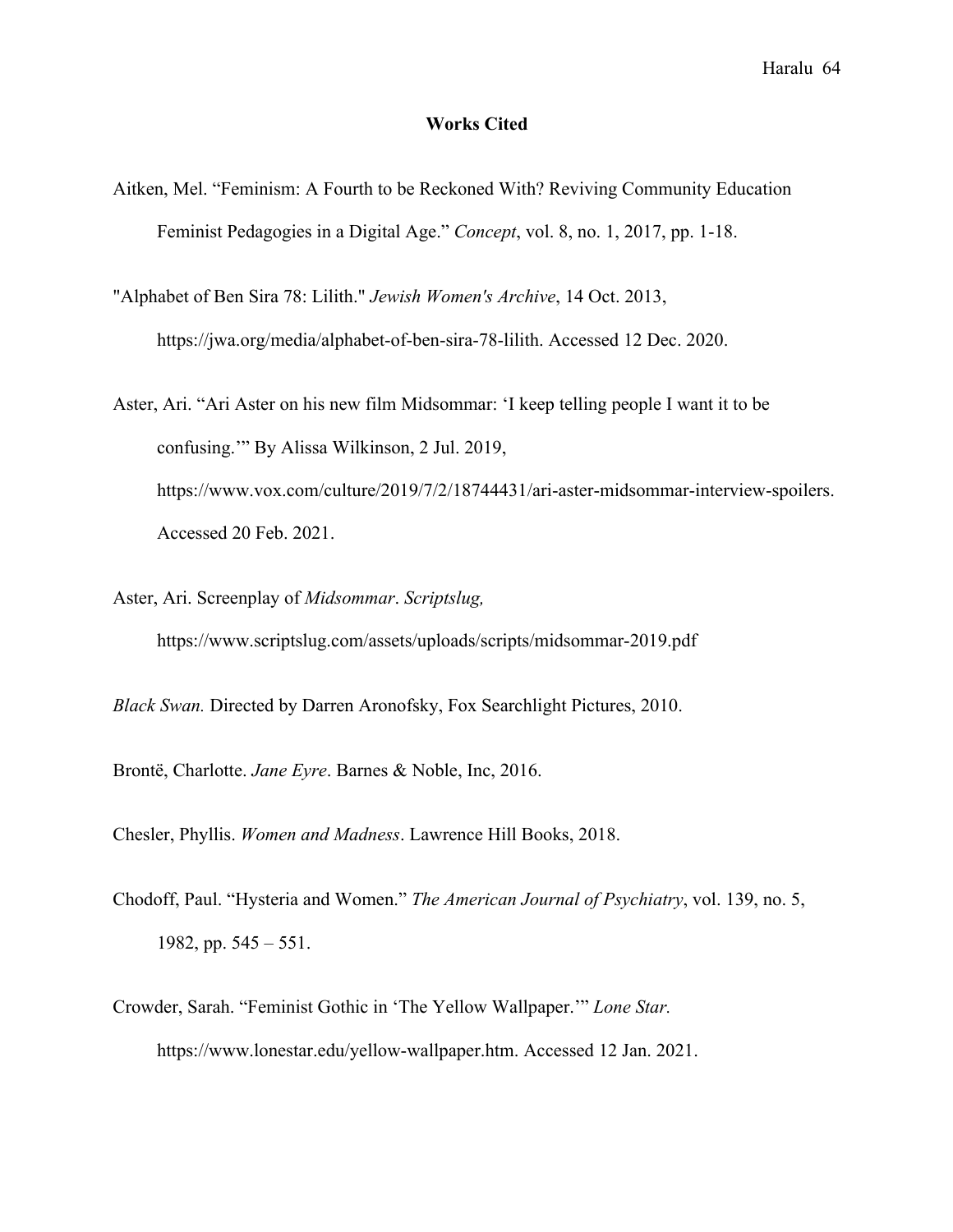- Cyrino, Monica Silveira. "'Shame, Danger and Desire': Aphrodite's Power in the Fifth Homeric Hymn." *Rocky Mountain Review of Language and Literature*, vol. 47, no. 4, 1993, pp. 219–230. JSTOR, www.jstor.org/stable/1348308. Accessed 23 Dec. 2020.
- Dame, Enid, et al. *Which Lilith?: Feminist Writers Re-Create the World's First Woman*. Jason Aronson, Inc, 1998.
- "Eric." *The Online Etymology Dictionary.* https://www.etymonline.com/word/fury. Accessed 4 Dec. 2020.
- Feder, Lillian. *Madness in Literature*. Princeton University Press, 1980.
- Foucault, Michel. *Madness and Civilization: A History of Insanity in the Age of Reason*. Routledge, 2001.
- "Fury." *The Online Etymology Dictionary.* https://www.etymonline.com/word/fury. Accessed 4 Dec. 2020.
- Ghandeharion, A. et al. "Sylvia Plath's The Bell Jar: a Mirror of American Fifties." *k@ta*, 2016. https://doi.org/10.9744/kata.17.2.64-70
- Gilbert, Sandra M., and Susan Gubar. *The Madwoman in the Attic: The Woman Writer and the Nineteenth-Century Literary Imagination*. Yale University Press, 2020.

Gilman, Charlotte Perkins. *The Yellow Wallpaper.* Small, Maynard, & Co, 1899.

Hesiod. *Homeric Hymns, Epic Cycle, Homerica*. Translated by Evelyn-White, H G. Loeb Classical Library Volume 57. London: William Heinemann, 1914.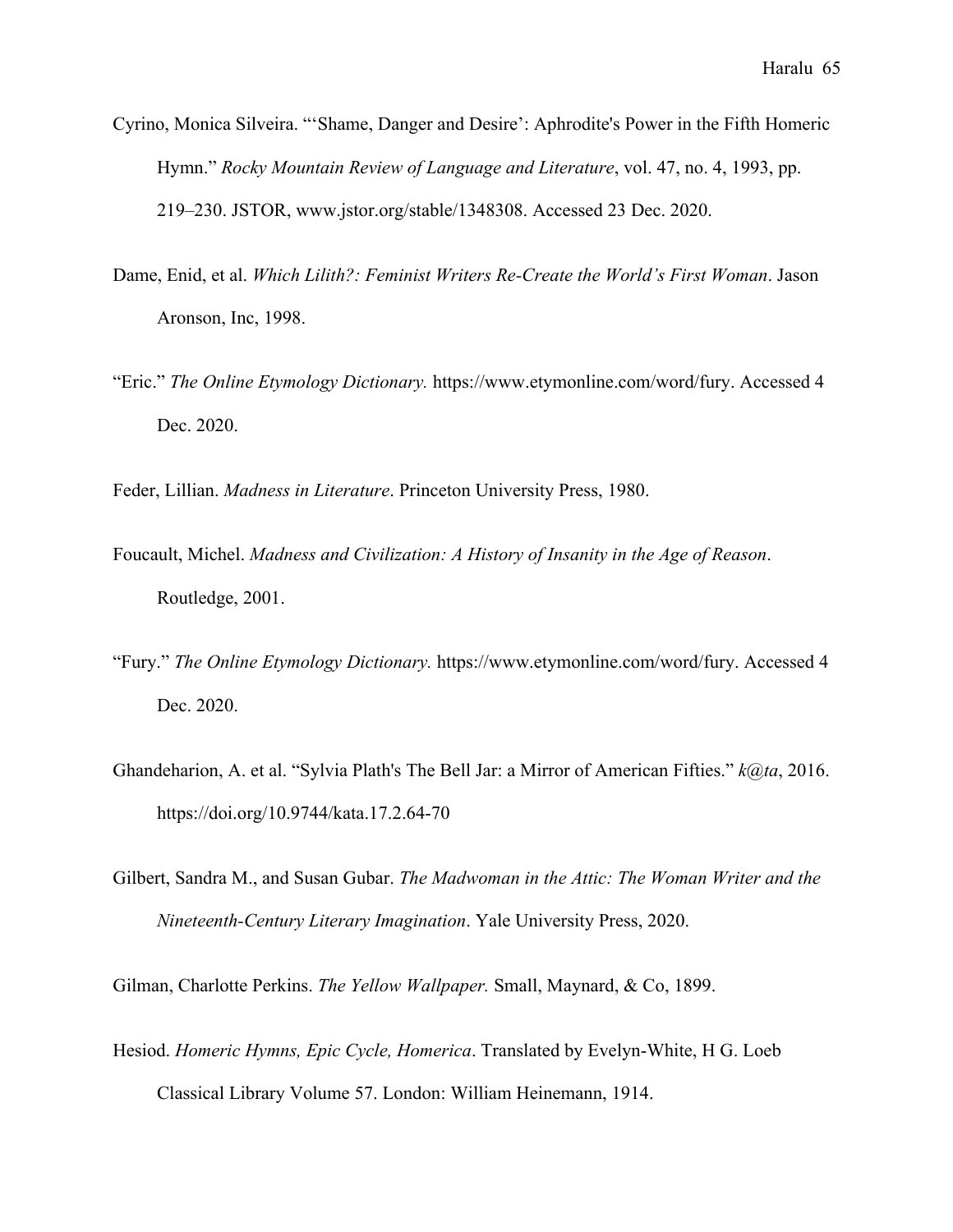Hughes, Kathryn. "Gender roles in the 19th century." *British Library*, 15 May 2014.

- "Lily." *The Online Etymology Dictionary.* https://www.etymonline.com/word/fury. Accessed 4 Dec. 2020.
- Little, Juliana. *"Frailty, Thy Name is Woman": Depictions of Female Madness*. M.F.A. thesis. Department of Theatre Pedagogy, Virginia Commonwealth University, 2015.
- McEuen, Melissa A. "Women, Gender, and World War II." *Oxford Research Encyclopedia of American History.* June 09, 2016. Oxford University Press. Date of access 22 Jan. 2021. https://doi.org/10.1093/acrefore/9780199329175.013.55

*Midsommar*. Directed by Ari Aster, A24, 2019.

Moran, Mickey. "1930s America – Feminist Void?" *The Student Historical Journal*. 1989.

- "Mrs. America: Women's Roles in the 1950s." *The Pill*, Public Broadcasting Service, https://www.pbs.org/wgbh/americanexperience/features/pill-mrs-america-womens-roles-1950s/. Accessed 3 Feb. 2021.
- Neely, Carol Thomas. *Distracted Subjects: Madness and Gender in Shakespeare and Early Modern Culture.* Cornell University Press, 2004.
- "Nina." *The Online Etymology Dictionary.* https://www.etymonline.com/word/fury. Accessed 4 Dec. 2020.
- O'Farrell, Maggie. Introduction. *The Yellow Wallpaper and Selected Writings*, by Charlotte Perkins Gilman, Hachette Digital, 2009.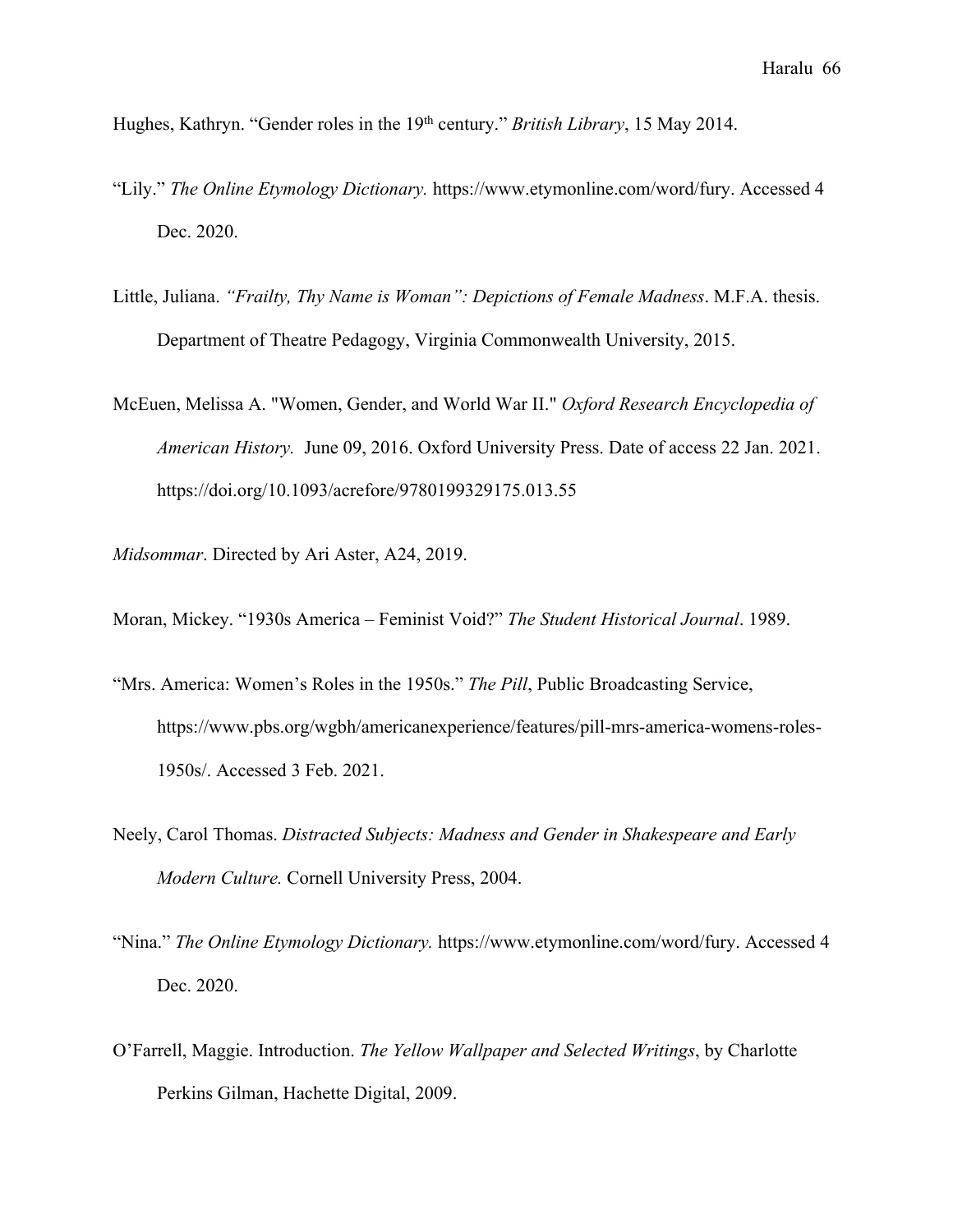Plath, Sylvia. *The Bell Jar*. HarperCollins Publishers, 2019.

- Porter, Tom. "Lunatics: Men, Women, and the Moon in Early Modern France." *Bowdoin.* 26 Apr. 2016.
- Quinn, Bridget. *She Votes: How U.S. Women Won Suffrage, and What Happened Next.* Chronicle Books, LLC, 2020.
- Rich, Adrienne. "Women and Madness." Review of *Women and Madness,* by Phillis Chesler. *New York Times,* 31 Dec. 1972, p.1.
- Schmitt, F.F. and Lahroodi, R. (2008), THE EPISTEMIC VALUE OF CURIOSITY. Educational Theory, 58: 125-148. https://doi.org/10.1111/j.1741-5446.2008.00281.x

Shakespeare, Willaim. *Hamlet*. Washington Square Press, 1992.

- Showalter, Elaine. *The Female Malady: Women, Madness, and Culture in England, 1830-1980*. Pantheon Books, 1985.
- Shreve, Grant. "The Racialized History of Hysteria." *JSTOR Daily,* 20 Sep. 2017, https://daily.jstor.org/the-racialized-history-of-hysteria/. Accessed 3 Feb. 2021.
- Tasca, Cecilia et al. "Women and hysteria in the history of mental health." *Clinical practice and epidemiology in mental health* : CP & EMH vol. 8 (2012): 110-9. doi:10.2174/1745017901208010110
- *The Holy Bible.* English Standard Version, Crossway, 2016.